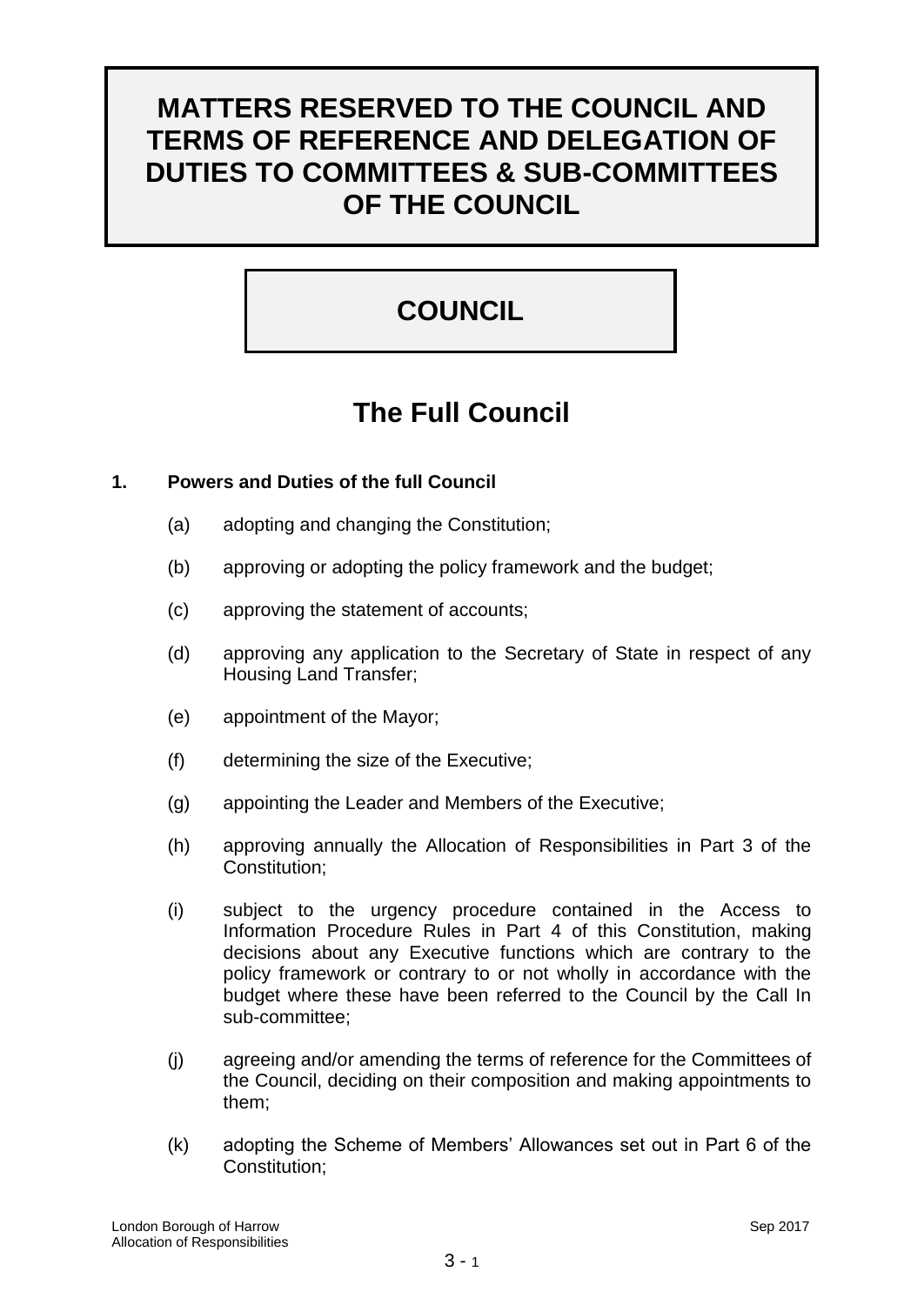- (l) appointing the independent members of the Standards Committee;
- (m) changing the name of the area, conferring the title of honorary alderman or freedom of the borough;
- (n) confirming the appointment of the Head of Paid Service or the dismissal of the Head of Paid Service, Chief Finance Officer or Monitoring Officer;
- (o) deciding whether to reject or uphold an appeal against a disciplinary sanction (including dismissal) imposed on an officer by the Chief Officers' Employment Panel;
- (p) making, amending, revoking, re-enacting or adopting by-laws and promoting or opposing the making of local legislation or personal bills;
- (q) to determine the meaning of "significant" in relation to "key" decisions (Article 13 refers);
- (r) deciding whether to make a delegation of a non-Executive function or accept a delegation of a non-Executive function from another Authority;
- (s) to receive reports and consider recommendations from the Executive, Scrutiny, Standards and other Committees as appropriate; and
- (t) making appointments of Members to outside bodies; and
- (u) all other matters which by law must be reserved to Council.
- Note: The items listed in Schedule 3A -1 in this part of the Constitution may not be the responsibility of the Executive and will be discharged by the Council, one of its Committees or an officer.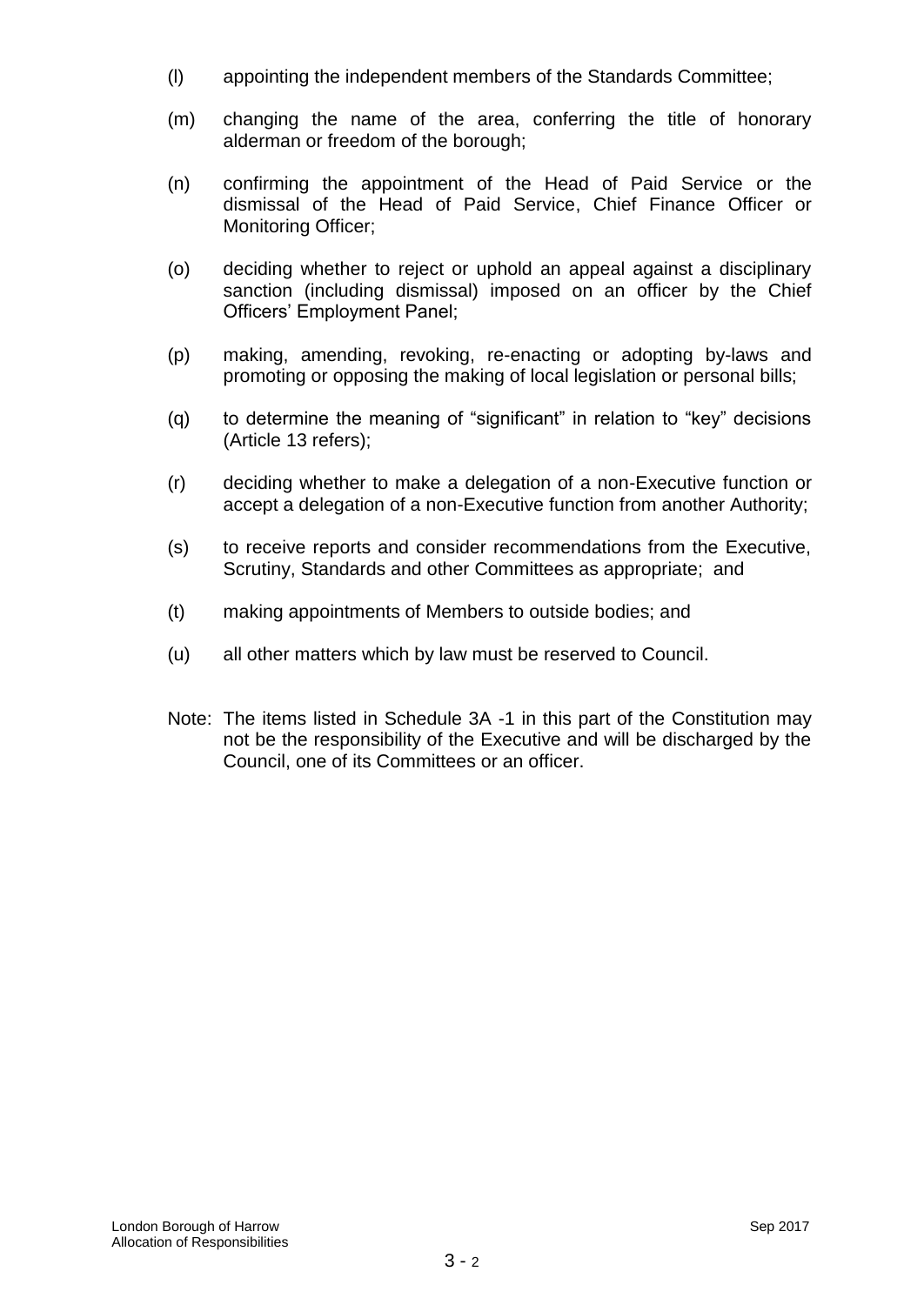# **COMMITTEES/SUB-COMMITTEES OF THE COUNCIL**

**Governance, Audit, Risk Management and Standards Committee**

**Health and Wellbeing Board**

## **Licensing and General Purposes Committee**

**Chief Officers' Employment Panel**

**Licensing Panel**

**Personnel Appeals Panel**

**Social Services Appeals Panel**

## **Overview and Scrutiny Committee**

**Call-In Sub-Committee**

**Call-in Sub-Committee (Education)**

**Health and Social Care Scrutiny Sub-Committee**

**Performance & Finance Sub-Committee**

**Pension Board**

**Pension Fund Committee**

**Planning Committee**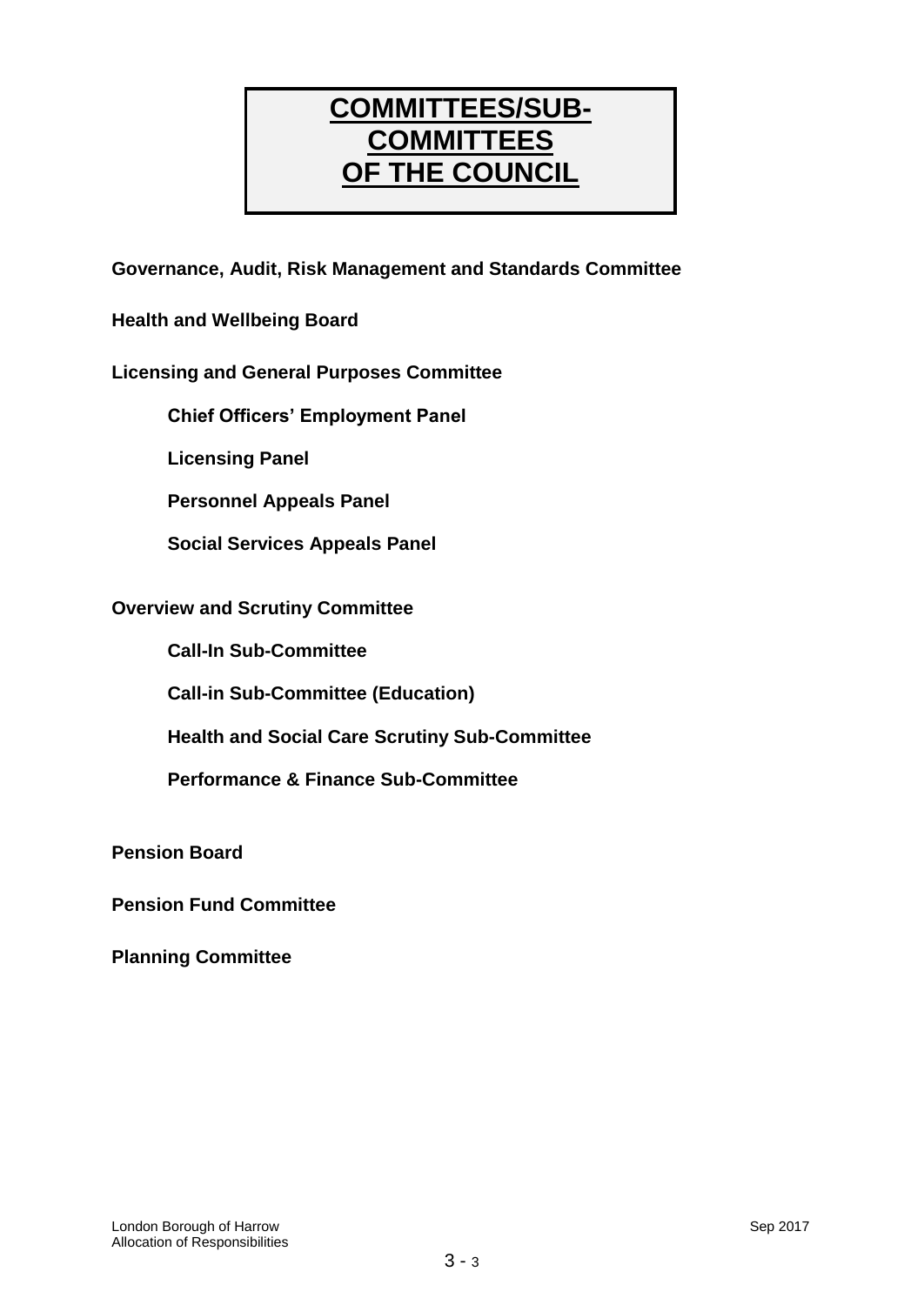## **GOVERNANCE, AUDIT, RISK MANAGEMENT AND STANDARDS COMMITTEE**

The Governance, Audit, Risk Management and Standards Committee has the following powers and duties:

- i) To ensure that the Council's governance framework is in line with current guidance and best practice
- ii) To review the Council's governance framework and annual improvement plan and monitor progress
- iii) To review the Council's risk management strategy and monitor progress on risk management
- iv) To monitor the Council's insurance arrangements
- v) To review the Council's emergency planning and business continuity arrangements and monitor progress on emergency planning and business continuity
- vi) To review the Council's Health and Safety arrangements and monitor progress on Health and Safety
- vii) To approve the financial statements of the authority, in particular:
	- The outcome of reviews of the effectiveness of the internal control arrangements including internal audit
	- Changes in and compliance with accounting policies and practices
	- Unadjusted mis-statements in the financial statements
	- Major judgemental areas
	- Significant adjustments resulting from the audit
	- Any relevant issues raised in the external auditor's report to those charged with governance
	- the Annual Governance Statement prior to sign-off
- viii) To review the Treasury Management strategy and monitor progress on treasury management in accordance with CIPFA codes of practice
- ix) To monitor compliance with internal controls
- x) To consider matters arising from External Audit work which are required to be communicated to those charged with governance under the Statement of Auditing Standards (**ISA260**)
- xi) To receive and consider the Annual Audit and Inspection Letter (or equivalent) and make recommendations as appropriate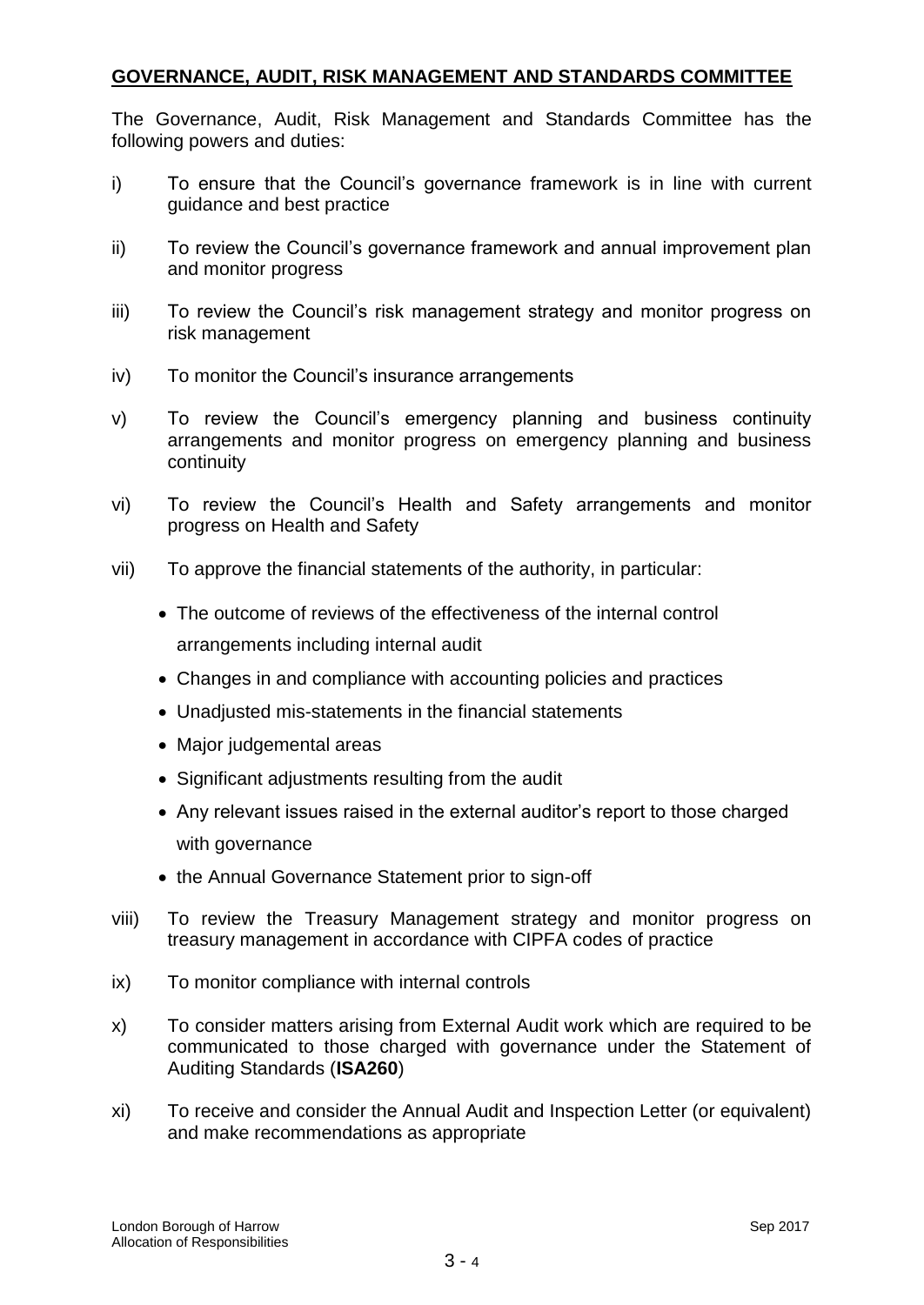- xii) To scrutinise/comment on the Internal Audit three year strategic plan and annual plan
- xiii) To monitor progress against the Internal Audit plan and receive summaries of audit work completed and key recommendations
- xiv) To consider all individual Internal Audit reports on a regular basis
- xv) To scrutinise/comment on the External Audit plan and fees
- xvi) To monitor progress against the External Audit plan and receive summaries of audit work completed and key recommendations
- xvii) To consider individual External Audit reports and inspection reports carried out by external agencies as appropriate and at the request of the Committee.
- xviii) To review the management response to audit and regulatory recommendations and progress on implementation of recommendations
- xix) To recommend action where audit and regulatory recommendations are not being implemented
- xx) To monitor on a regular basis the Council's approach to tackling fraud and corruption and promote an anti-fraud culture
- xxi) To consider the appointment of co-opted members and review the adequacy of meeting frequencies in response to the Committee's remit
- xxii) To appoint and maintain appropriate Lead Members from the Committee to monitor, review and update on specific areas of the Committee's remit.
- xxiii) Promoting and maintaining high standards of conduct by Councillors, co-opted members and "church" and parent governor representatives.
- xxiv) Assisting Councillors, co-opted members and "church" and parent governor representatives to observe the Members' Code of Conduct.
- xxv) Advising the Council on the adoption or revision of the Members' Code of Conduct.
- xxvi) Monitoring the operation of the Members' Code of Conduct.
- xxvii) Developing and recommending local protocols to the Council to supplement the Members' Code of Conduct.
- xxviii) Enforcing local protocols and applying sanctions in respect of breaches as appropriate.
- xxix) Advising, training or arranging to train Councillors, co-opted members and "church" and parent governor representatives on matters relating to the Members' Code of Conduct.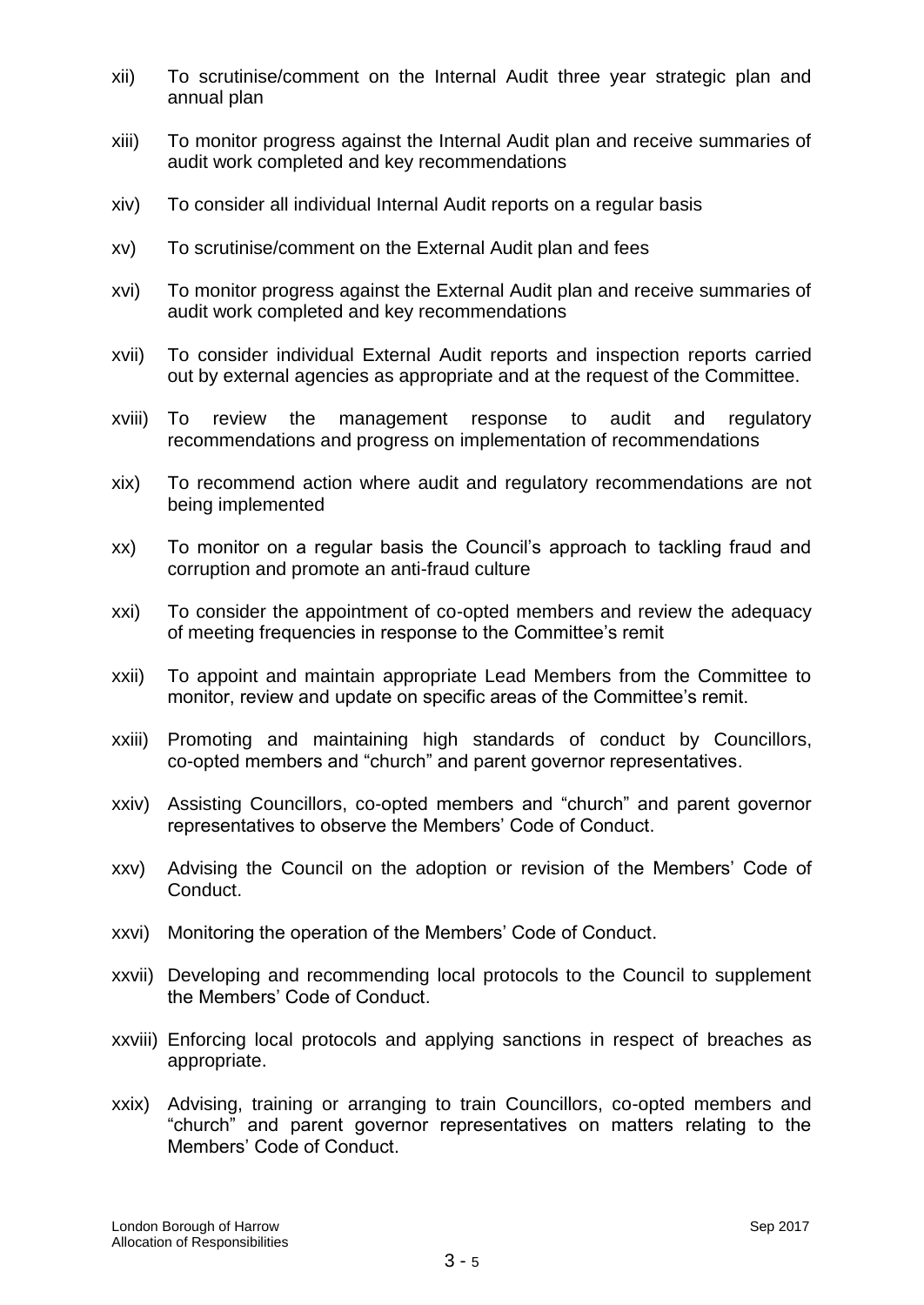- xxx) Granting dispensations to Councillors, co-opted members and "church" and parent governor representatives from requirements relating to interests set out in the Members' Code of Conduct.
- xxxi) To keep under review and amend, as appropriate, the Protocol on Councillor/Officer Relations.
- xxxii) To keep under review the Officer Code of Conduct and, after consultation with unions representing staff, make recommendations to Council for amendment or addition.
- xxxiii) To receive reports and keep a general overview of probity matters arising from ombudsman investigations, Monitoring Officer reports, reports of the Chief Financial Officer and Audit Commission.
- xxxiv) To have oversight of the Council's Whistleblowing Policy.
- xxxv) To agree the policy for decisions on payments to those adversely affected by Council maladministration (under section 92 Local Government Act 2000).
- xxxvi) To establish sub-committees and working groups to deal with complaints that a member or a co-opted member has failed to comply with the Council's Code of Conduct.
- xxxvii) To consider any application received from any officer of the Authority for exemption from political restriction under Sections 1 and 2 of the Local Government and Housing Act 1989 in respect of the post held by that officer and may direct the Authority that the post shall not be considered to be a politically restricted post and that the post be removed from the list maintained by the Authority under Section 2(2) of that Act.
- xxxviii)Upon the application of any person or otherwise, consider whether a post should be included in the list maintained by the Authority under Section 2(2) of the 1989 Act, and may direct the Authority to include a post in that list.
- xxxix) On referral from the Monitoring Officer, to decide whether to take action against a member for breach of the Code of Conduct and if so, to decide what action should be taken.

Membership rules:

- i. An Elected Mayor or the Leader may not be Members;
- ii. The Chair of the Committee must not be a Member of the Executive;
- iii. Only one member of the Executive can be a member of the Committee.
- iv. The Independent Persons are not members of GARMS and shall be invited to meetings if there is a Standards item on the agenda.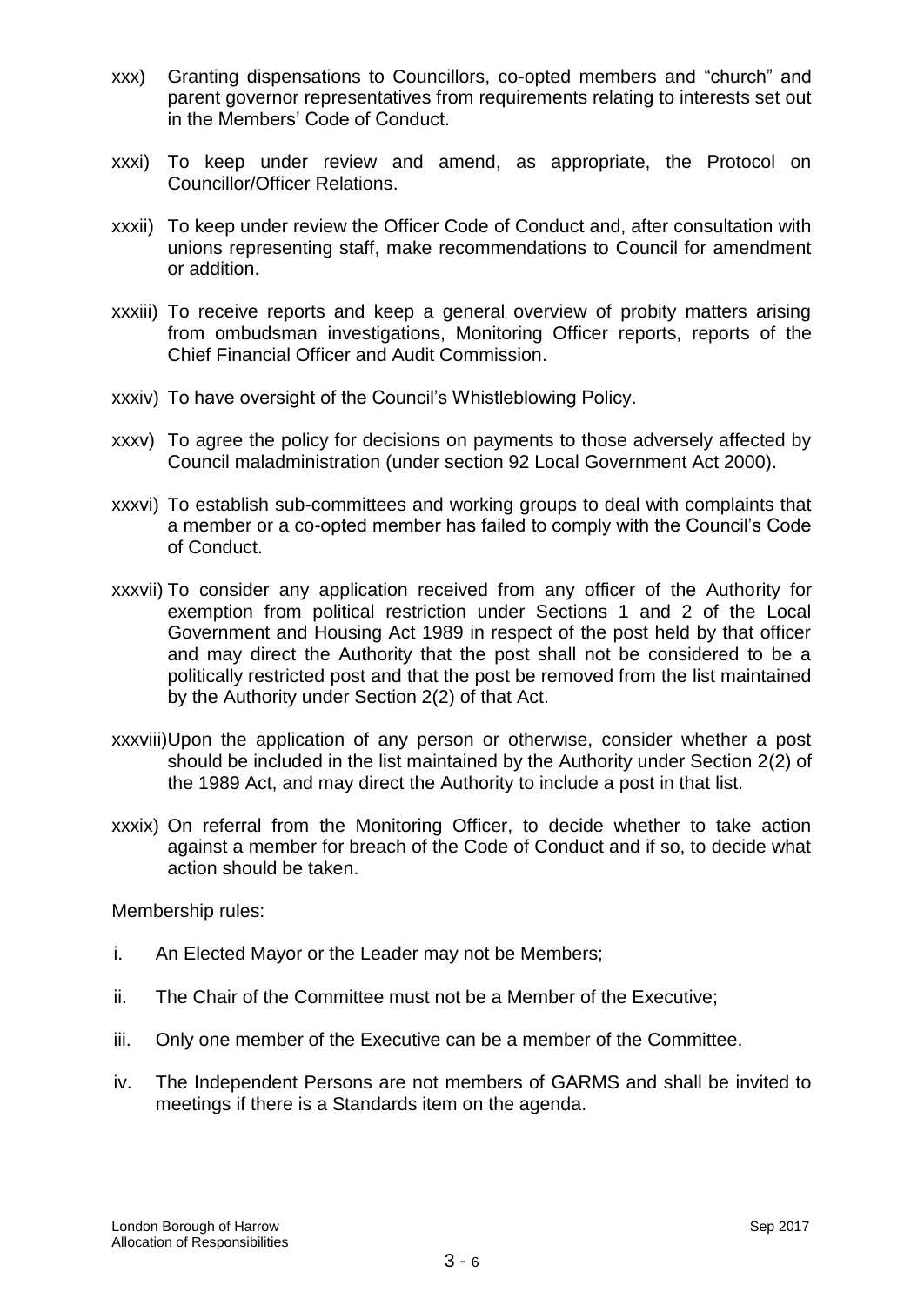## **HEALTH AND WELLBEING BOARD**

## **1. Accountability**

The Health and Wellbeing Board is set up in accordance with section 102 of the Health and Social Care Act 2012. The Council can choose to delegate decision making powers to the Health and Wellbeing Board. Any recommendations are subject to the agreement of the Leader of the Council if they are not covered by the delegated authority.

Members of the Board will be required to abide by the Code of Conduct.

## **2. Purpose of the Board**

- 2.1. The Government proposes that statutory health and wellbeing boards will have 3 main functions:
	- to assess the needs of the local population and lead the statutory joint strategic needs assessment
	- to promote integration and partnership across areas, including through promoting joined up commissioning plans across NHS, social care and public health
	- to support joint commissioning and pooled arrangements, where all parties agree this makes sense

The Board will cover both adult and children's issues.

2.2. The purpose of the Board is to improve health and wellbeing for the residents of Harrow and reduce inequalities in outcomes. The Board will hold partner agencies to account for delivering improvements to the provision of health, adult and children's services social care and housing services.

#### **3. Key Responsibilities**

- 3.1. The key responsibilities of the Health and Wellbeing Board shall be:
	- 3.1.1. To agree health and wellbeing priorities for Harrow
	- 3.1.2. To develop the joint strategic needs assessment
	- 3.1.3. To develop a joint health and wellbeing strategy
	- 3.1.4. To promote joint commissioning
	- 3.1.5. To ensure that Harrow Council and the CCG commissioning plans have had sufficient regard to the Joint Health and Wellbeing strategy
	- 3.1.6. To have a role in agreeing the commissioning arrangements for local Healthwatch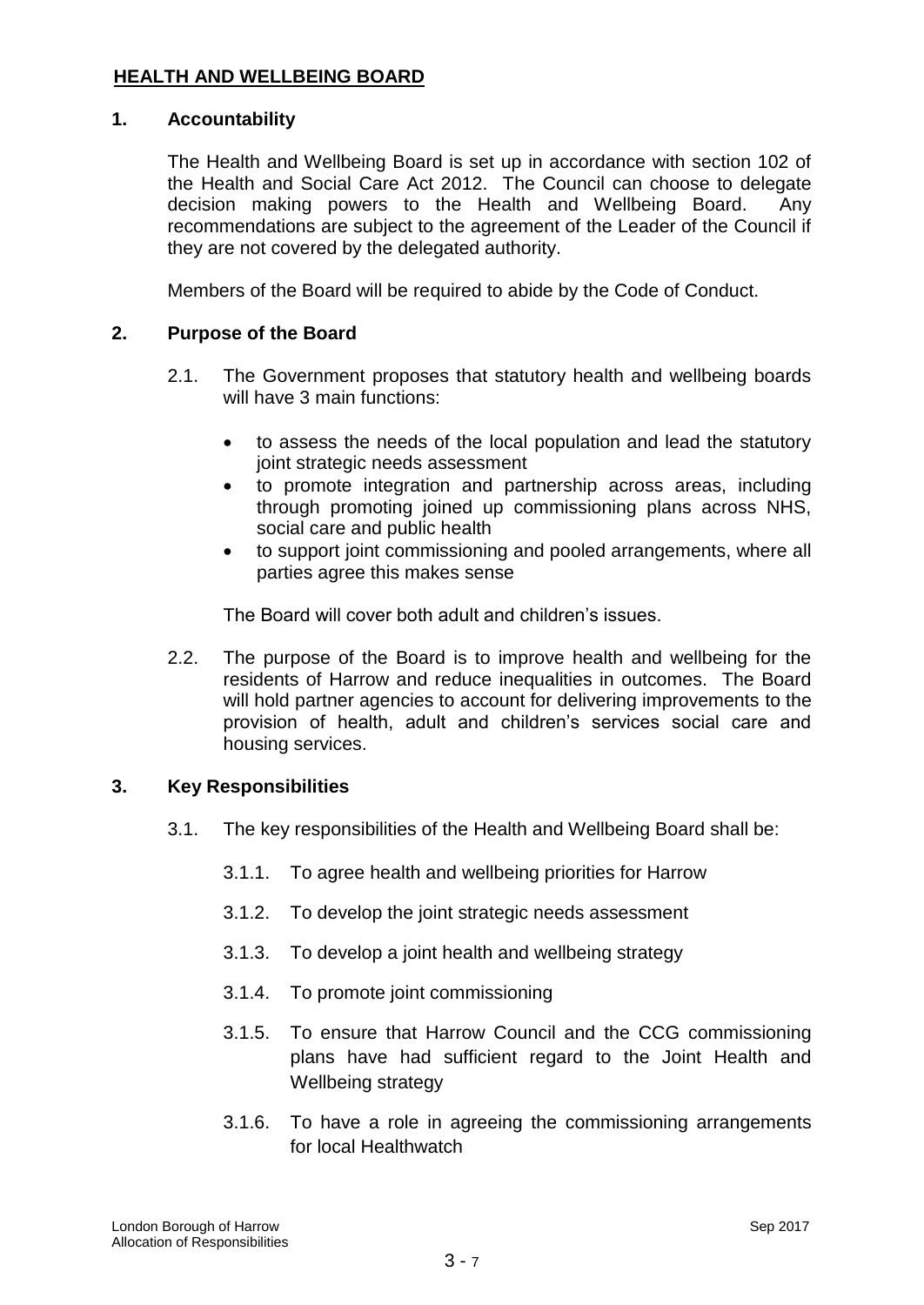- 3.1.7. To consider how to best use the totality of resources available for health and wellbeing.
- 3.1.8. To oversee the quality of commissioned health services
- 3.1.9. To provide a forum for public accountability of NHS, public health, social care and other health and wellbeing services
- 3.1.10. To monitor the outcomes of the public health framework, social care framework and NHS framework introduced from April 2013)
- 3.1.11. To authorise Harrow's Clinical Commissioning Group annual assessment
- 3.1.12. To produce a Pharmaceutical Needs Assessment and revise every three years
- 3.1.13. Undertake additional responsibilities as delegated by the local authority or the Clinical Commissioning Group e.g. considering wider health determinants such as housing, or be the vehicle for lead commissioning of learning disabilities services.

## **4. Membership**

- 4.1. The Chair of the Board will be nominated by the Leader of Harrow Council.
- 4.2. The voting membership will be:
	- Members of the Council nominated by the Leader of the Council (5)
	- Chair of the Harrow Clinical Commissioning Group (vice chair)
	- GP representative of the Harrow Clinical Commissioning Group
	- A further representative of the Harrow Clinical Commissioning **Group**
	- CCG Accountable Officer or nominee
	- Representative of Healthwatch Harrow
- 4.3. The following Advisors will be non-voting members:
	- Director of Public Health
	- Chief Officer, Voluntary and Community Sector
	- Senior Officer of Harrow Police
	- Chief Operating Officer CCG
	- Corporate Director, People
	- Director Adult Social Services
	- 4.4. The voluntary and community sector representative shall be nominated by the Voluntary Community Sector Forum on an annual basis.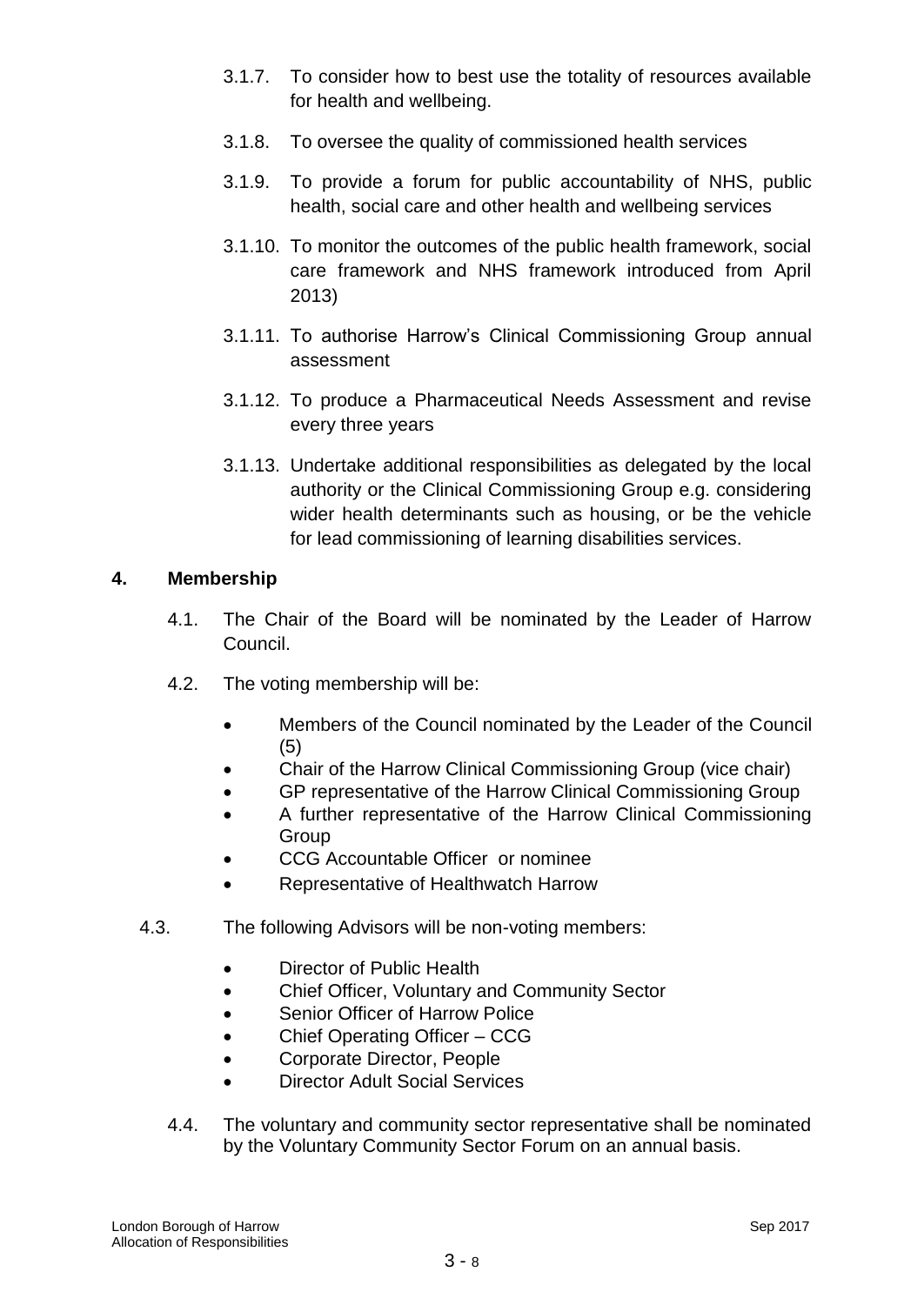- 4.5. Members are appointed annually. Members of the Board shall each name a reserve who will have the authority to make decisions in the event that they are unable to attend a meeting.
- 4.6. Board members shall sign a register of attendance at each meeting and should not normally miss more than one meeting within a financial year.
- 4.7. The chair of the Clinical Commissioning Group will serve as the vice chair of the Health and Wellbeing Board.
- 4.8. Providers will be invited to attend meetings as required depending on the subject under discussion.

# **4.9. Participation of the NHS England**

- 4.9.1. NHS England must appoint a representative to join Harrow's Health and Wellbeing Board for the purpose of participating in the Boards preparation of the JSNA and JHWS.
- 4.9.2. The Health and Wellbeing Board can request the participation of the NHS England representative when the Health and Wellbeing Board is considering a matter that relates to the exercise or proposed exercise of the commissioning functions of NHS England in relation to Harrow.

## **4.10. Meeting Frequency**

- 4.10.1. The Board shall meet bi monthly subject to review
- 4.10.2. An extraordinary meeting will be called when the Chair considers this necessary and/or in the circumstances where the Chair receives a request in writing by 50% of the voting membership of the Board

## **4.11. Health and Wellbeing Board Executive**

- 4.11.1. The purpose of the Health and Wellbeing Board Executive is to:
	- Develop and deliver a programme of work based on the Joint Commissioning priorities and the Joint Health and Wellbeing Strategy
	- Shape future years joint commissioning
	- Shape the agenda for future HWB meetings
	- Engage and understand the views of different organisations (including providers)
	- Bring together a collective view of partners and providers to the bi-monthly Health and Wellbeing Board
	- Share Commissioning Intentions and common priorities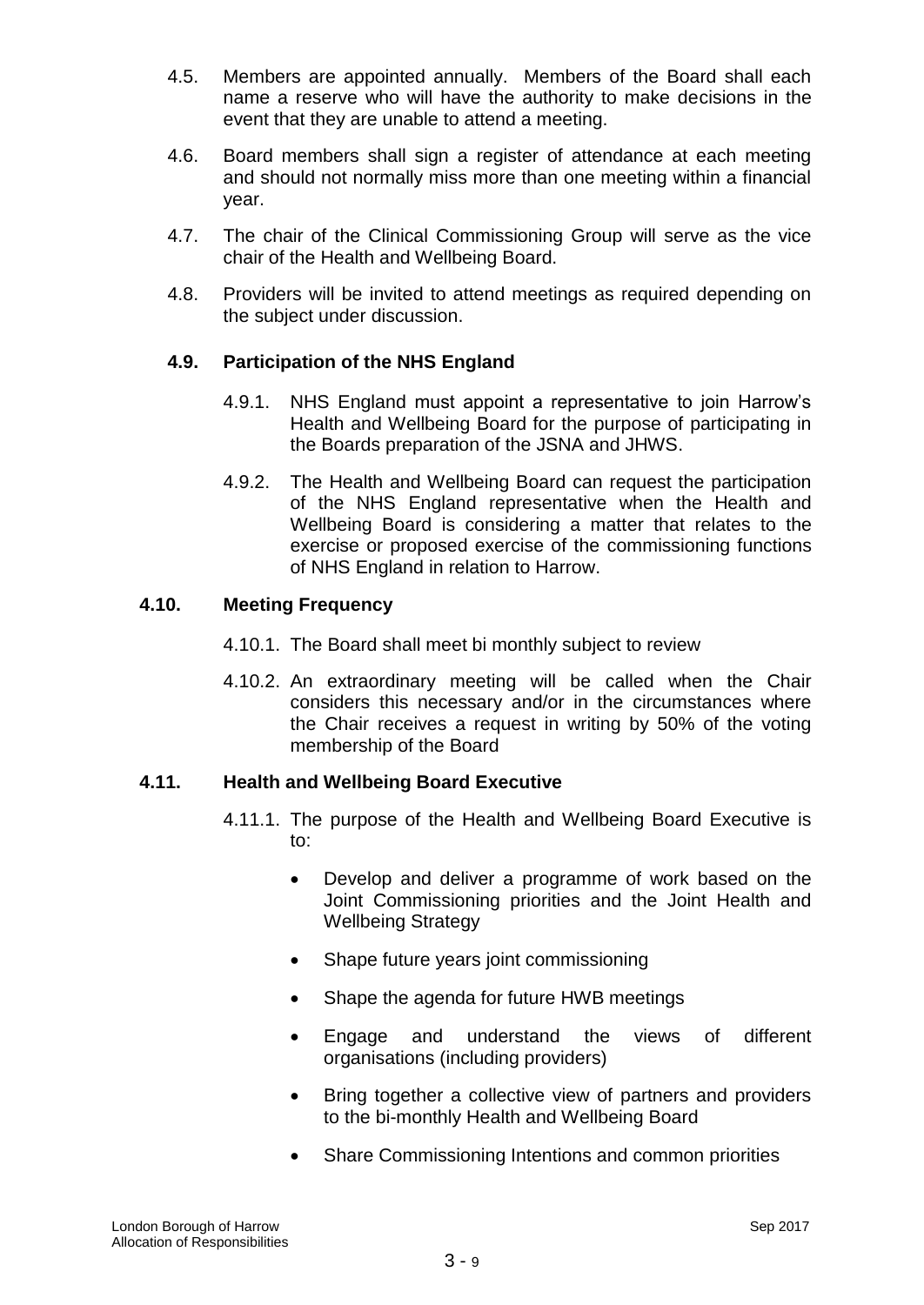- Govern and quality assure the Health and Wellbeing Board work programme
- Be aware and discuss emerging policy and strategy
- Problem Solving
- 4.11.2. The meetings of the Executive will be scheduled to meet before the Board.
- 4.11.3. Membership will consist of senior representatives from both the Council and Clinical Commissioning Group, including the Directors of Adults, Children's, and Public Health services, the Chair of Harrow Clinical Commissioning Group, Accountable Officer, Chief Operating Officer, GP Clinical Directors, and finance officers.
- 4.11.4. The chairing of the Executive will alternate between the council's Corporate Director of People Services and the Chief Operating Officer, Harrow CCG.

## **4.12. Local Safeguarding Boards**

- 4.12.1. The Council's two Local Safeguarding Boards have a horizontal link to the Health and Wellbeing Board and include:
	- 4.12.1.1. Local Safeguarding Adults Board
	- 4.12.1.2. Harrow Local Children's Safeguarding Board

## **4.13. Conduct of Meetings**

- 4.13.1. Meetings of the Board will be held in public except where the public are excluded from the meeting by resolution in accordance with Access to Information Act.
- 4.13.2. The quorum of the Board shall be 50% of the voting membership – however there must be attendance of at least one voting member from both the Council and the Clinical Commissioning Group. Should the quorum not be secured the meeting will not take place.
- 4.13.3. Decisions shall be made on the basis of a show of hands of a majority of voting members present. The Chairman will have a second or casting vote.
- 4.13.4. Each meeting will have provision for the public to ask questions. There will be a total limit of 15 minutes for the asking and answering of public questions.
- 4.13.5. Harrow Council Democratic Services will service the meetings including the preparation and circulation of agenda and the production of minutes.
- 4.13.6. Minutes of the meetings will be available on the website of the council.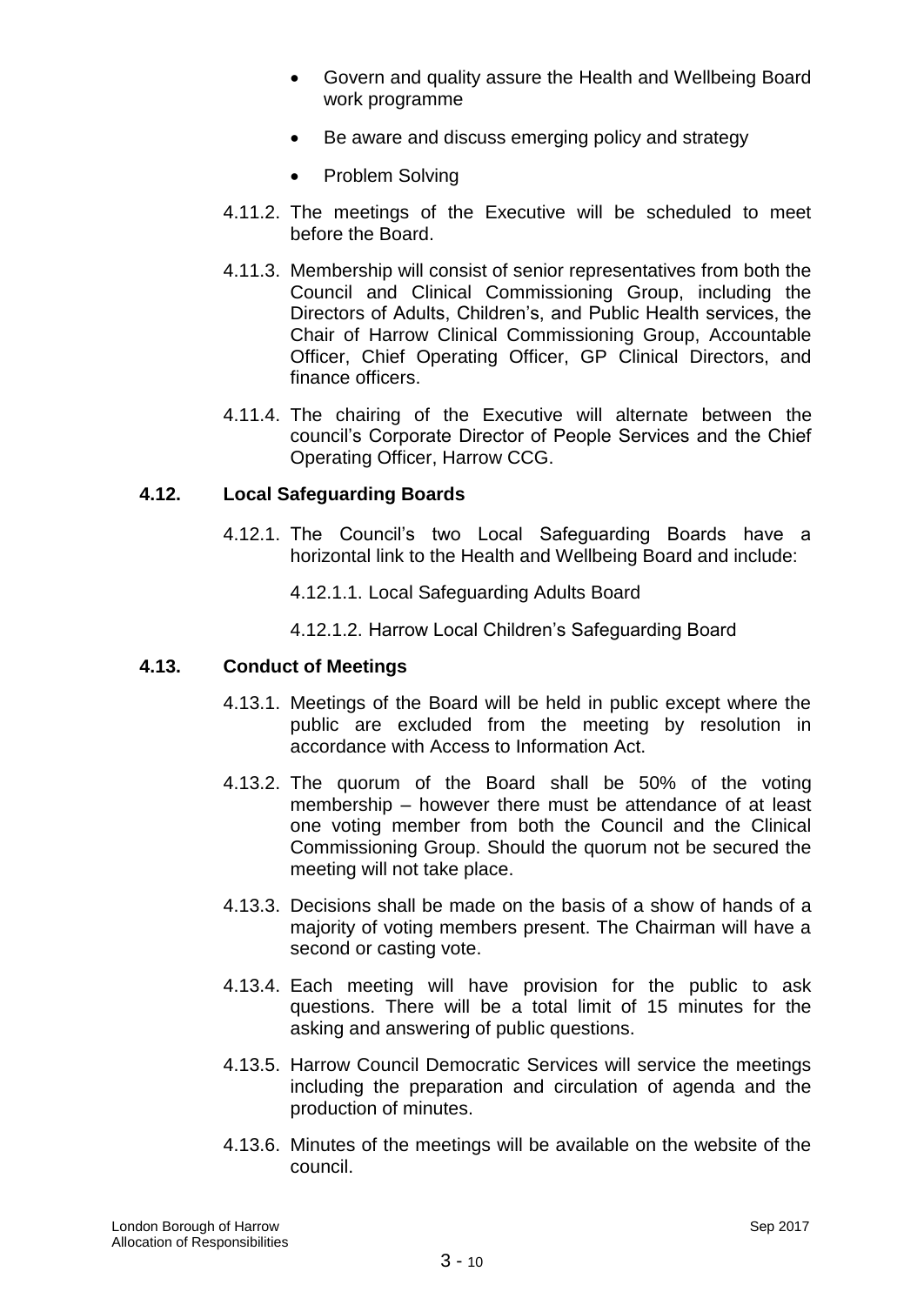- 4.13.7. The chair shall sign off the minutes as a true and accurate record of the meeting.
- 4.13.8. Agendas and supporting papers will be available on the website of the council at least five working days before the meeting.

#### **LICENSING AND GENERAL PURPOSES COMMITTEE**

The powers and the duties of the Licensing and General Purposes Committee are:

- (a) To consider all matters which the Local Authorities (Functions and Responsibilities) (England) Regulations 2000 and 2001 (as amended) listed by Committee in the Schedule to this document, which are required not to be the responsibility of the Executive, save for those matters delegated to other Committees of the Council**;**
- (b) To carry out the functions under any relevant statutory provision within the meaning of Part I (Health, safety and welfare in connection with work, and control of dangerous substances) of the Health and Safety at Work Act 1974, to the extent that those functions are discharged otherwise than in the authority's capacity as an employer;
- (c) To keep under review and to determine the arrangements for the holding of elections and any referendums within the Borough and to initiate or respond to any proposals to the change of ward, constituency or Borough boundaries;
- (d) The determination of applications under the Council's Personal Injury Allowance Scheme.
- (e) To determine all matters and duties on the authority imposed by legislation, regulations orders, codes, and similar provisions for:
	- All activities under the Licensing Act 2003
	- Food safety and control.
	- Animal health, welfare, safety and control.
	- Gaming, betting, lotteries and related amusements
	- Crime and disorder issues related to the above duties.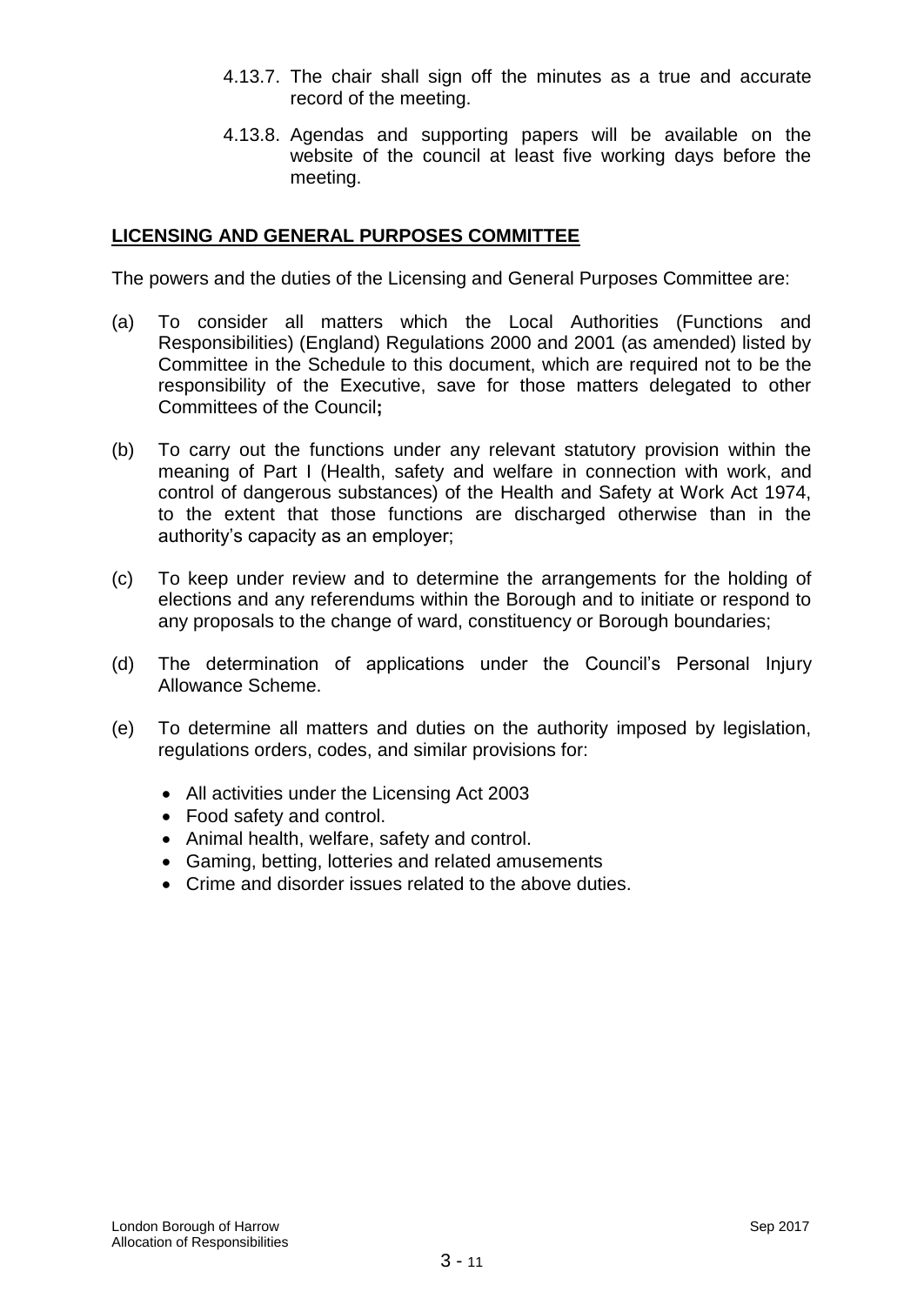## **CHIEF OFFICERS' EMPLOYMENT PANEL**

The Chief Officers' Employment Panel has the following powers and duties:

- (a) to make recommendations to Council on the appointment of the Head of Paid Service;
- (b) to appoint and dismiss Chief Officers excluding the dismissal of the Chief Financial Officer and Monitoring Officer;
- (c) to make recommendations to Council on the dismissal of the Head of Paid Service, Chief Finance Officer or Monitoring Officer in cases of redundancy, permanent ill health or the expiry of a fixed term contract;
- (d) to consider recommendations from the Statutory Chief Officers' Disciplinary Panel and decide whether to impose a disciplinary sanction in accordance with such a recommendation;
- (e) to consider whether to impose a disciplinary sanction on a chief officer other than where a recommendation from the Statutory Chief Officers' Disciplinary Panel is required.
- (f) to approve remuneration packages of £100,000 or over for any Council post; and
- (g) to report back to Council for information purposes on all such approved remuneration packages.
- (h) to approve any severance packages for Officers of £100,000 or over irrespective of the grade of Officer.
- (i) to report back to Council for information purposes on all such approved severance packages.

# **LICENSING PANEL**

- (i) To determine applications and to make Orders in respect of:
	- licences, permits, registrations and certificates;
	- Rights of way, footpaths and bridleways and the enjoyment of the highway;
	- Street naming and numbering;
	- Markets and fairs and other street trading;
	- Car park orders and variations;
	- Registration of common land, town greens and variations of rights of common;

where objections have been received.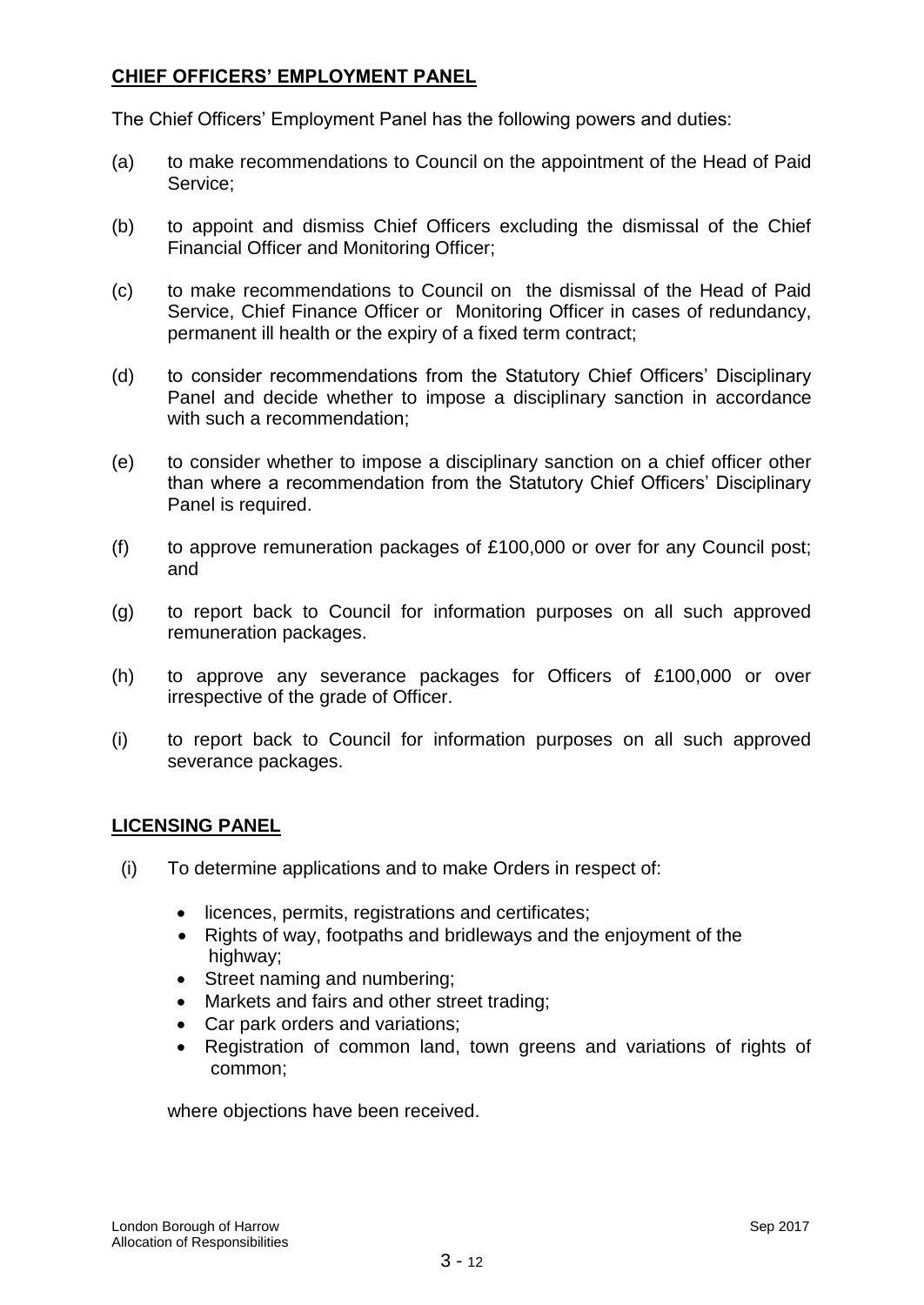- (ii) To determine applications and to make Orders in respect of:
	- Safety certificates for sports grounds;
	- Matters regarding film classification;
	- Rules and Regulations established by the authority;
	- Fees issues within the terms of reference of the Panel;
	- Applications under Part II and Schedule 3 of the Local Government (Miscellaneous Provisions Act 1982) as amended from time to time.
- (iii) To determine waivers and variations on matters determined by the Licensing and General Purposes Committee, Cabinet or Council.
- (iv) Specific delegations under the Licensing Act 2003 and Gambling Act 2005 are set out in the Licensing Policy and Statement of Principles under Gambling Act 2005.
- (v) Without prejudice to the generality of the above sections, in the case of alcohol control provisions in the Licensing Act 2003 as might be amended, and related legislation, regulations, orders, guidance, etc, to determine the following matters:

Applications for personal licences where:

- Representations have been made, but remain unresolved.
- Applicants have relevant unspent convictions.

Matters relating to the licensing, certification and authorisation at premises where:

- Representations have been made to an application, but remain unresolved.
- There is an unresolved police representation to an application to vary a designated personal licence holder, or to the transfer of a premises licence.
- There is an unresolved police representation to the application for an interim authority, or to a Temporary Event Notice.
- An application is made for the review of a premises licence or club premises certificate.
- Matters of an exceptional nature that in the officer's opinion justify consideration by the Licensing Panel.

*[Appeals against decisions of the Licensing Panel must be made to the Magistrates' Court.]*

# **PERSONNEL APPEALS PANEL**

The Personnel Appeals Panel has the following powers and duties:

To consider and decide upon appeals against disciplinary action.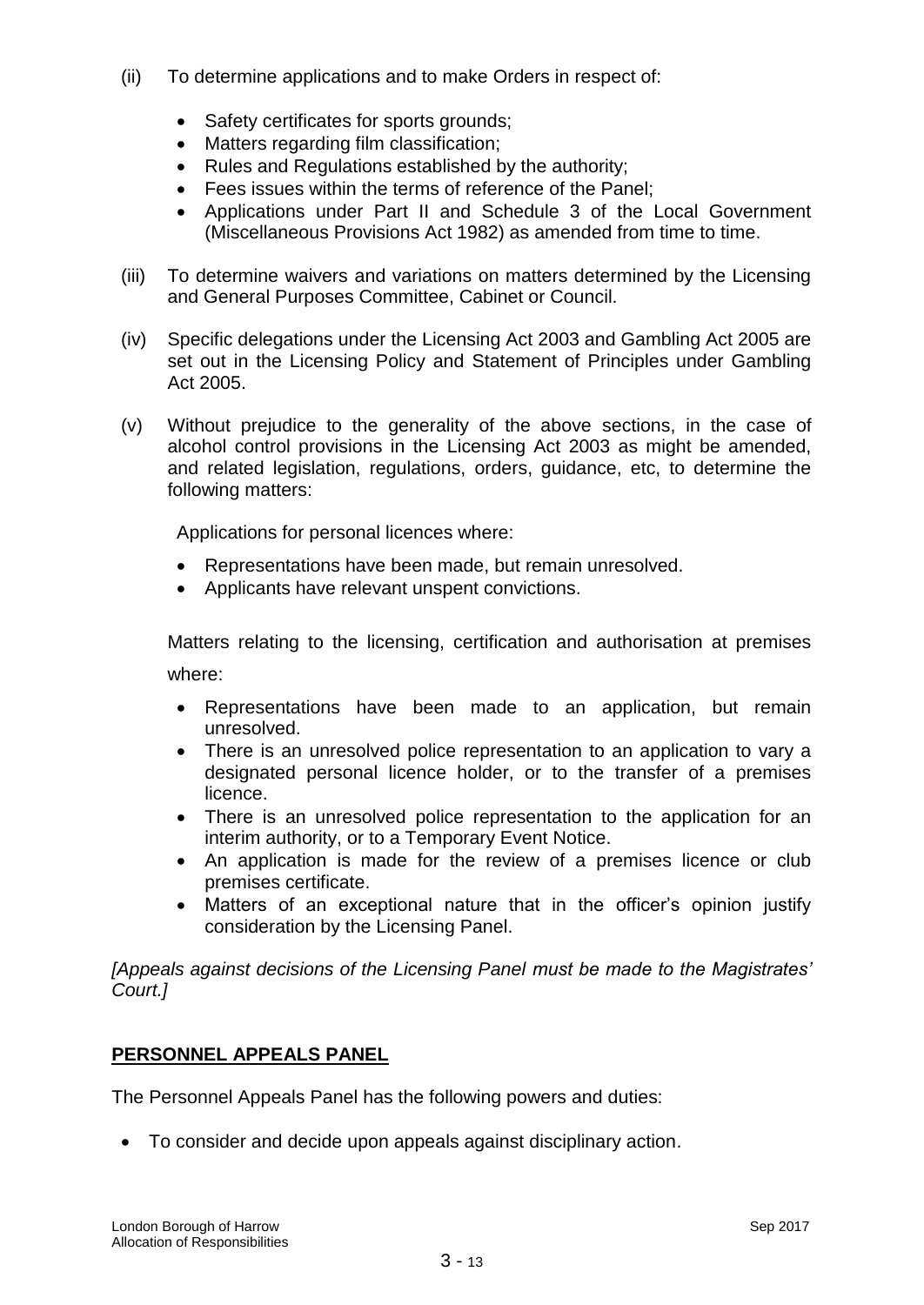# **SOCIAL SERVICES APPEALS PANEL**

The Social Services Appeals Panel has the following powers and duties:

- (a) To review in accordance with the Children (Secure Accommodation) Regulations 1991 the keeping of children in secure accommodation;
- (b) In accordance with the Mental Health Act 1983, to decide whether to discharge patients from guardianship;
- (c) In accordance with procedures and guidance given under the Children Act 1989 and the National Health Service and Community Care Act 1990, and when requested to do so by a dissatisfied complainant, to review decisions made relating to complaints.

**Note:** Appeals Panels reviewing the keeping of a child in secure accommodation will be chaired by an Independent Person. Appeals hearing complaints under the Children Act 1989 and the National Health Service and Community Care Act 1990 will comprise 3 Independent Persons

## **OVERVIEW AND SCRUTINY COMMITTEE**

The Overview and Scrutiny Committee has the following power and duties:

- 1. To oversee an agreed work programme that can help secure service improvement through in-depth investigation of poor performance and the development of an effective strategy/policy framework for the council and partners;
- 2. To have general oversight of the council's scrutiny function;
- 3. To offer challenge and critical support to the Executive's policy development function and the long-term strategic direction of the borough;
- 4. To anticipate policy changes and determine their potential impact on residents and to recommend changes where these are appropriate;
- 5. To consider the council and partners' strategic approach to service delivery, using, where necessary, the power of overview and scrutiny committees to receive information from partner agencies and to require partner authorities to respond to reports and recommendations from the Committee, as set out under Part Five of the Local Government and Public Involvement in Health Act 2007;
- 6. To undertake detailed investigation of service/financial performance in order to recommend policy changes to the Executive and to commission investigations by the Performance and Finance Sub-Committee;
- 7. To have regard, in carrying out its functions, to the requirement to involve local representatives, as set out in Part Seven of the Local Government and Public Involvement in Health Act 2007;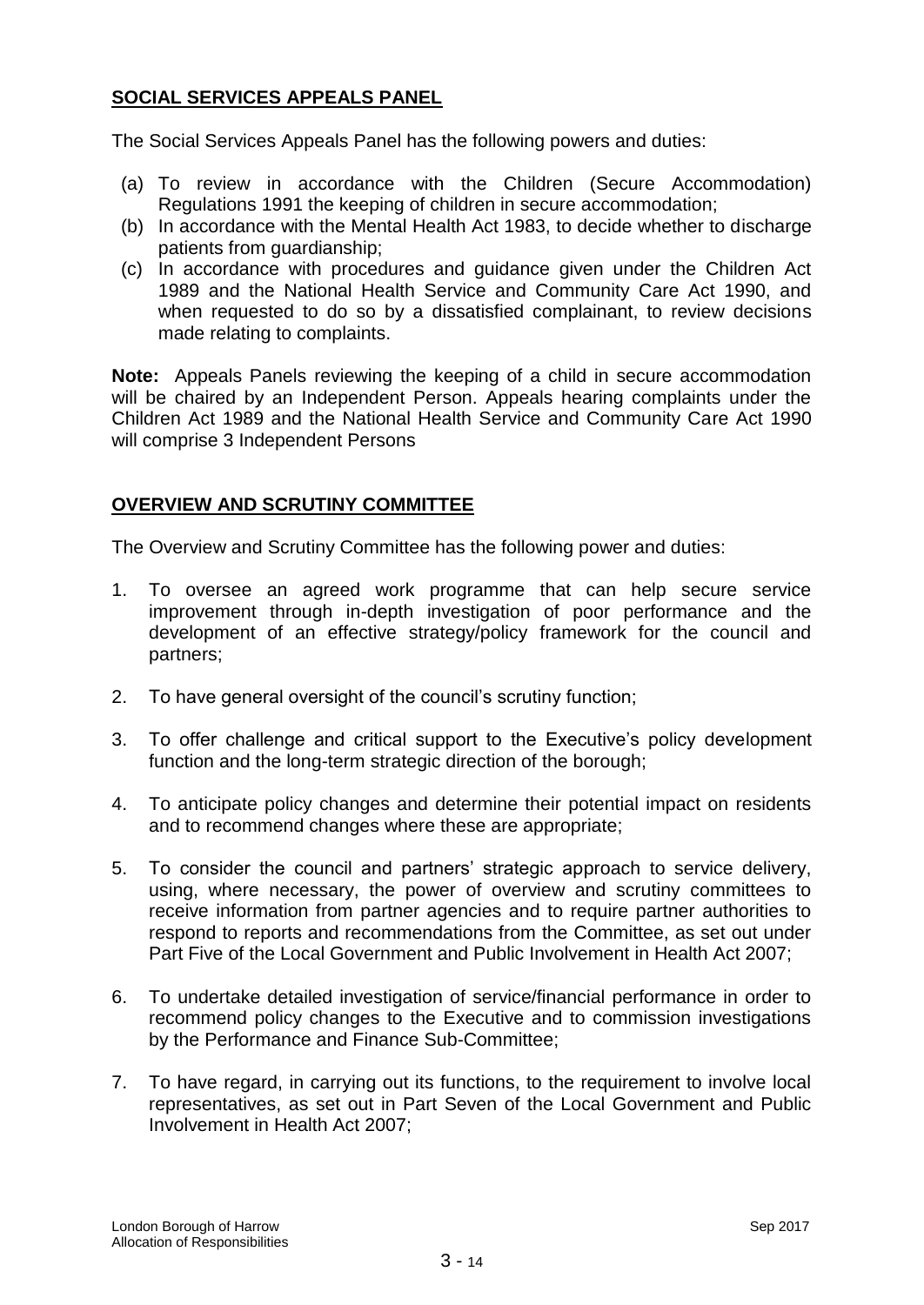- 8. To report scrutiny findings and recommendations to the Executive within 8 weeks of being published or to its next meeting, whichever is the sooner, in accordance with the council's constitution
- 9. To consider items included in the Forward Plan;
- 10. To consider Councillor Call for Action in terms of
	- a. Local Government Matters (Section 119, Local Government and Public Involvement in Health Act 2007)
	- b. Local Crime & Disorder Matters (Section 19, Police & Justice Act 2006)
- 11. To discharge the functions conferred by Section 21(f) of the Local Government Act 2000 of reviewing and scrutinising, in accordance with regulations under Section 7 of the Health and Social Care Act 2001, matters relating to the planning, provision and operation of health services in Harrow.
- 12. To respond to consultations from local health trusts, Department of Health and any organisation which provides health services outside the local authority's area to inhabitants within it.
- 13. To review and make appropriate recommendations on an annual basis for the arrangements for processing applications for support from the voluntary sector, including grants, concessionary lettings, use of the community premises and other council premises, and discretionary rate relief.

# **CALL- IN SUB-COMMITTEE**

The Call-In Sub-Committee has the following powers and duties:

- (a) to examine decisions of the Executive which are taken but not implemented, and which are 'called in' in accordance with the Committee Procedure Rules;
- (b) to refer matters called in to the decision taker with reasons and recommendations for changes;
- (c) to refer Executive decisions to full Council if they consider they are contrary to the policy framework or contrary to or not wholly in accordance with the budget.

# **CALL- IN SUB-COMMITTEE – EDUCATION**

The Call-In Sub-Committee has the following powers and duties in relation to Education Matters:

- (a) to examine decisions of the Executive which are taken but not implemented, and which are 'called in' in accordance with the Committee Procedure Rules;
- (b) to refer matters called in to the decision taker with reasons and recommendations for changes;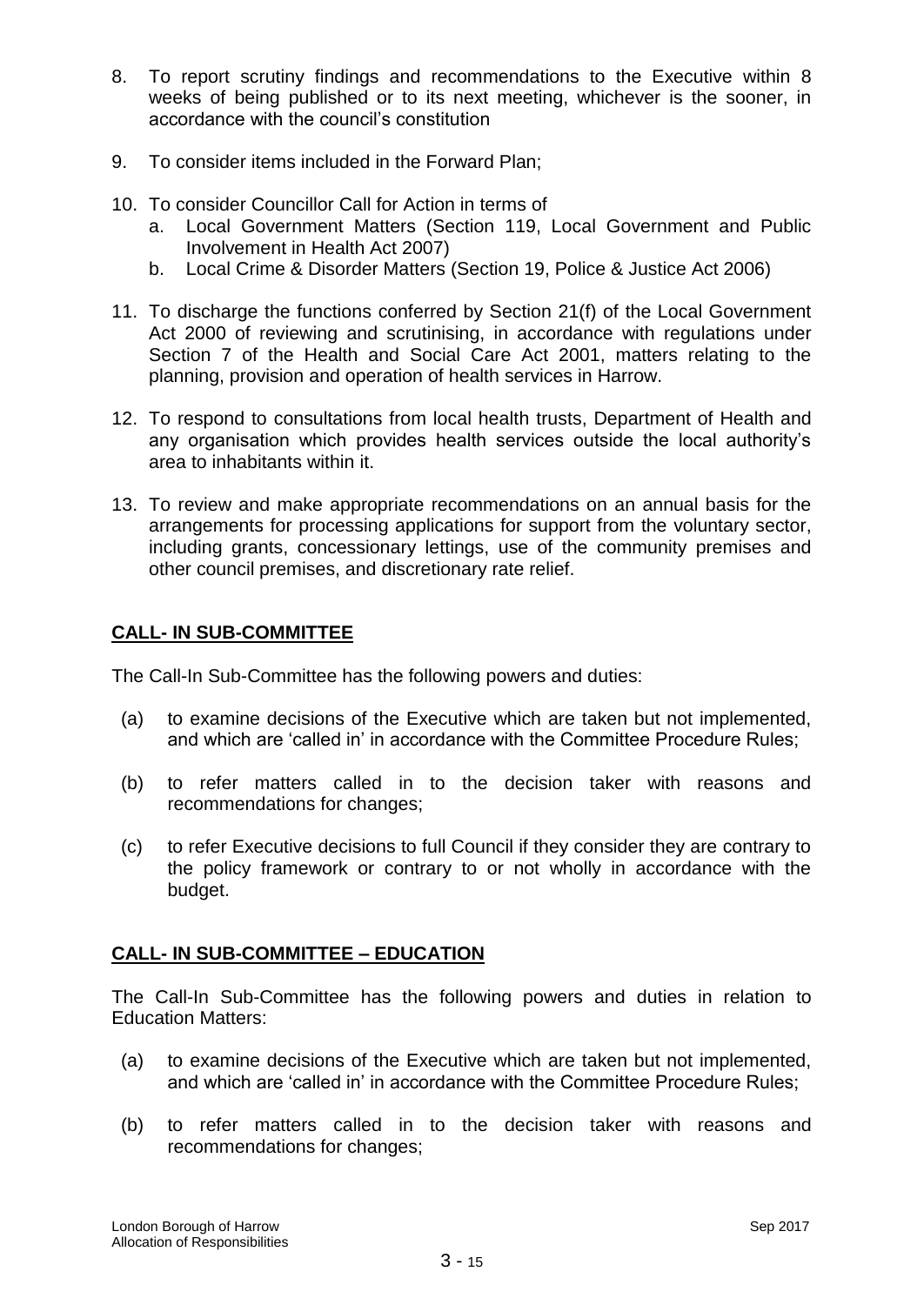(c) to refer Executive decisions to full Council if they consider they are contrary to the policy framework or contrary to or not wholly in accordance with the budget

## **HEALTH AND SOCIAL CARE SCRUTINY SUB-COMMITTEE**

The Health and Social Care Scrutiny Sub-Committee has the following powers and duties:

- 1. To be the key driver of the scrutiny function's health and social care scrutiny programme and maintain relationships with health and social care colleagues and partners in relation to shared stated priorities, in consultation with the Overview & Scrutiny Committee.
- 2. To be responsible in accordance with Regulation 28 of the Local Authority (Public Health and Wellbeing Boards and Health Scrutiny) Regulations 2013 for scrutiny of the Council's health functions other than the power under Regulation 23(9) to make referrals to the Secretary of State.
- 3. To recommend to Council that a referral be made to the Secretary of State under Regulation 23(9) of the Local Authority (Public Health, Health and Wellbeing and Health Scrutiny) Regulations 2013.
- 4. To have specific responsibility for scrutiny of the following functions:
	- Health and social care infrastructure and service
	- NHS England, Clinical Commissioning Groups (CCGs) and the Health and Wellbeing Board
	- **Public Health**
	- Other policy proposals which may have an impact on health, public health, social care and wellbeing
	- Collaborative working with health agencies
	- **EXECOMMISSIONING AND CONTRACTING HEALTH SERVICES**
- 5. To review the planning, provision and operation of Health services in Harrow and ensure compliance with Regulation 21(1) of the Local Authority (Public Health, Health and Wellbeing Boards and Health Scrutiny) Regulations 2013 by inviting and taking account of information and reports from local health providers and other interested parties including the local HealthWatch.
- 6. Where a referral is made through the local HealthWatch arrangements, to comply with Regulation 21(3) of the Local Authority (Public Health, Health and Wellbeing Boards and Health Scrutiny) Regulations 2013 by ensuring that the referral is acknowledged within 20 days and that the referrer is informed of any action taken.
- 7. Where appropriate, to consider and make recommendations for response to NHS consultations on proposed substantial developments/variations in health services that would affect the people of LB Harrow.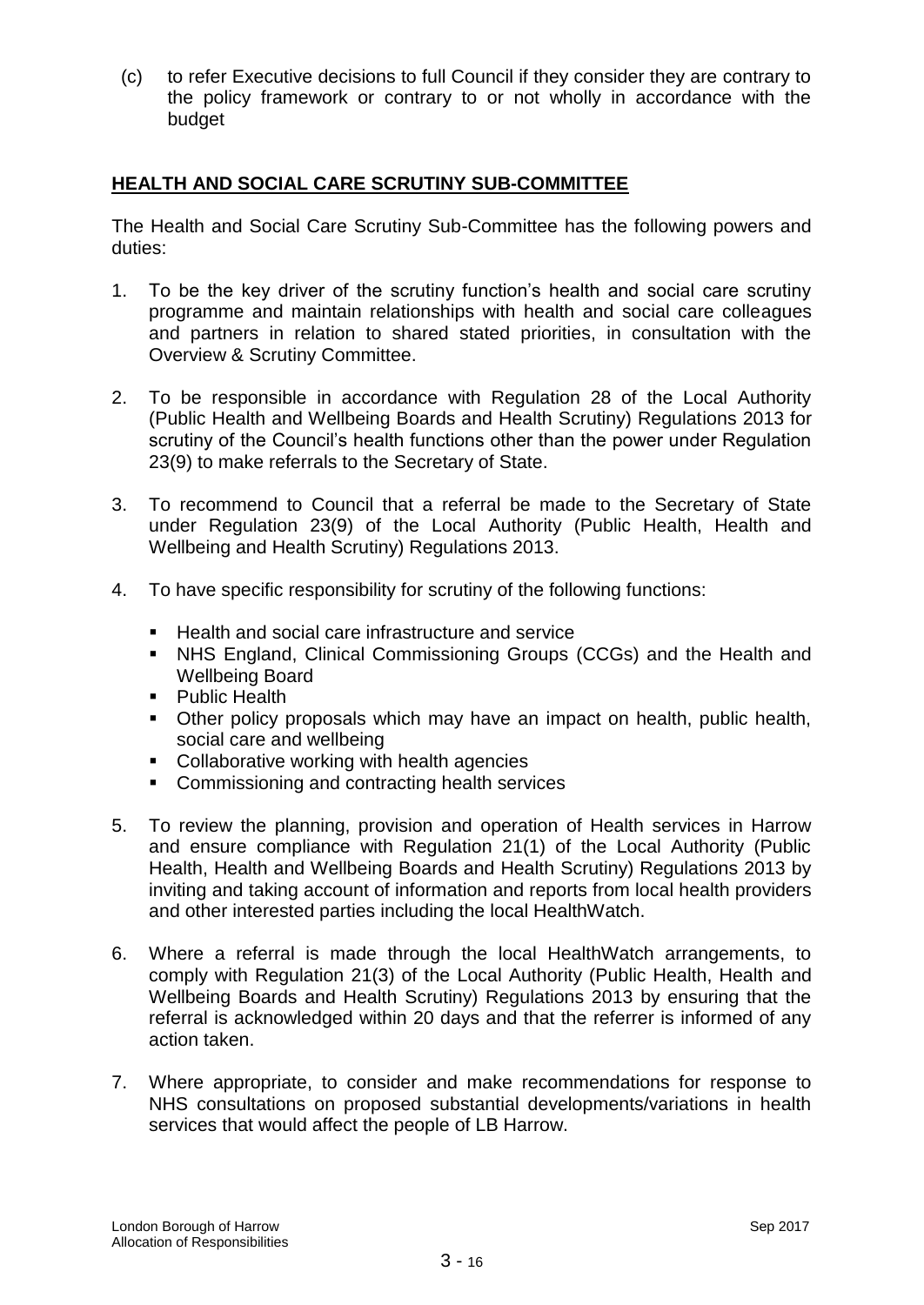- 8. Where appropriate, to consider and make recommendations for response to consultations from local health trusts, Department of Health, Care Quality Commission and any organisation which provides health services outside the local authority's area to inhabitants within it.
- 9. Continue to seek the development of relationship with NHS England, CCGs, Health and Wellbeing Boards, Care Quality Commission, HealthWatch and the Local Medical Council.

*(Note: Members of the Executive or members of the Health and Wellbeing Board may not be members of the Health and Social Care Scrutiny Sub Committee. Any health matter requiring an urgent decision/comment before the next meeting of the Health & Social Care Sub-Committee will be considered by the Overview and Scrutiny Committee if that is sooner).*

## **PERFORMANCE & FINANCE SUB-COMMITTEE**

The Performance and Finance Sub-Committee has the following powers and duties:

- 1. To be the key driver of the scrutiny function's work programme and the body responsible for monitoring the performance of the council and partners in relation to their stated priorities;
- 2. To consider/monitor, on an exception basis, the financial and service performance of the organisation;
- 3. To consider/monitor the performance of the council's partners;
- 4. To undertake specific investigation of identified 'hot spots' through Q&A, reports or challenge panels – subject to endorsement by the Overview and Scrutiny Committee;
- 5. To refer 'hot spots' to the Overview and Scrutiny Committee for more detailed investigation where necessary;
- 6. To consider such urgent items as are appropriate ad hoc, Councillor Calls for Action, area scrutiny.

# **PENSION BOARD**

The Pension Board has the following powers and duties:

## 1. **Introduction**

The purpose of this document is to set out the Terms of Reference for the local Pension Board (the Board) of the London Borough Harrow Pension Fund (the Fund).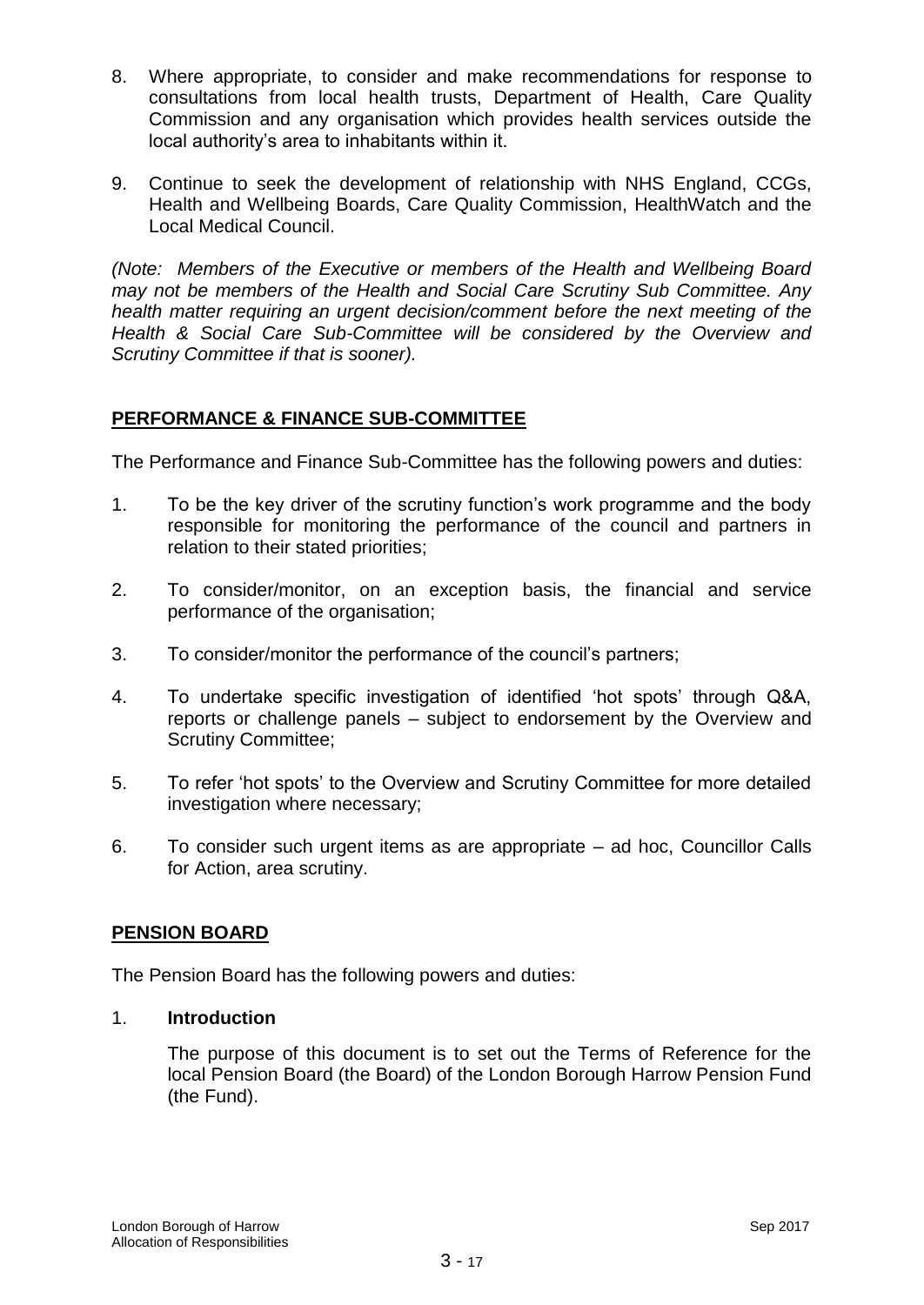## 2. **Powers of the Board**

The Board will exercise all its powers and duties in accordance with the law and this Terms of Reference.

#### 3. **Role of the Board**

The role of the Board, as defined by sections 5(1) and (2) of the Public Service Pensions Act 2013, is to assist the Administering Authority (London Borough of Harrow) as Scheme Manager in ensuring the effective and efficient governance and administration of the Local Government Pension Scheme (LGPS) including:

- securing compliance with the LGPS regulations and other legislation relating to the governance and administration of the LGPS;
- securing compliance with requirements imposed in relation to the LGPS by the Pensions Regulator; and
- such other matters the LGPS regulations may specify.

The Administering Authority retains ultimate responsibility for the administration and governance of the scheme. The role of the Board is to support the Administering Authority to fulfil that responsibility.

In its role, The Board will have oversight of the administration of the fund including:

- a. The effectiveness of the decision making process
- b. The direction of the Fund and its overall objectives
- c. The level of transparency in the conduct of the Fund's activities
- d. The administration of benefits and contributions

The Board will provide the Scheme Manager with such information as it requires to ensure that any Member of the Board or person to be appointed to the Board does not have a conflict of interest.

The Board will ensure it effectively and efficiently complies with the Code of Practice on the Governance and Administration of Public Service Pension Schemes issued by the Pensions Regulator. It will help to ensure that the Fund is managed in the same way.

The Board shall meet sufficiently regularly to discharge its duties and responsibilities effectively.

#### 4. **Membership**

The Board shall consist of 5 members and be constituted as follows:

(i) 2 Employer representatives – Administering Authority (1), other scheduled and admitted bodies [ie organisations other than the Administering Authority who, under the regulations, can participate in the LGPS $(1)$ ;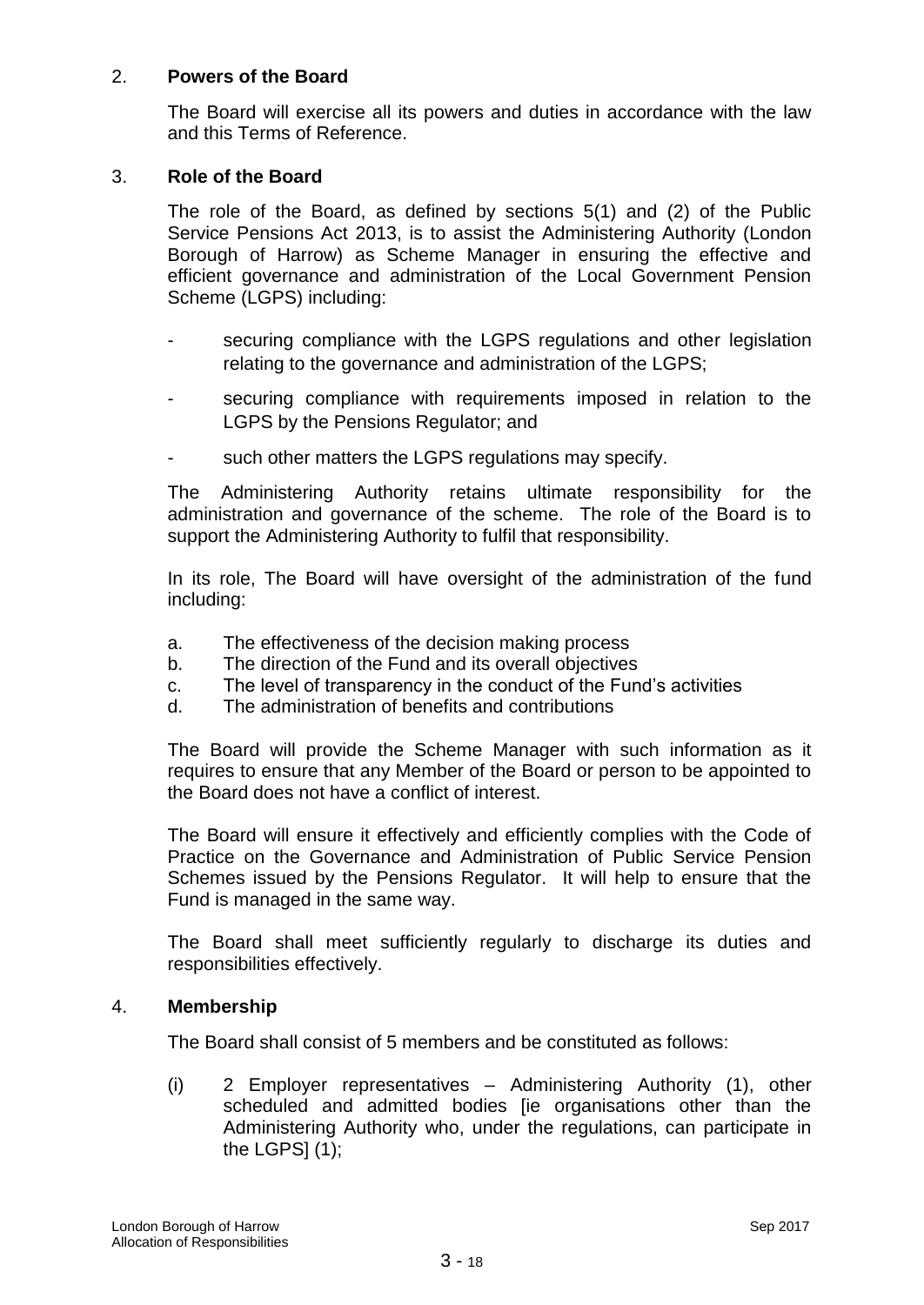- (ii) 2 Scheme Member representatives active members (1), pensioners (1); and
- (iii) 1 independent member

Elected Members and officers involved in the management and administration of the Fund are not permitted to become Board members.

Only the Employer and Scheme Member representatives will have voting rights.

Each member of the Board will serve for a period of three years, subject to compliance with conditions of appointment. Members will be appointed on a rotational basis with effect April 2017.

The Chair and Deputy Chair of the Board will be elected by the Board at its first meeting and will serve for a period of three years. Should the elected Chair be an Employer representative the Deputy Chair must be a Scheme Member representative and vice versa.

The Chair will ensure that meetings are properly conducted and the decision of the Chair on all points of procedure and order shall be final.

The Board may, with the approval of the Administering Authority, co-opt persons with sufficient skills and experience to advise and support them. Co-optees are not Board members and do not have voting rights.

Each Board Member should endeavour to attend all Board meetings during the year. In the event of consistent non-attendance by any Board Member the tenure of that membership should be reviewed by the other Board members in liaison with the Scheme Manager.

Other than by ceasing to be eligible as set out above, a Board member may only be removed from office during a term of appointment by the unanimous agreement of all other members and with the agreement of the Scheme Manager. Should any member of the Board cease to be a member of the relevant group for which he/she has been appointed he/she will automatically cease to be a member of the Board and the Administering Authority will conduct a replacement process.

## 5. **Appointment of Board members**

All Board members will be appointed by Full Council. It is a statutory requirement that the Administering Authority must be satisfied that a person to be appointed as an Employer or Scheme Member representative has the relevant experience and capacity to represent employers or scheme members (as appropriate)

Administering Authority to nominate one Employer representative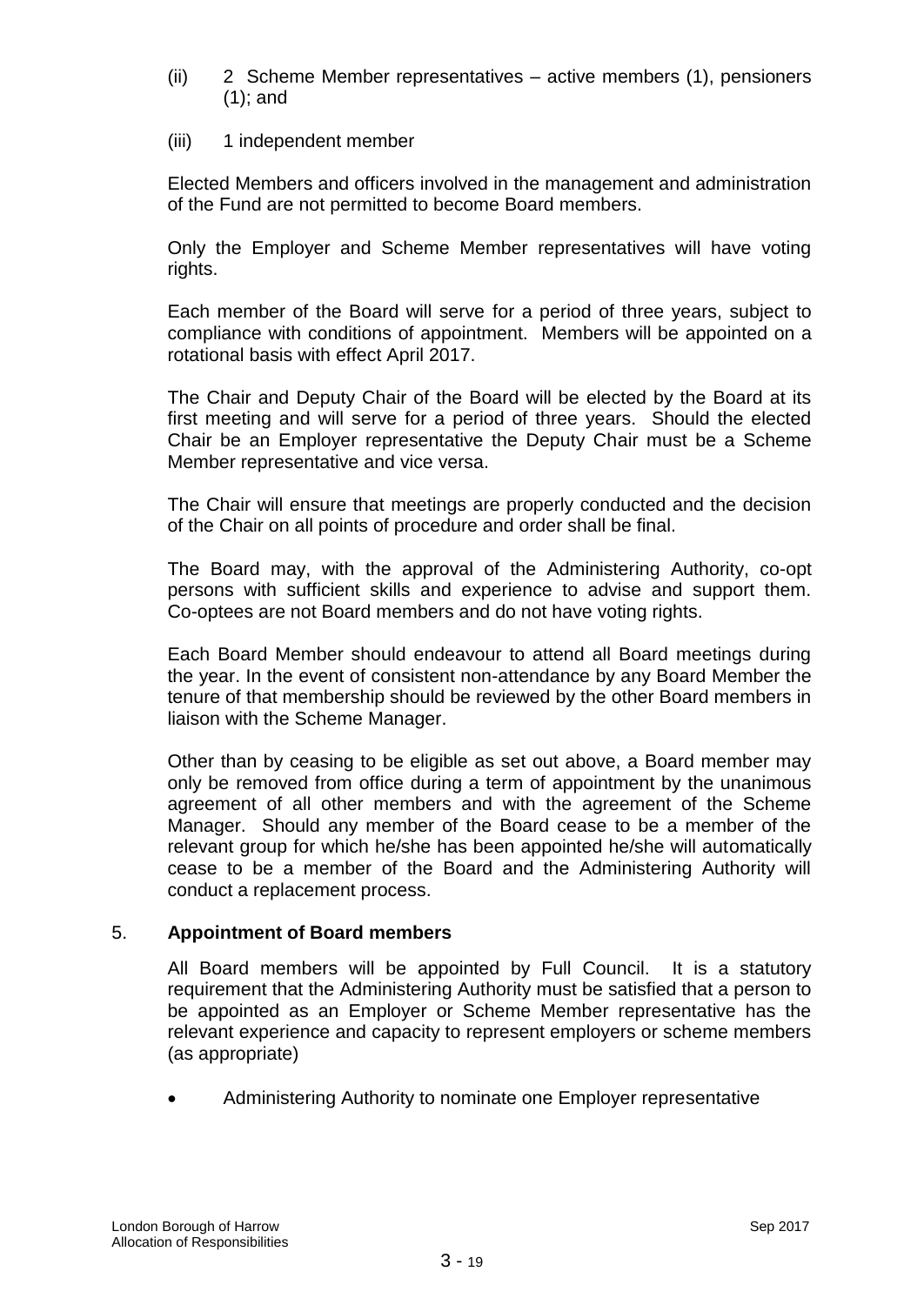- The second Employer representative to be nominated by the scheduled and admitted bodies. If more than one is nominated, Council will determine who is to be appointed.
- (i) Scheme Member representatives to be selected through a process administered by the Administering Authority with a recommendation to **Council**
- (ii) Independent member applications to be invited by public advertisement with a recommendation by the s151 Officer to Council.

## 6. **Standards of conduct and conflicts of interest**

All members of the Board are expected to act in accordance with the Code of Conduct for Councillors where applicable and the Pensions Regulator's Code of Practice. In accordance with s5(5) Public Service Pension Act 2013, a Board member must not have a financial or other interest that could prejudice him/her in carrying out his/her Board duties. This does not include a financial or other interest arising merely by virtue of being a member of the LGPS.

The policy for identifying conflicts of interest is set out in a separate policy document.

## 7. **Knowledge and Skills**

Following appointment each member of the Board should be conversant with:

- The legislation and associated guidance of the LGPS
- Any document recording policy about the administration of the LGPS which is for the time being adopted by the Fund

The Administering Authority will provide a training programme which all Board members will be required to attend.

It is for individual Board members to be satisfied that they have the appropriate degree of knowledge and understanding to enable them, properly, to exercise their functions as a Member of the Board and therefore, must comply with the Board's Knowledge and Understanding and Training Policy.

## 8. **Accountability**

The Board will collectively and individually be accountable to the Scheme Manager.

The Board will refer all relevant recommendations and decisions to the Pension Fund Committee of the Administering Authority and, where appropriate, to Full Council. It will present a report on its work to the Full Council once a year.

## 9. **Decision making**

Each voting member of the Board will have an individual voting right but it is expected that the Board will, as far as possible, reach a consensus. The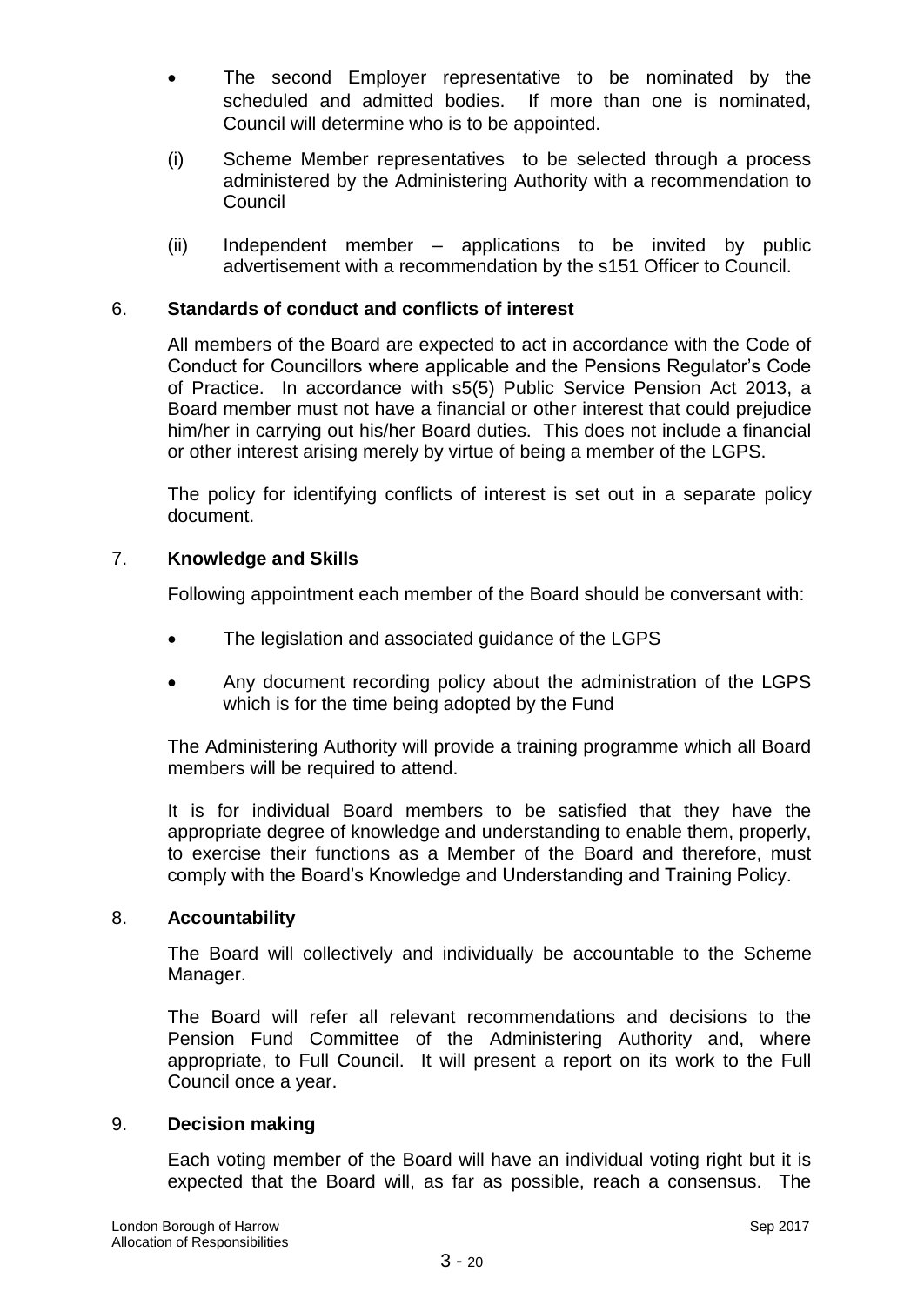Chair of the Board, so long as he/she has voting rights, will have the final deciding vote.

## 10. **Quorum**

A quorum will comprise three of the five members of which at least one shall be an Employer representative and one a Scheme Member representative.

#### 11. **Meetings**

The Board shall meet at least twice a year but no more than four times.

The Chair of the Board, in consultation with the Administering Authority will prepare an agenda for each meeting of the Board. The administration of the Board will be in accordance with the normal procedures of the London Borough of Harrow.

An extraordinary meeting will be called when the Chair considers this necessary and/or in circumstances where the Chair receives a request in writing by 50% of the voting membership of the Board

#### 12. **Publication of Pension Board Information**

The Administering Authority will publish up to date information on the Council's website including:

- The names of the Board member
- The Board's Terms of Reference
- Papers, agendas and minutes of Board meetings.

#### 13. **Advice to the Board**

The Board will be supported in its role and responsibilities by the Administering Authority through advice and support as appropriate.

#### 14. **Expense Reimbursement**

Each member of the Board and any co-opted persons, excluding elected Councillors of the London Borough of Harrow and Council Officers will be reimbursed at a rate of £445 per annum (exclusive of VAT if payable). All members of the Board and any co-opted persons will be paid "out-of-pocket" expenses when carrying out the functions of the Board including approved training.

#### 15. **Definitions**

The undernoted terms shall have the following meaning when used in this document:

*Administering Authority* London Borough of Harrow

*Board or Pension Board* The local Pension Board for the London Borough of Harrow, Administering Authority for the London Borough of Harrow Pension Fund as required under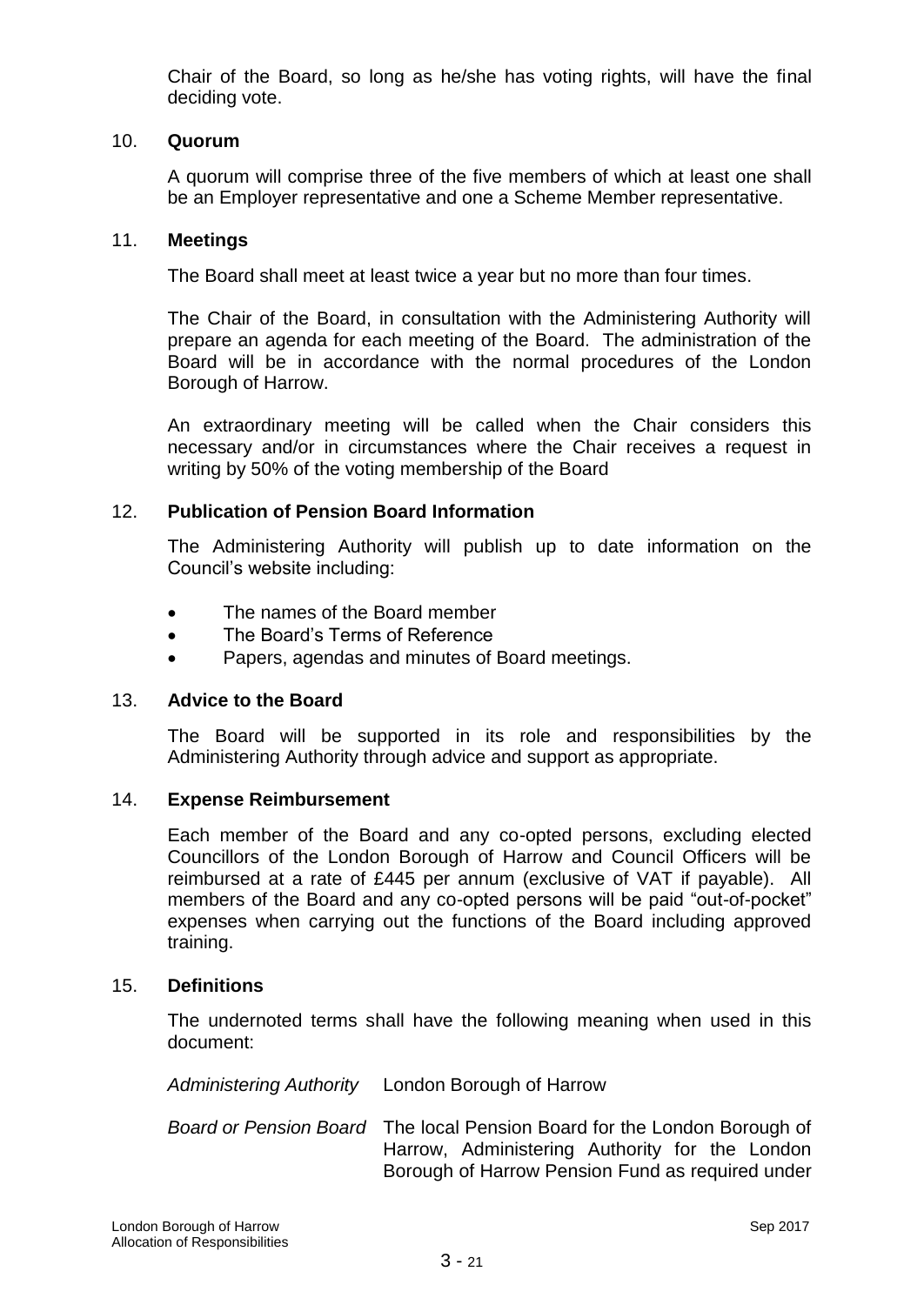the Public Service Pensions Act 2013

- *Board Member* A member of the Board including Employer representatives, Scheme Member representatives and an independent member
- *Code of Practice* The Pensions Regulator's [draft] Code of Practice no 14 entitled *"Governance and administration of public service pension schemes."*
- *Conflicts of Interest* As defined in the Public Service Pensions Act 2013
- *Conflicts of Interest Policy* The policy on conflicts of interest as adopted by the Board
- *Employer Representative* A person appointed to the Board for the purpose of representing employers for the Scheme

**Fund The London Borough of Harrow Pension Fund** within the Scheme administered and maintained by the Scheme Employer

- *Independent Member* A Member of the Board who is neither an Employer Representative nor a Member Representative
- *Knowledge and Understanding and*  The training policy as adopted by the Board

*Training Policy*

*LGPS* The Local Government Pension Scheme as constituted by the Local Government Pension Scheme Regulations 2013, the Local Government Pension Scheme (Transitional Provisions, Savings and Amendment) Regulations 2014 and The Local Government Pension Scheme (Management and Investment of Funds) Regulations 2009.

- *Member Representative* A person appointed to the Board for the purpose of representing members of the Scheme
- *Scheme* The Local Government Pension Scheme as defined under LGPS
- *Scheme Manager* London Borough of Harrow as administering authority of the London Borough of Harrow Pension Fund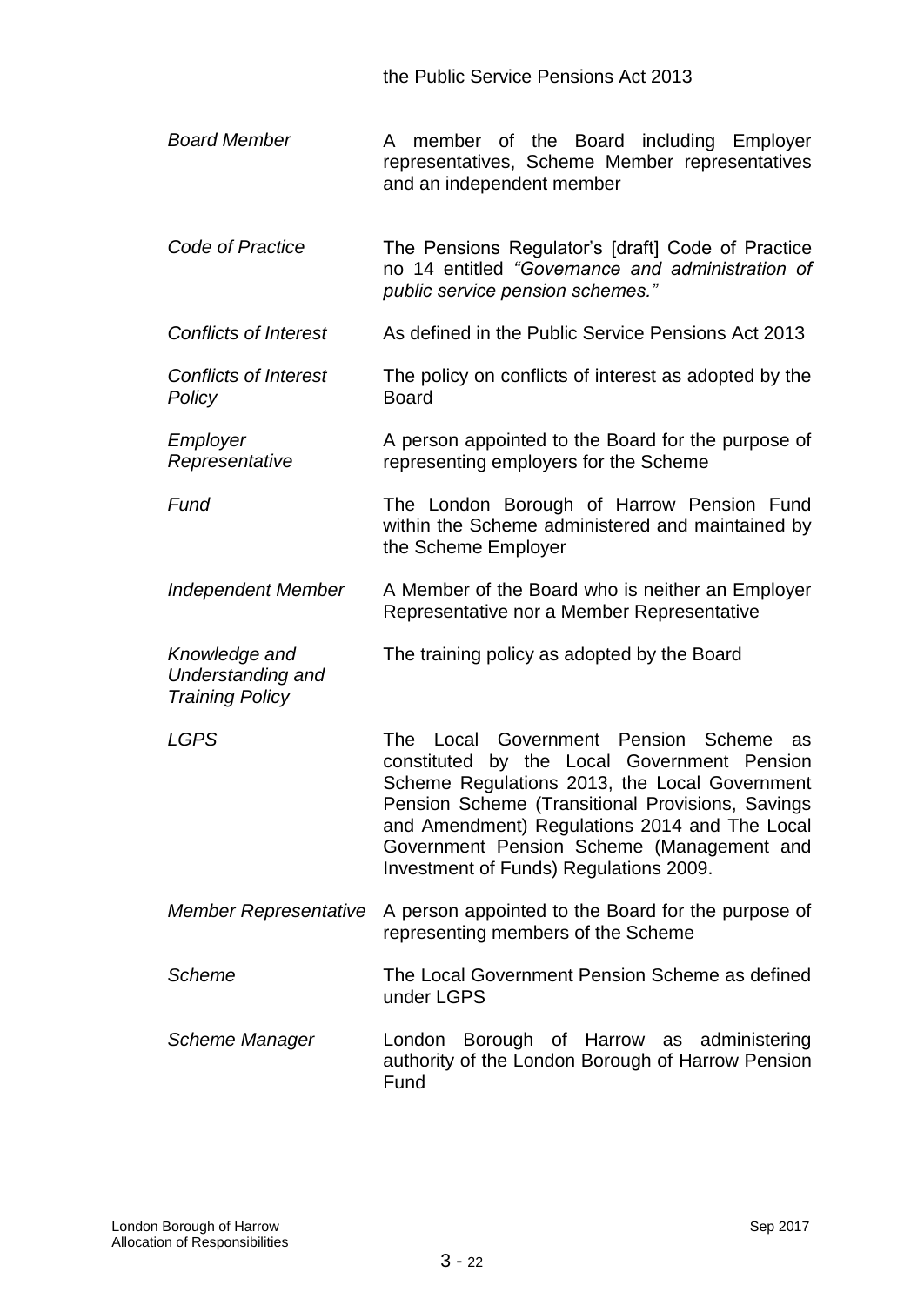#### 16. **Interpretation**

Any uncertainty or ambiguity or interpretation required relating to any matters contained in this document shall be resolved by reference to the Scheme Manager.

[Note: The terms of reference approved by Council on 13 November 2014 were amended under delegated authority as a result of the Local Government Pension Scheme (Amendment) (Governance) Regulations 2015 which removed the voting rights of the Independent Member.]

## **PENSION FUND COMMITTEE**

The Pension Fund Committee has the following powers and duties:

- 1. to exercise on behalf of the Council, all the powers and duties of the Council in relation to its functions as Administering Authority of the LB Harrow Pension Fund (the fund), save for those matters delegated to other Committees of the Council or to an Officer;
- 2. the determination of applications under the Local Government Superannuation Regulations and the Teachers' Superannuation Regulations;
- 3. to administer all matters concerning the Council's pension investments in accordance with the law and Council policy;
- 4. to establish a strategy for the disposition of the pension investment portfolio; and
- 5. to appoint and determine the investment managers' delegation of powers of management of the fund;
- 6. to determine cases that satisfy the Early Retirement provision under Regulation 26 of the Local Government Pension Scheme Regulations 1997 (as amended), and to exercise discretion under Regulations 8 of the Local Government (Early Termination of Employment) (Discretionary Compensation) (England and Wales) Regulations 2000 (as amended, subject to the conditions now agreed in respect of all staff, excluding Chief Officers;
- 7. to apply the arrangements set out in (6) above to Chief Officers where the application has been recommended by the Chief Executive, either on the grounds of redundancy, or in the interests of the efficiency of the service, and where the application was instigated by the Chief Executive in consultation with the leaders of the political groups.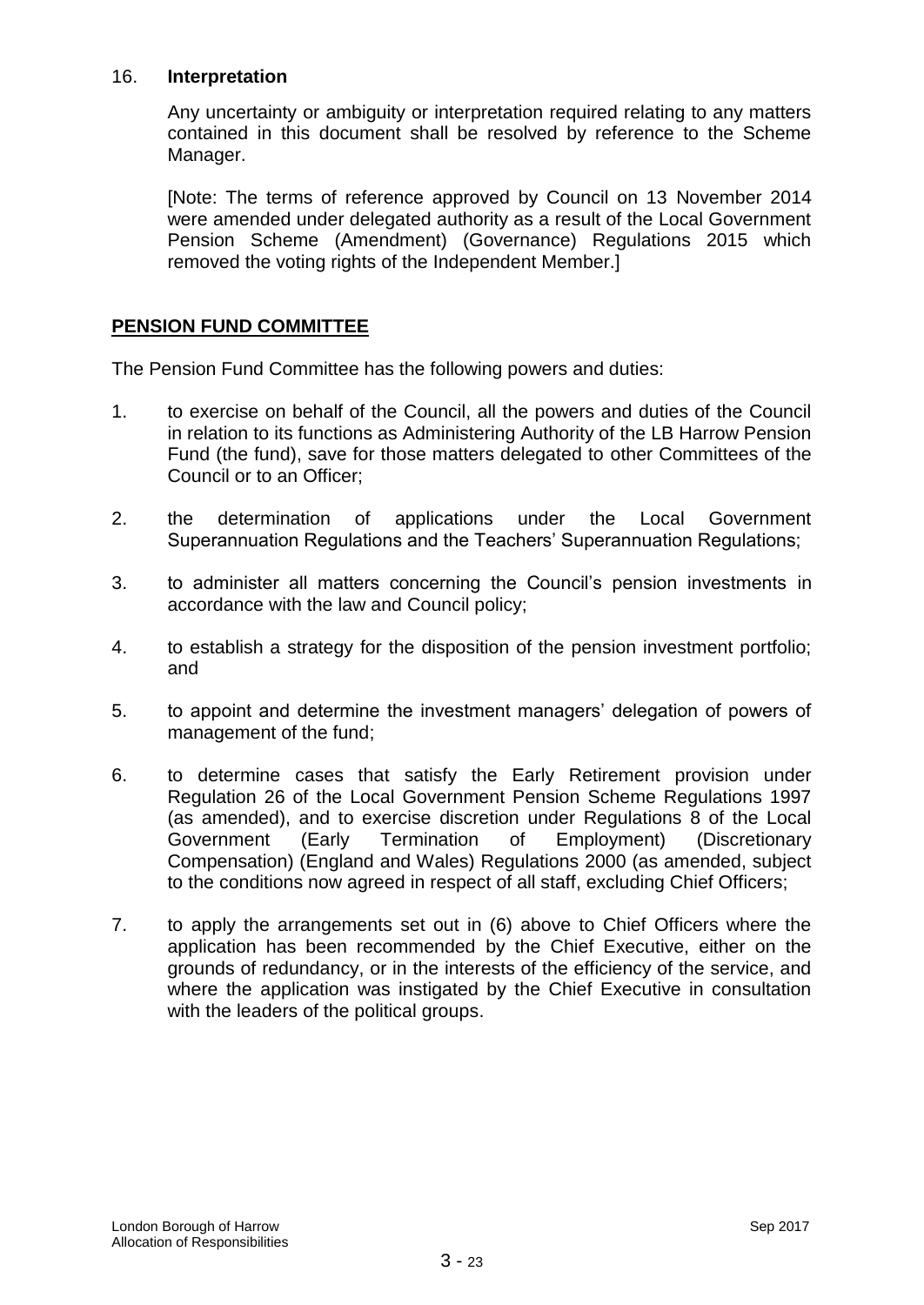## **PLANNING COMMITTEE**

The Planning Committee has the following powers and duties:

- 1. To exercise the functions of the council as local planning authority under the Town and Country Planning Act 1990 and other planning and subordinate legislation with the exception that:
	- a) the preparation, maintenance and updating of the Local Development Framework; and
	- b) the consideration of any policy matter concerning the planning of the Borough, including the development of major sites but not the determination of any planning application;

shall be matters to be determined by the Cabinet.

- 2. To determine applications for certificates under section 17 of the Land Compensation Act 1961.
- 3. To consider and, if appropriate, serve Article 4 Directions removing permitted development rights in accordance with the Town and Country Planning General (Permitted Development) Order 1990.
- 4. To determine and enforce building regulations.
- 5. All other functions relating to town and country planning and development control as set out in the Local Authorities (Functions and Responsibilities) (England) Regulations 2000 (as amended) listed by Committee in the schedule to this document.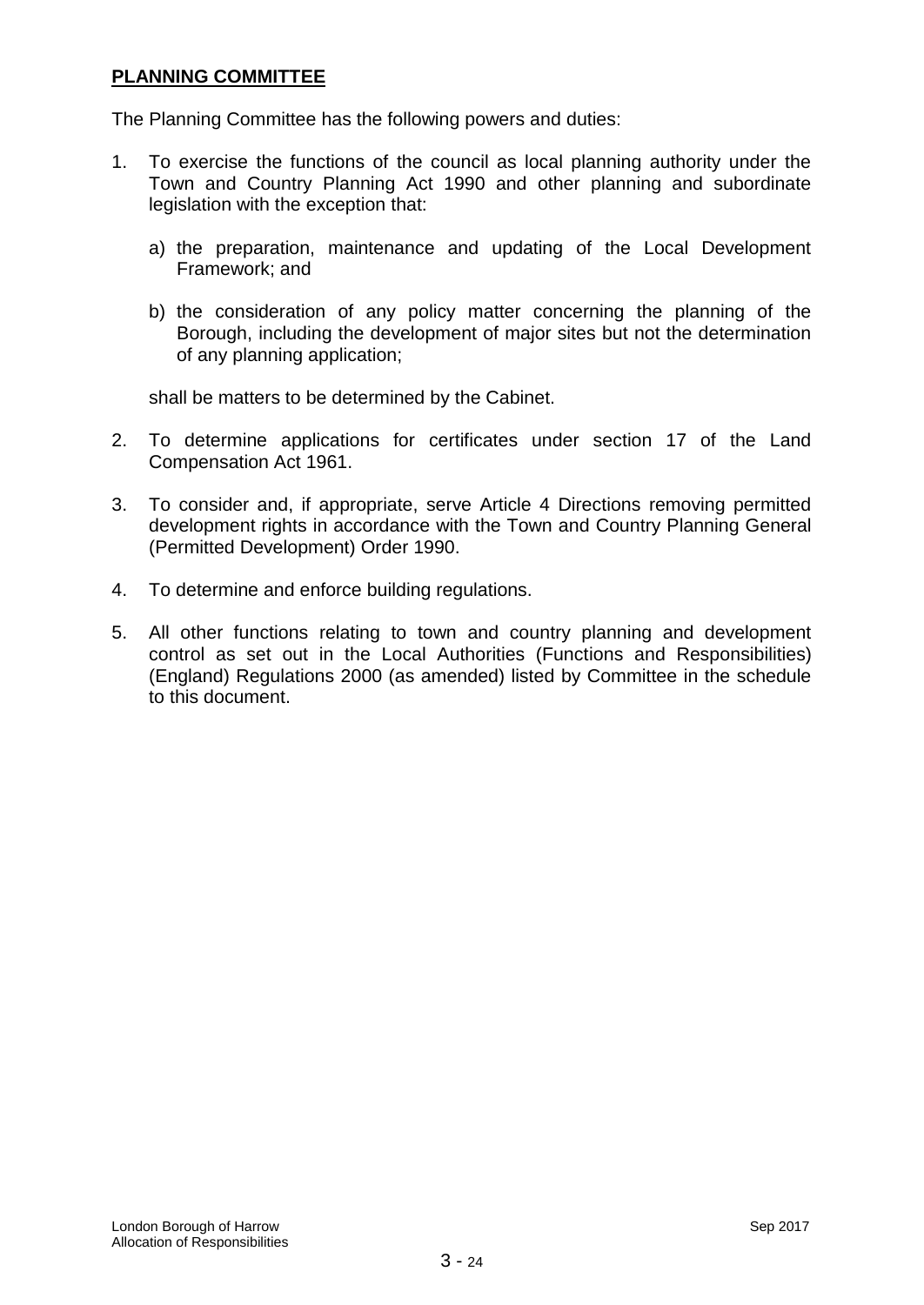# **OTHER STATUTORY COMMITTEES**

## **STANDING ADVISORY COUNCIL FOR RELIGIOUS EDUCATION**

SACRE is established under section 390 of the Education Act 1996. It is not a formal committee of the Council. The terms of reference and membership are set out below. Under section 392(7) of the Act, SACRE may regulate its own proceedings and hence the Council's committee procedure rules do not apply to SACRE.

#### **Terms of reference**

- (1) As requested by the local authority or of its own volition, to advise the local authority on matters connected with:
	- a. religious worship in community schools or foundation schools which do not have a religious character, and
	- b. Religious education, in accordance with the Agreed Syllabus

The matters referred to above include, in particular, teaching methods, choice of materials and teacher training.

- (2) To deal with applications from schools for a determination on whether the statutory requirement for Christian collective worship should apply.
- (3) To determine the manner and form of applications under (2) above.
- (4) To convene from time to time an Agreed Syllabus Conference to review the agreed syllabus. The representative groups on SACRE, other than Group D, may at any time require a review of the agreed syllabus. Each of the three representative groups concerned shall have a single vote on the question of whether to require such a review.
- (5) To publish an annual report as to the exercise of their functions and any action taken by representative groups on the council under (4) above during the preceding year.

#### **Membership**

- Group A Representatives of Christian and other religious denominations (22)
- Group B Representatives of the Church of England (3)
- Group C Representatives of Teachers (6)
- Group D Representatives of the Local Education Authority (3)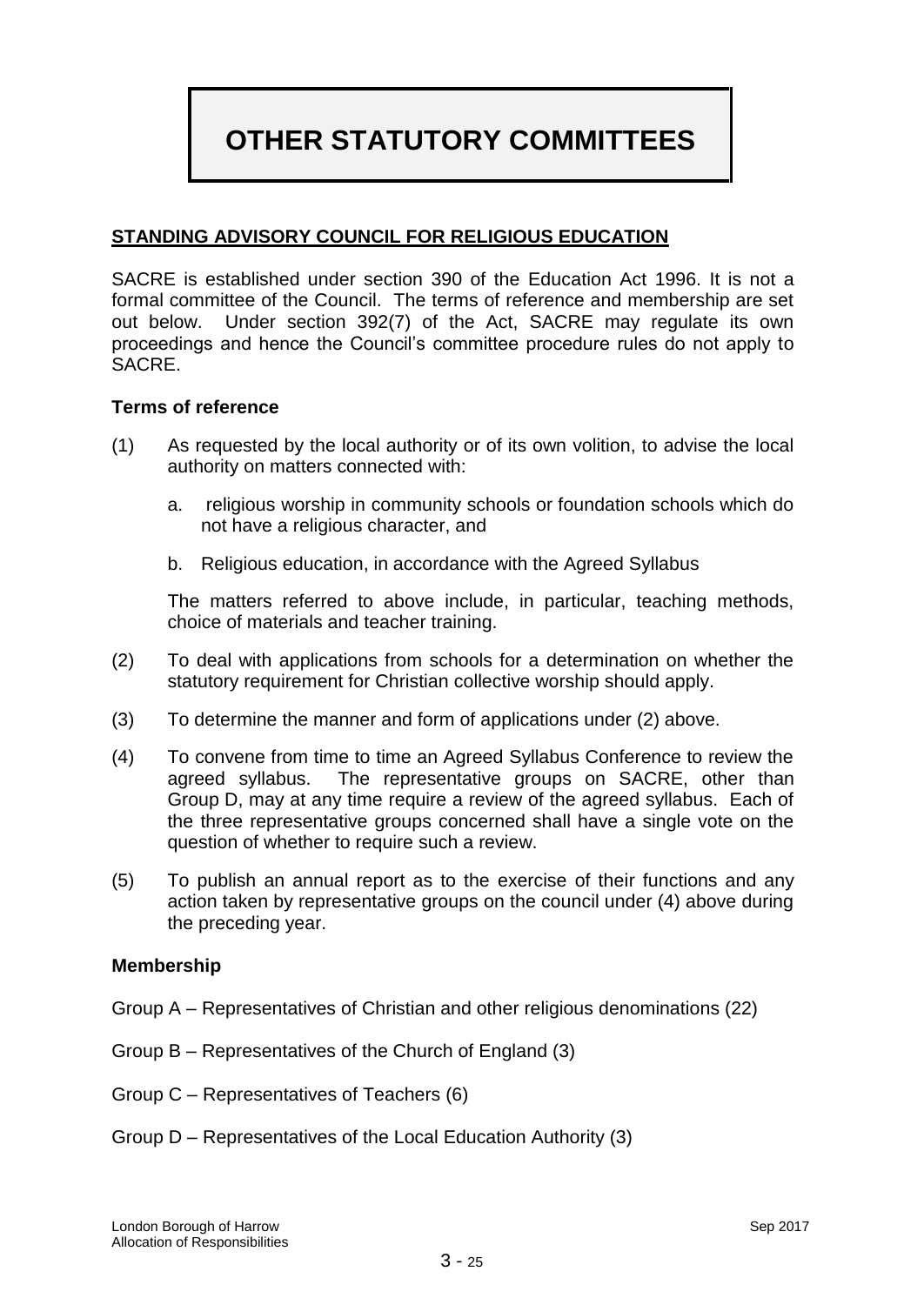SACRE may also include co-opted members (that is, persons co-opted as members of SACRE by members of SACRE who have not themselves been so co-opted).

Any member who fails to attend three consecutive members of SACRE shall cease to be a member of the Council unless, at the third such meeting, SACRE approves the reason for non-attendance.

An adviser nominated by the Corporate Director, People Services shall also be invited to attend meetings of SACRE.

## **STATUTORY CHIEF OFFICERS' DISCIPLINARY PANEL**

The Panel has the following powers in respect of matters which might lead to the dismissal of, or disciplinary action against, the Chief Finance Officer, Monitoring Officer or Head of Paid Service except in relation to matters concerning redundancy, the expiry of a fixed term contract or permanent ill health:

- 1. to arrange for the investigation of the matter;
- 2. to consider the investigation report and representations (including in person) by the officer;
- 3. to make recommendations to Council in relation to the dismissal of the officer; and
- 4. where the panel decides it to be appropriate, to make recommendations to the Chief Officers' Employment Panel for action short of dismissal or to confirm that the matter should not progress further.

#### **Membership**

The Panel shall consist of three elected members and two independent persons appointed by the Council under section 28(7) of the Localism Act who will be invited to a Panel meeting as and when required.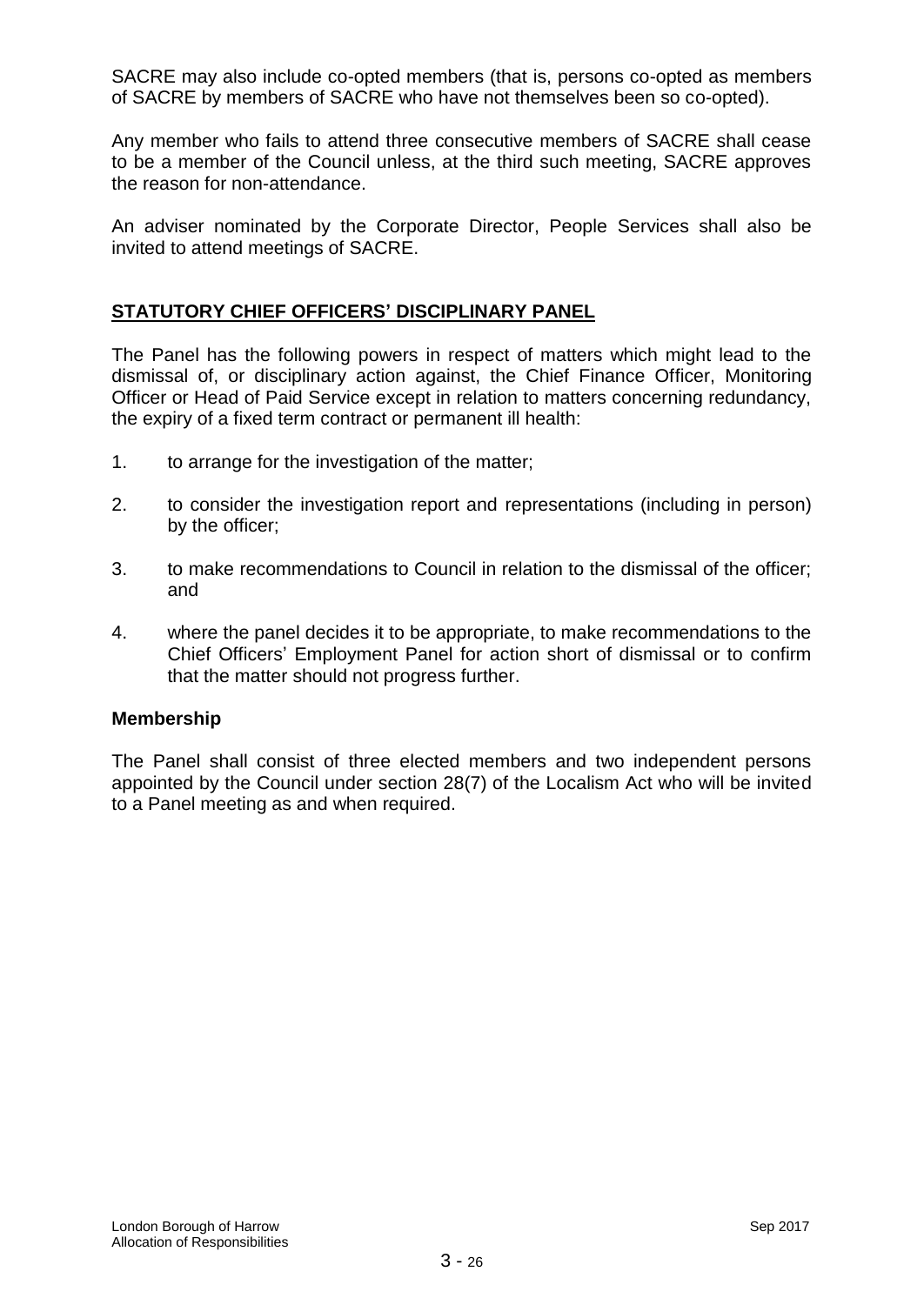# **TERMS OF REFERENCE AND DELEGATION OF DUTIES TO THE CABINET, PORTFOLIO HOLDERS, ADVISORY PANELS AND CONSULTATIVE FORUMS**

# **EXECUTIVE (CABINET)**

## **The Cabinet as a whole will have responsibility for the following functions:**

- (1) The development of proposals for the budget (including the capital and revenue budgets, the fixing of the Council Tax Base*,* and the level of Council Tax) and the financial strategy for the Council;
- (2) The monitoring of the implementation of the budget and financial strategy;
- (3) To recommend major new policies (and amendments to existing policies) to the Council for approval as part of the Council's Policy Framework and implement those approved by Council;
- (4) To prepare and agree other policies and plans for implementation by Portfolio Holders and others;
- (5) The approval of the Council's Transformation Programme and of the implementation of projects emerging from that Programme;
- (6) The approval and management of the Council's Capital Programme and Strategy;
- (7) All key decisions namely:
	- (i) an executive decision which is likely to result in the Council incurring expenditure which is, or the making of savings which are, significant having regard to the budget for the service or function to which the decision relates; or
	- (ii) an executive decision which is likely to be significant in terms of its effects on communities living or working in an area of two or more wards of the Borough.

A decision is significant for the purposes of (i) above if it involves expenditure or the making of savings of an amount in excess of £1m for capital expenditure or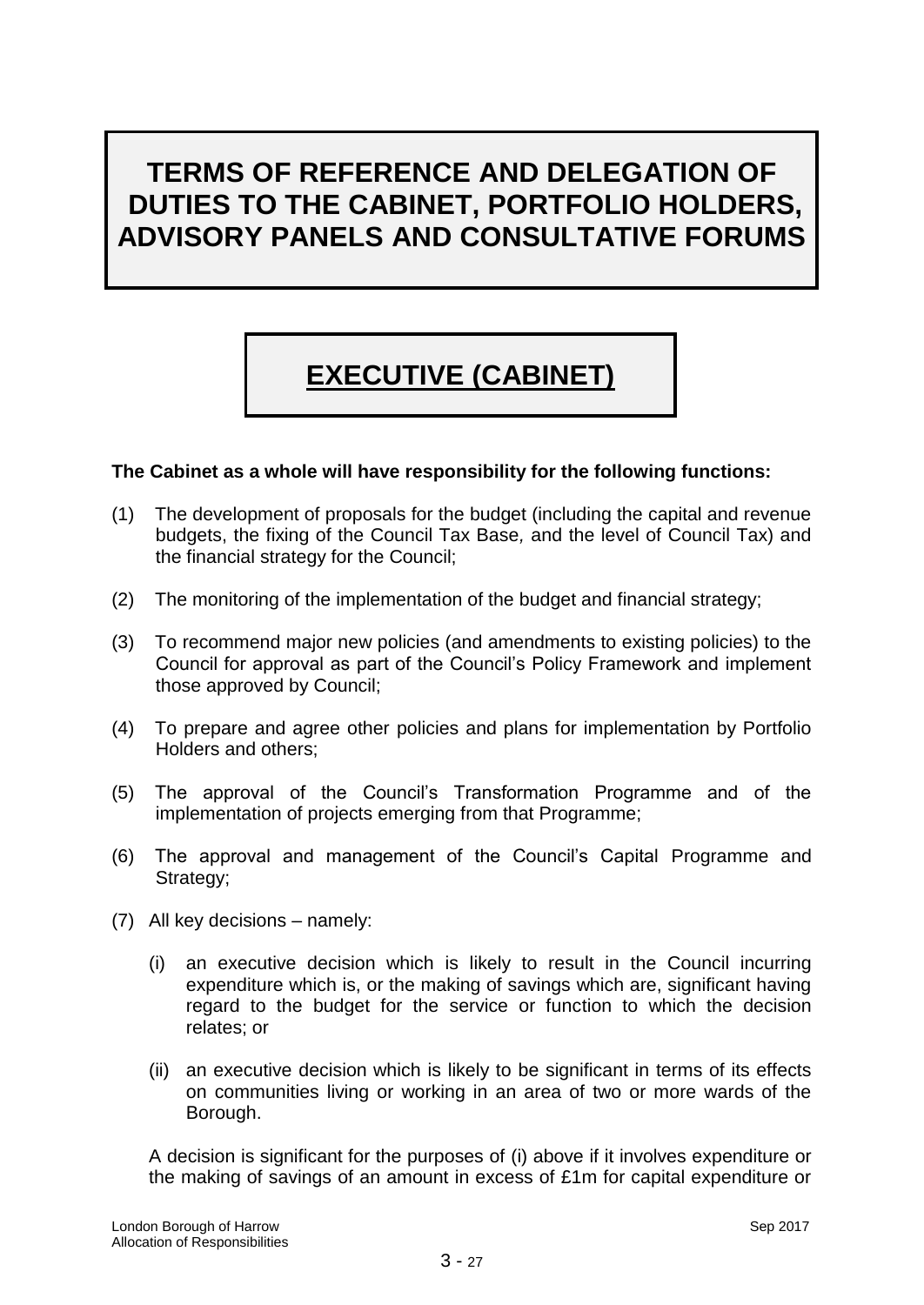£500,000 for revenue expenditure or, where expenditure or savings are less than the amounts specified above, they constitute more than 50% of the budget attributable to the service in question.

- (8) The award of contracts over £500,000 and all matters reserved to the Executive under the Contract Procedure Rules
- (9) All decisions, which are expected to result in variations to agreed revenue or capital budgets;
- (10) Agreement to all virements between budgets as set by the Financial Regulations;
- (11) To determine all non-key decisions which either fall outside Cabinet policy or agreed Executive guidelines, or have been referred to the Executive by the relevant Portfolio Holder or Corporate Director;
- (12) To determine all recommendations and references from the Council or any of its Committees or sub-committees and which the Cabinet considers are appropriate for collective decision;
- (13) The approval of HRA Rents;
- (14) Quarterly to act as the Performance Board overseeing strategic performance issues.

# **Role and Areas of Responsibility of Portfolio Holders (Cabinet Members)**

#### **General Responsibilities**

- (1) All Portfolio Holders have the general responsibility of ensuring the effective management and delivery of executive functions within their area of responsibility and within the following framework:
	- the Council's overall strategic, corporate and policy objectives and all statutory and other plans and strategies approved by the Council
	- the approved revenue and capital budgets
	- the law and the Council's Constitution
	- the decisions made at full meetings of the Cabinet.
- (2) All Portfolio Holders share the responsibility for ensuring:
	- the development, co-ordination, promotion and implementation of the Council's statutory plans and strategies and for the setting of the Council's objectives.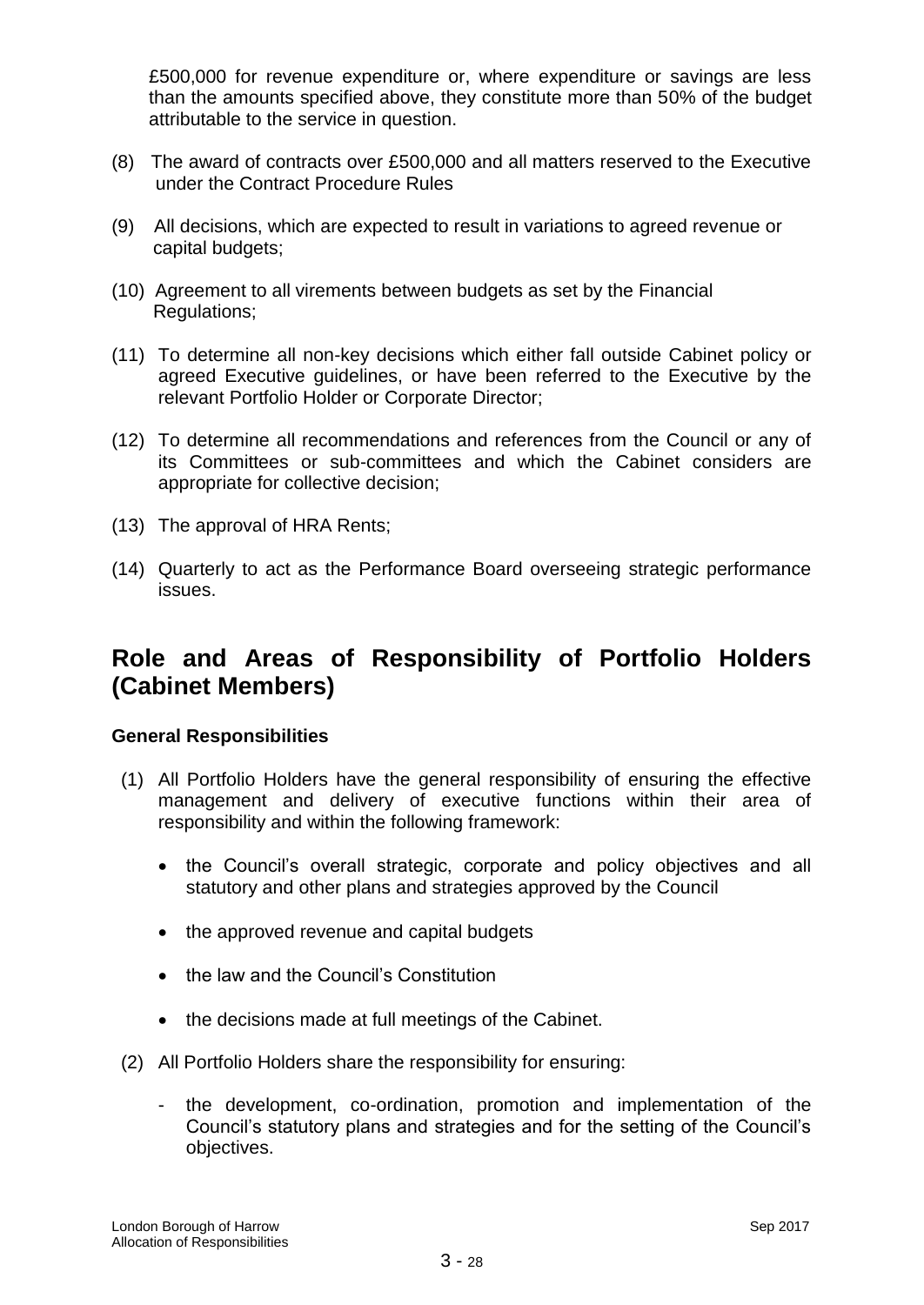- that the Council delivers value for money in all that does.
- the delivery of Public Health responsibilities.
- the oversight, development, monitoring and promotion of all executive services provided by the Council within the appropriate performance management framework.
- that suitable and proper arrangements are made for the procurement, development, monitoring and promotion of all services relating to executive functions, which are provided under contract to the Council.
- the promotion of the interests of the Borough, and of all the residents, businesses, other organisations and stakeholders within Harrow.
- that a community leadership role is taken by the Council across the public, voluntary and business sectors involving the development of good and effective working links with all sectors.
- the promotion and implementation of an effective equal opportunities policy in relation both to the employment of staff and the delivery of services.
- the promotion of services which are sustainable, improve community safety, make for more open government, provide opportunities for resident participation in delivering outcomes and include new methods of community engagement.
- that proper arrangements are made for consultation and participation with residents and service users in decision making and the development of key statutory plans and local community plans.

# **The Leader of the Council**

The Leader of the Council shall have the following responsibilities:

- When present to chair meetings of the Cabinet;
- Appoint and dismiss Portfolio Holders and the Deputy Leader
- Appoint to and dismiss from committees of the Cabinet
- To determine from time to time the roles and areas of responsibility of Portfolio Holders
- In the absence of a Portfolio Holder, or on written notice to that Portfolio Holder, to exercise any of that Portfolio Holder's functions him/herself or arrange the discharge of those functions by another Portfolio Holder or a Corporate Director
- To act as Chairman of the Council's Improvement and Commissioning Boards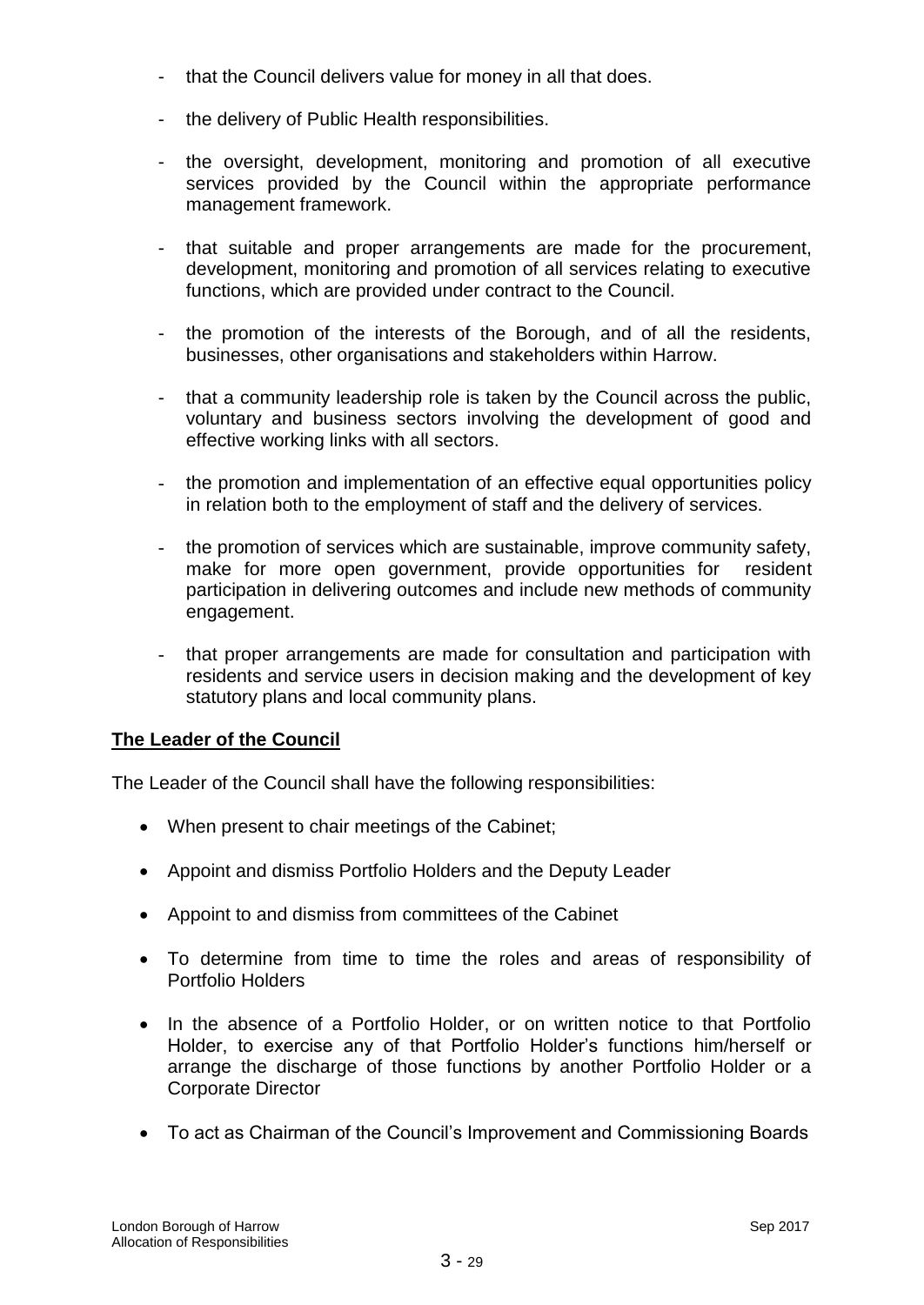- Lead and coordinate the development and implementation of the Council's statutory and other plans and strategies including:
	- (i) the Council's vision, corporate priorities, corporate plan and objectives,
	- (ii) the needs of the Borough and local communities on matters of comprehensive, corporate and strategic importance,
	- (iii) the Council's overall performance
- To oversee the allocation of resources to implement the Council's plans and strategies and to meet the Council's objectives;
- Take responsibility for the review of the pay and conditions of Chief Officers;
- Liaise on behalf of the Council with Government Departments, the Greater London Authority, London Councils, West London Alliance and other local and public bodies;
- Respond to Central Government, the Greater London Authority and Local Authority Associations' consultation exercises and to requests for information and to any other consultation papers and requests for information;
- Make proposals for the appointment of Councillors or other persons on outside bodies as representatives of the Council;
- Make proposals to Council for the setting of the levels of Councillor allowances and expenses;
- Champion Member Development and oversee development of the Member Development Programme;
- Keep under review and make proposals for changes to the Constitution;
- To oversee the arrangements and overall budgets of the Members' Secretariats;
- To oversee the arrangements for all civic and ceremonial matters
- To take a lead on behalf of the Council in promoting and sustaining a high ethical standard of conduct by elected Members in accordance with the adopted Code of Conduct for Councillors.
- To endeavour to ensure that the decisions and activities of the Council at all times have regard to the highest possible standards in furtherance of the ethical agenda and all Members of the Council adhere to the Code of Conduct.
- To maintain an overview of the finances of the Council working closely with the Portfolio Holder for Finance and Major Contracts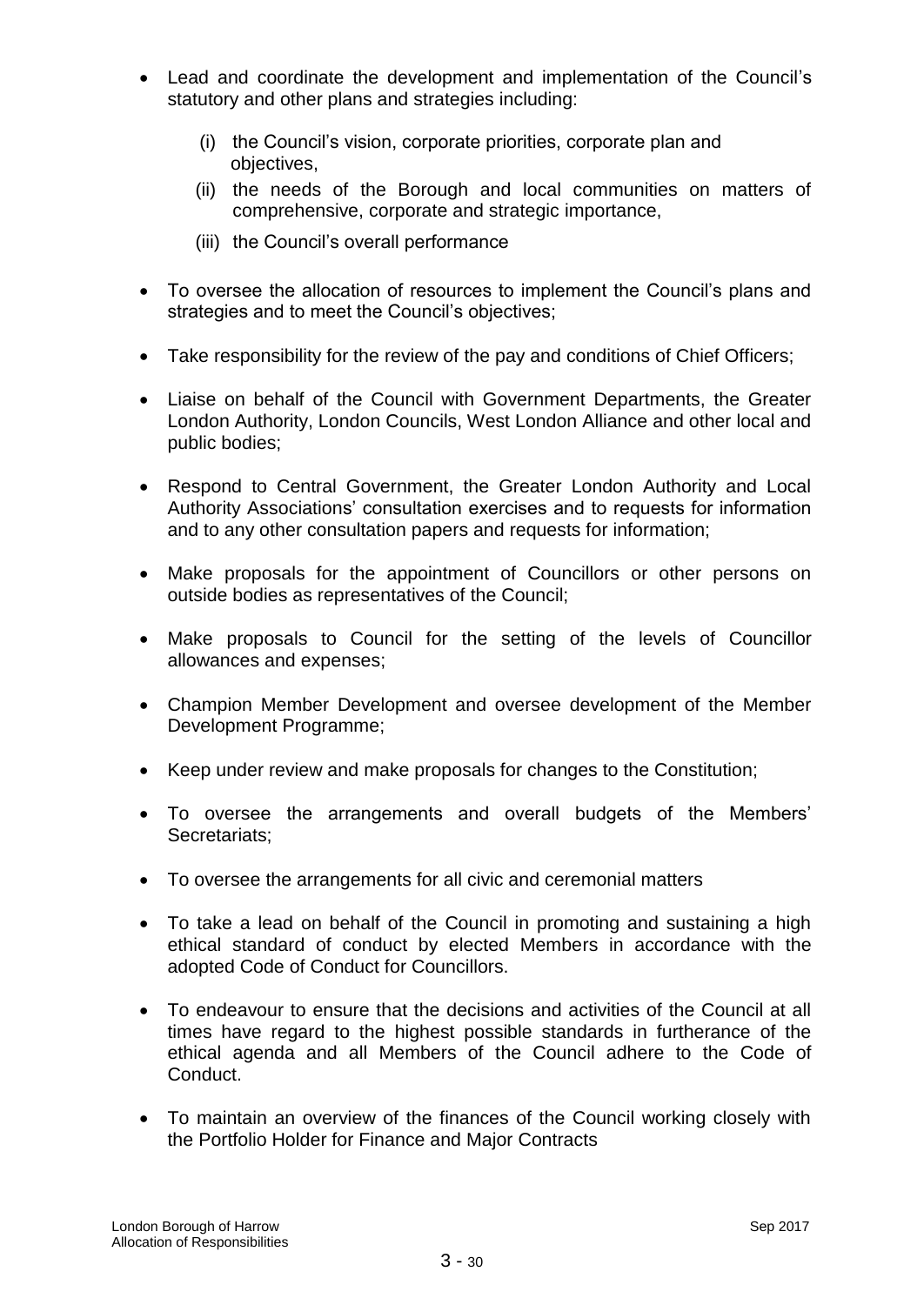## **Deputy Leader of the Council**

The Deputy Leader of the Council shall have overall responsibility for:

- Undertaking the responsibilities and delegated powers of the Leader of the Council, to the extent permitted by the Constitution, in the absence of the Leader;
- The chairing of meetings of the Executive in the absence of the Leader of the Council.

# **Portfolio Holder for Strategy, Partnerships & Devolution**

## **Strategy**:

- To have strategic oversight of the Council's affairs;
- Ensure that the Council's priorities are underpinned by fairness for all in these tough economic times;
- To lead on the development of strategies to help families with the 'Cost of Living Crisis' and stand up for Harrow, its businesses and residents;
- To lead, monitor, have oversight and, where necessary take decisions about policy/strategy and provision regarding the strategic relationship with other Boroughs and the development of additional services;
- Development of an effective strategy/policy framework for the council, local voluntary sector and partners;
- To ensure that the council does not lose focus on tackling the disparities that exist in Harrow, in particular, in terms of economic achievement, child poverty, health and wellbeing;
- To encourage and ensure cross directorate working across the Council;
- Providing political leadership to the development and implementation of the Council's Corporate Plan and Budget;
- To lead on the transformation of Council services to be more business-like, commercial and maximising value for taxpayers money;
- To ensure that the Council is meeting its commitments and strategies as set out in the Corporate Plan.
- To lead on Council-wide strategy to deal with life expectancy and inequality.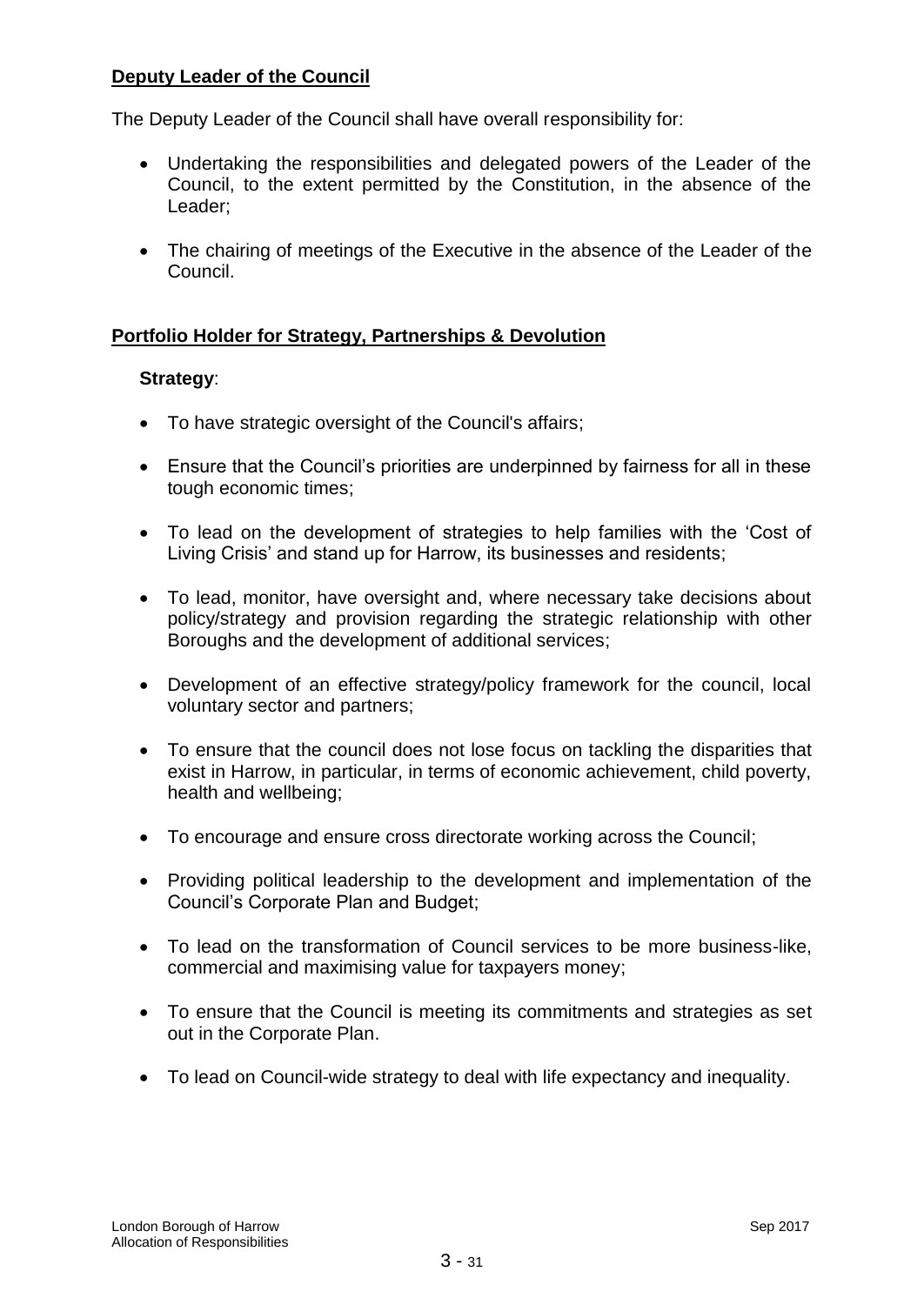## **Partnership and community leadership**:

- To ensure that the council continues to work together with the community to improve the quality of life for all our residents, our families and our young people;
- Acting as an advocate for the local community and a spokesperson for residents;
- Promoting Council priorities;
- Building cross-borough links that progress the Council's objectives;
- Representing the Council externally and furthering the Council's interests within London, National and international bodies/forums to promote Harrow's interests, in particular with the West London alliance, London Councils and the Local Government Association.

## **Devolution:**

- To sit on the West London Economic Prosperity Board to promote jobs and growth across Harrow;
- To work on a regional basis to ensure Harrow receives a fairer deal on its grant from Government;
- To work on a regional basis to ensure that Harrow's residents benefit from the devolution of services and business rates;
- Actively participate in and seek further devolution opportunities;
- Provide local leadership on all Government devolution announcements.

## **Communications:**

- Give direction to the delivery of Council publications including Harrow People and A-Z of Council Services;
- Champion a set of marketing campaigns in support of the Council and its services;
- To ensure there is regular and informative internal communications and staff awards;
- Give direction to the Council's media relations to promote the Council's reputation;
- Promote the Council's branding to deliver consistency across services and to improve residents' awareness of our services.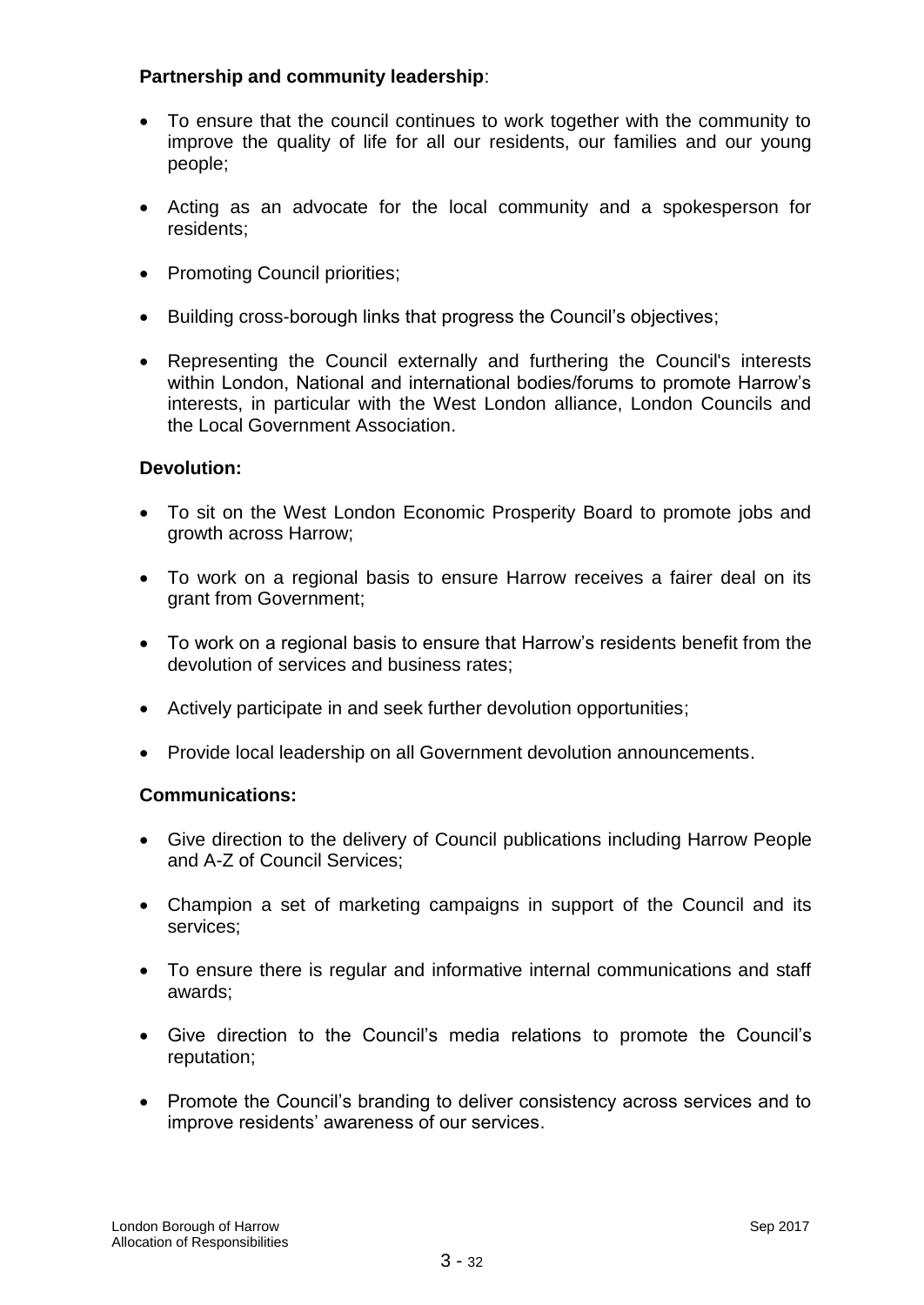## **Portfolio Holder - Adults and Older People**

## **To be responsible for the development and delivery of the Council's Adults Social Care functions, including:**

- To be the lead member for Adult Care Services including overseeing compliance with the Statutory Duties and reporting requirements in relation to Adult Care Services;
- To lead on partnership with the Health Service and local CCG in relation to Adults;
- To deputise for the Leader on STP matters;
- To lead on the transformative Project Infinity, for the development of Adult Social Care services in the Borough;
- To oversee the performance of Community Care Services in relation to national targets and priorities and to take account of any issues arising from external inspection and the performance assessment role of the Care Quality Commission;
- To lead on the protection and safeguarding of vulnerable adults;
- To lead on the development and implementation of Supporting People;
- To lead on the direct provision for Community Care Services;
- To lead on adult services user engagement;
- To oversee the reablement service provision and improvements;
- Build on the fantastic work of the Council's adult early intervention team;
- To promote the wellbeing of over 18s across the Council and act as the Member level 'Wellbeing of Adults Champion';
- Lead on working with external partners to tackle the increase in domestic violence across our Borough;
- To lead on the development and implementation of Supporting People;
- To give direction for the development and implementation of policies and strategies for the provision of adults care services in the Borough including
	- o Project Infinity
	- o Personalisation
- To lead on external relationships including other public sector stakeholders, as well as the voluntary and private sector with regard to Adults Services;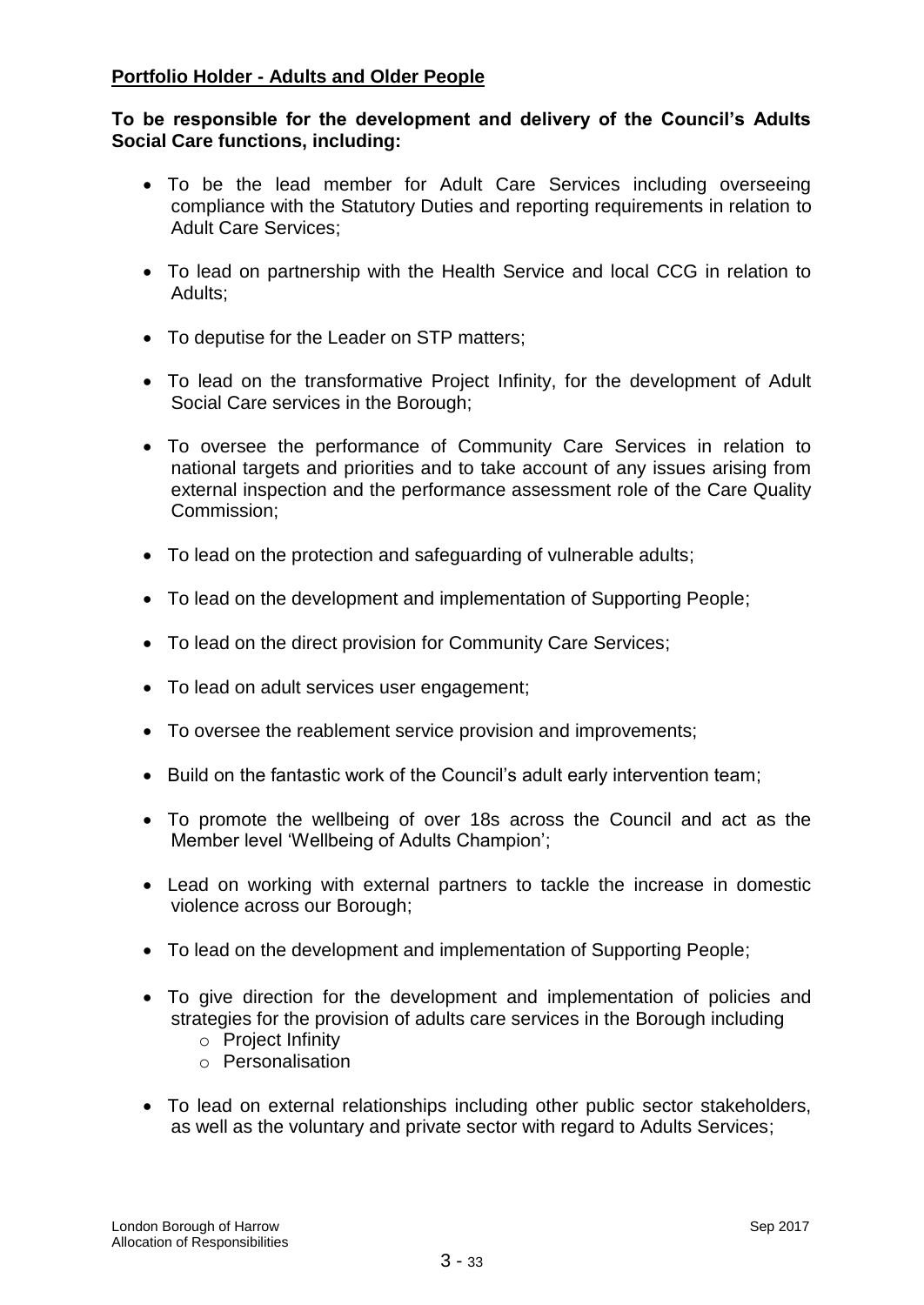- To develop, working alongside the Portfolio Holder for Children, Young People & Schools the Council's vision to have a lifelong approach to support for residents with Special Educational Needs;
- To work with the Portfolio Holder for Finance & Commercialisation on relevant commercial opportunities within the Portfolio;
- To ensure that the Council is meeting its commitments and strategies within the Portfolio, as set out in the Corporate Plan;
- Lead on developing upcoming policy and existing policy within the Portfolio.

## **Working in conjunction with the Portfolio Holder for Health and Wellbeing:**

- To lead on joint commissioning responsibilities with Health for:
	- o Mental Health Services
	- o Learning Disability Services
	- o Older People and Physical, Sensory and Disability Services
	- o Carers;
- Work with the NHS, voluntary sector organisations and carers themselves to develop and strengthen appropriate support for carers.

## **Portfolio Holder – Housing and Employment**

**To be responsible for the development and delivery of the Council's housing services, the private rental sector and the provision of affordable homes, including:** 

- To develop and implement policies and strategies for the provision and improvement of housing in the Borough;
- To develop and deliver the Housing Ambition Plan;
- To maximise opportunities to engage residents in the development and delivery of all housing services and that regular opportunities exist to test tenant and leaseholder satisfaction to ensure that feedback is used to improve services;
- Working closely with the Portfolio Holder for Finance to ensure the HRA remains viable and provides value for money;
- To recommend variations in rent levels;
- To ensure that residents can readily access housing services and that customers are empowered to make the best of their housing situation;
- To ensure that housing services know its customer profile and tailors its services accordingly;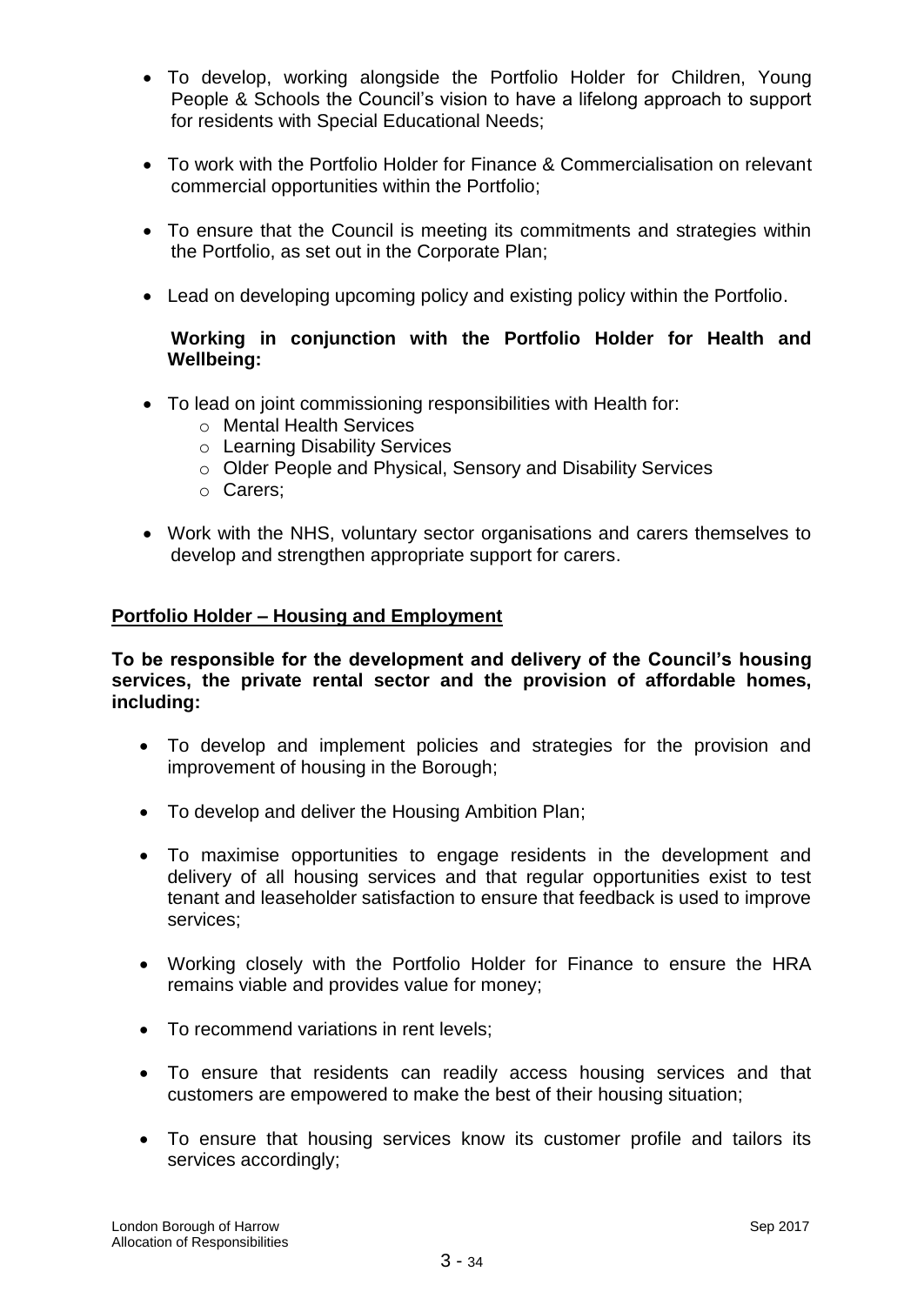- To ensure that all services to tenants are set out with clear standards;
- To ensure accommodation provision for households in need, through Council provision, or in consort with Housing Associations and developers;
- To ensure that temporary accommodation is provided for the homeless and those in urgent need of housing;
- To ensure an assessment of future housing needs within the Borough is regularly taken and informs future services;
- To lead on the maintenance, repair and improvement of the Council's housing stock;
- To lead on the development of high standard services to Council tenants and leaseholders;
- To promote satisfactory standards in housing accommodation in the private sector and ensure enforcement actions are taken as appropriate;
- Working jointly with other Portfolio Holders to oversee the development of a strategy to support social inclusion in the provision of local housing;
- To develop and deliver the Council's Housing Strategy in consultation with the Portfolio Holder for Planning and Regeneration;
- To work with private landlords, housing associations and developers to ensure that opportunities for the provision of affordable housing are maximised;
- Grow Help 2 Let with the aim of making it a market leader in the private rental sector;
- Develop the Council's letting agency to provide affordable and good quality Private Rental Units across the Borough;
- To ensure the effective administration of Housing Benefits;
- To work with the Portfolio Holder for Finance & Commercialisation on relevant commercial opportunities within the Portfolio;
- To ensure that the Council is meeting its commitments and strategies within the Portfolio, as set out in the Corporate Plan;
- Lead on developing upcoming policy and existing policy within the Portfolio.

## **To promote apprenticeships, training and jobs across the Borough, particularly for our young people, this includes:**

 Working with our economic development team to create training opportunities that match with the demands of local employers;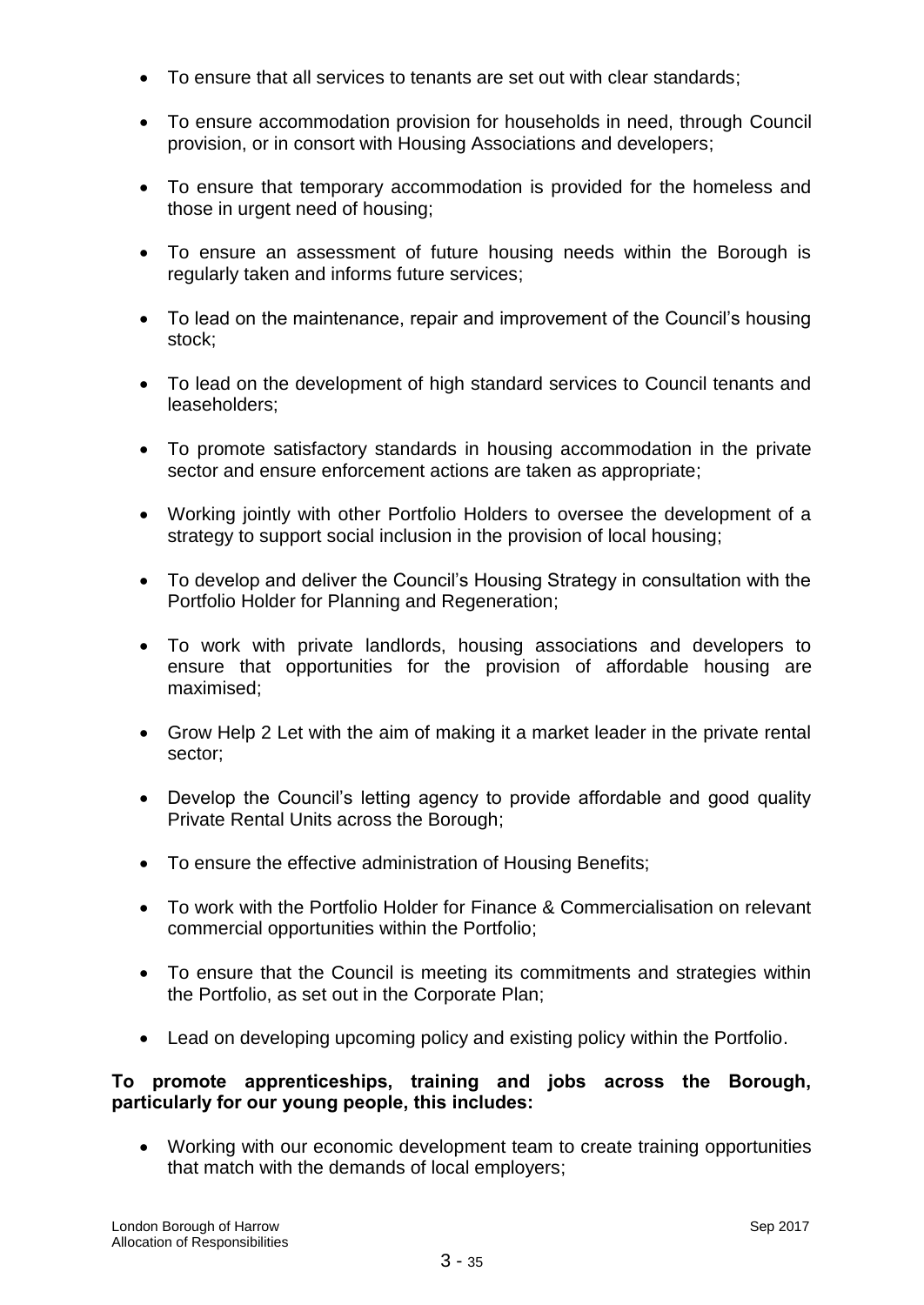- Ensure that Harrow's residents are given every opportunity to benefit from employment opportunities arising from local developments;
- That the council creates training opportunities for the long term unemployed and people with a disability or a mental health condition;
- To ensure that young people in the Borough have the skills and opportunities they need to start a career.

## **Portfolio Holder - Finance and Commercialisation**

## **To be responsible for the development and maintenance of the Council's finance and procurement functions, including:**

- To develop and maintain a coherent and sustainable financial strategy for Harrow;
- To ensure that the development of proposals for, and consultation on, the annual budget take place within the requirements of the Budget and Policy Framework Rules and good corporate governance practice;
- To lead on the development of clear systems and structures for budget development, management and monitoring; in particular, for the Council's revenue and capital budgets, including the Housing Revenue Account in liaison with the portfolio holder for housing;
- To ensure that the Council's arrangements for treasury management and pension fund investments are effective;
- Bring forward proposals for any review of fees and charges made by the Council;
- To ensure procedures for virement within budgets are updated as appropriate and followed at Member and officer level;
- Evaluate and monitor the financial procedures of the Council and recommend improvements;
- To ensure the Council's procurement strategies support local businesses and that the Council has effective procurement systems and processes in place;
- To ensure a co-ordinated Council response to welfare reform, working closely with the Leader, other relevant Portfolio Holders and the voluntary sector;
- To lead, monitor, have oversight, and, where necessary, to take decisions about promoting the Harrow Credit Union and make sure it's available to everyone, including allowing all Harrow Council staff to be able to have their salary paid directly into a credit union bank account;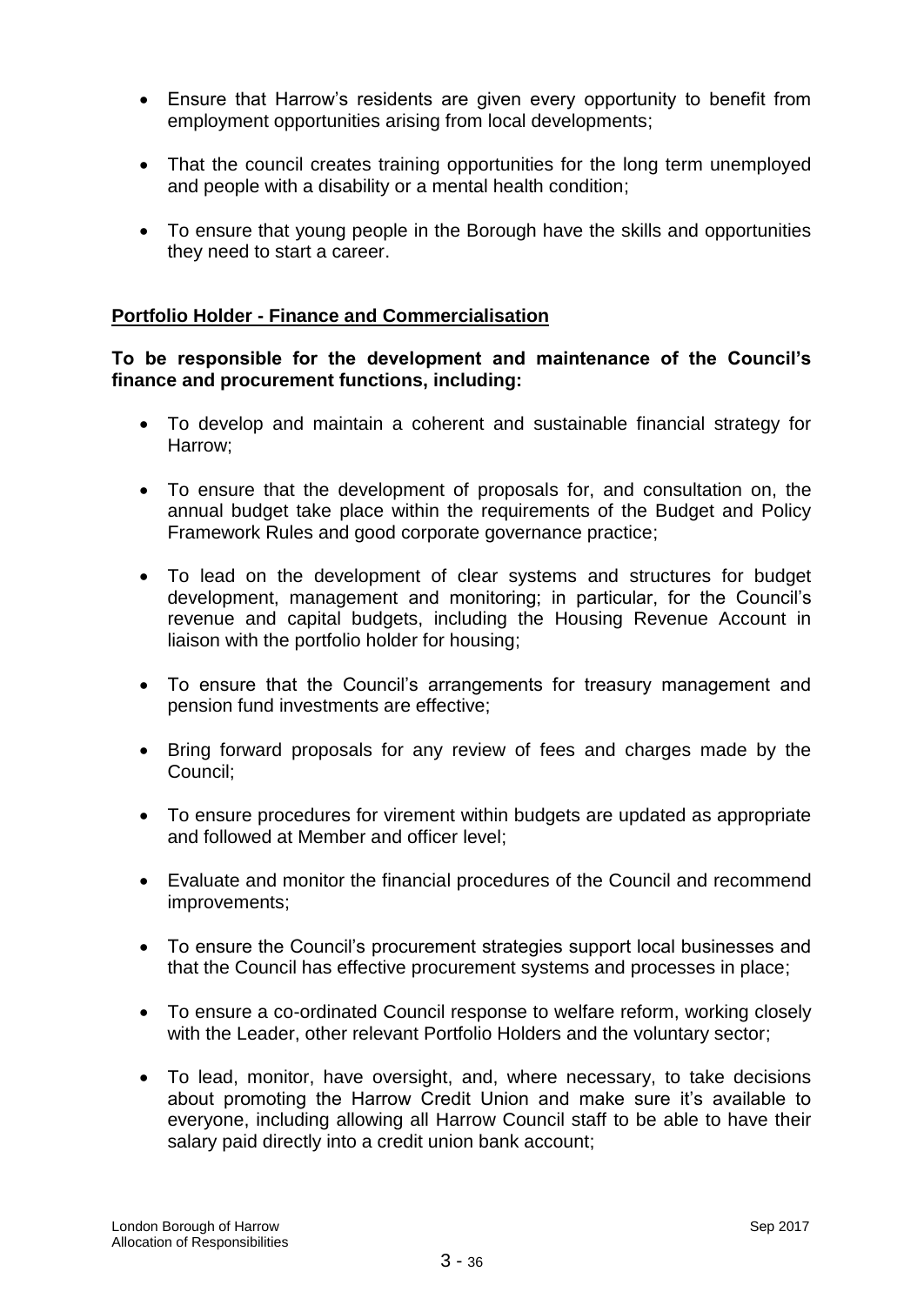- To coordinate the Council's campaign for a fairer grant for Harrow's residents;
- To lead on the Council's arrangements for internal audit;
- To lead on all matters relating to corporate anti-fraud activities;
- To lead on the Council's insurance arrangements;
- To ensure that the Council has effective risk management and internal control systems and processes in place;
- To ensure the development and maintenance of effective business continuity and emergency planning;
- To ensure that the Council is meeting its commitments and strategies within the Portfolio, as set out in the Corporate Plan;
- Lead on developing upcoming policy and existing policy within the Portfolio.

## **To be responsible for the development and maintenance of the Council's Major Contracts including:**

- To lead on the procurement and commercial management of all major contracts in liaison with the Leader;
- To monitor, in consultation with the relevant Portfolio Holders, the performance of all major strategic contracts with an annual value of over £1m including the ongoing operation of existing contracts;
- To approve extensions of contracts where the value is more than £1million and the extension would account for an additional cost of 10% or more of the contract value;
- To approve the settlement of Disputes and Claims where the value of the claim exceeds £1m, in consultation with the relevant Portfolio Holders;
- To ensure all major contract include training and apprenticeships for local residents;
- To encourage the payment of the London Living Wage within Harrow.

# **To be responsible for the Council's commercialisation strategy, including:**

- The Council's procurement is getting best value for all of its contracts, including on its social value commitments;
- To ensure that the Council maximises every opportunity to be more efficient and commercial in all of its services;
- Preside over and work with all Cabinet members on relevant commercialisation opportunities;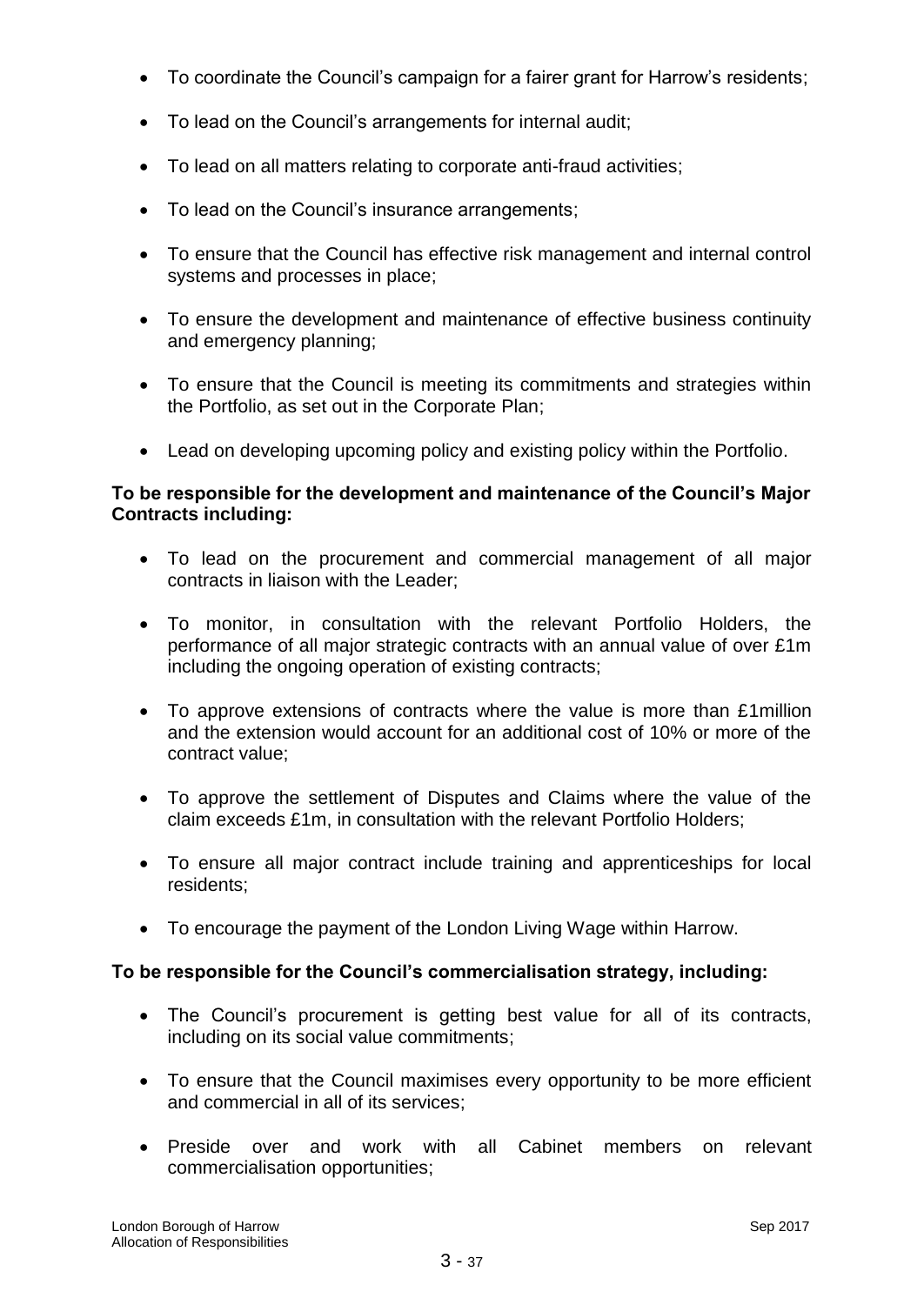Act as a support on relevant opportunities in terms of governance and regular monitoring.

## **Portfolio Holder - Business, Planning and Regeneration**

## **To be responsible for the policy direction of the Council's 'Building a Better Harrow' programme, including:**

- Strategic planning policy and implementation including:
	- o Planning policy and research
	- o Economic Development
	- o Working with the Portfolio Holder for Housing on increasing opportunities for local employment
	- o Housing policy (in consultation with the Portfolio Holder for Housing)
	- o Development Management
	- o Building Control
	- o Conservation and Design, in particular for the listing of local buildings
	- o Open Spaces, Parks & Green Belt policy
	- o Town Centre & Major Projects activity
	- o The re-location of the Civic Centre
	- o The development of the 'Heart of Harrow' area.
- To oversee and direct the effective development and implementation of the following key Place Shaping strategies:
	- o The 'Building a Better Harrow' regeneration programme
	- o Local Development Framework, including the core strategy, the opportunity and intensification area and the area action plan
	- o Economic Development Strategy
	- o Town Centre Strategy
	- o West London Sub-regional planning, economic development and waste planning.
- To preside over the development and maintenance of positive links and partnerships with other organisations and businesses to secure the improvement and development of essential social infrastructure;
- To ensure that all aspects of the Environment and Enterprise Directorate's work involves appropriate and effective community engagement;
- To ensure a positive development of our district shopping centres;
- Act as the Member level 'Design and Heritage Champion' for the Authority;
- To act as the lead Member for the Council's engagement with business;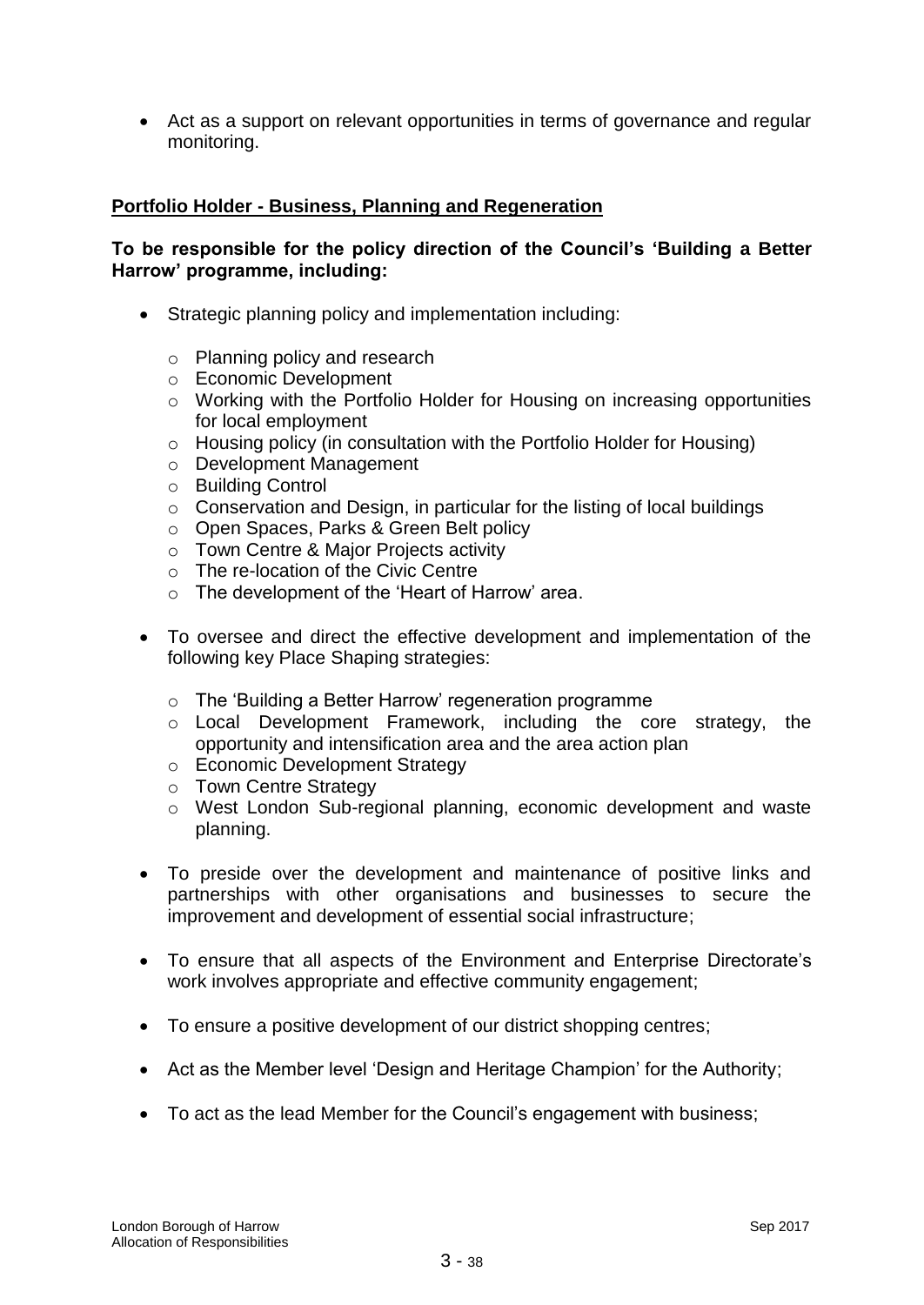- To oversee the development and delivery of the Council's vision in terms of strategic planning for the future social, environmental and economic development and regeneration of Harrow;
- Chair the Council's Planning Committee or equivalent body, and the Council's Major Developments Panel;
- To provide policy direction in respect of the Council's strategic Major Projects Programme in consultation with the relevant Portfolio Holders including:
	- o The development of the central Harrow opportunity and intensification area and of district shopping centres;
- To work with the Portfolio Holder for Finance & Commercialisation on relevant commercial opportunities within the Portfolio;
- To ensure that the Council is meeting its commitments and strategies within the Portfolio, as set out in the Corporate Plan;
- Lead on developing upcoming policy and existing policy within the Portfolio.

## **To provide policy direction to ensure the effective development of the Council's property assets:**

- To ensure that development of the Council's assets is undertaken in a coordinated and collaborative way with partners;
- To authorise the acquisition or disposal of land holdings up to a value of £250k, other than disposal at less than best consideration, and to respond to any enquiry in relation to the Council's interests in land;
- To ensure the Council is maximising its property assets for the creation of new homes and business space across the Borough.

# **Portfolio Holder – Public Health, Equality & Community Safety**

## **To be responsible for the promotion of Public Health, equality and Community Safety in consultation with the Leader and in liaison with appropriate Portfolio Holders:**

- To lead on Public Health within the Council, working closely with other Portfolio Holders;
- To lead on partnership with the Health Service;
- To lead on the development and provision of support for carers;
- To work with the Portfolio Holder for Finance & Commercialisation on relevant commercial opportunities within the Portfolio;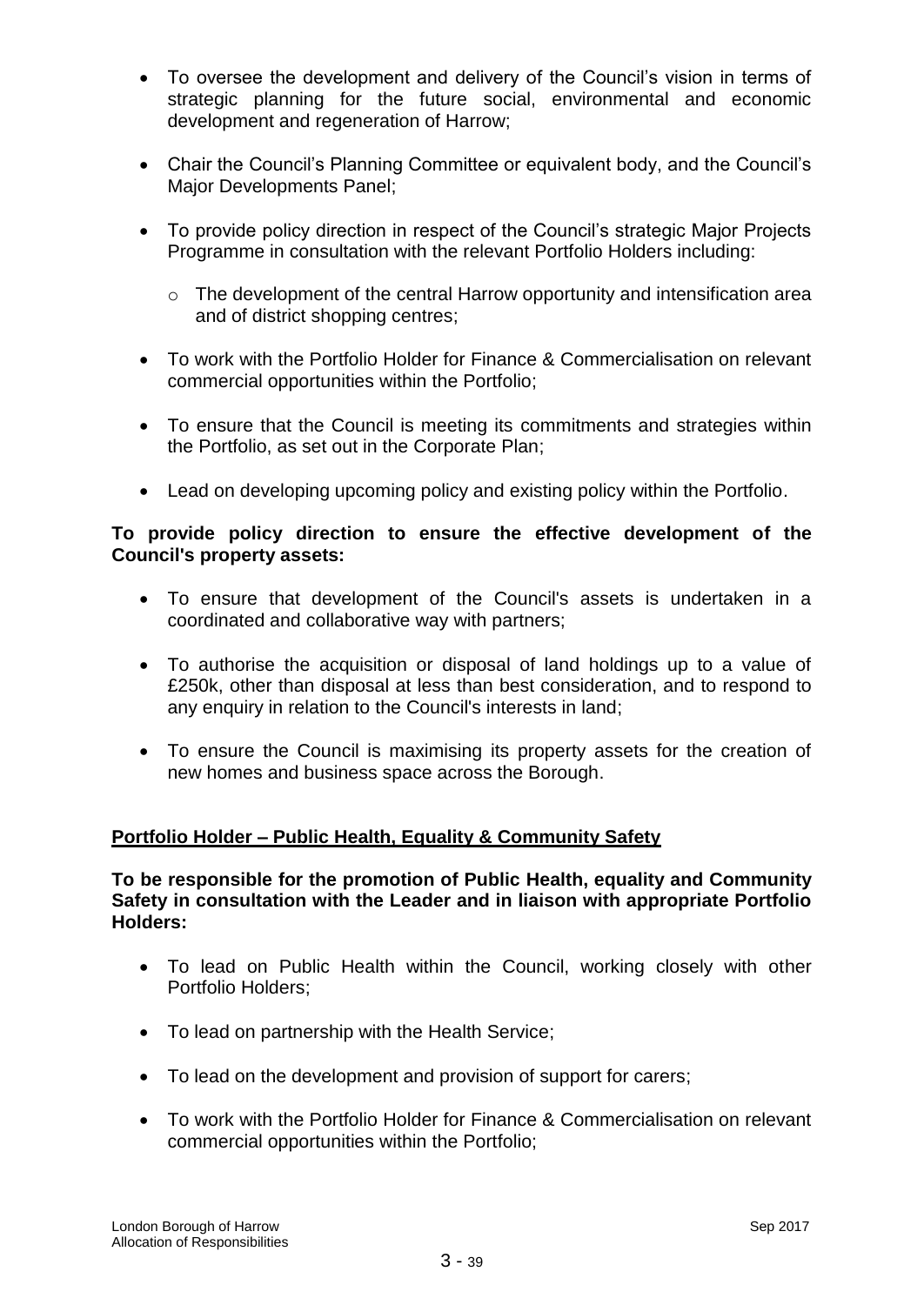- To ensure that the Council is meeting its commitments and strategies within the Portfolio, as set out in the Corporate Plan;
- Lead on developing upcoming policy and existing policy within the Portfolio;
- To sit on the Health & Well-Being Board from a public health perspective.

## **Working in conjunction with the Portfolio Holder for Adults and Older People:**

- To ensure joint commissioning responsibilities with Health for:
	- o Local Health services
	- o Mental Health Services
	- o Learning Disability Services
	- o Older People and Physical, Sensory and Disability Services
	- o Carers;
- To promote wellbeing across the Council;
- To lead on external relationships including the local CCG, as well as the voluntary and private sector in relation to Health and Wellbeing;
- Work with the NHS, local CCG, voluntary sector organisations and carers themselves to develop and strengthen appropriate support for carers.

#### **To be responsible for the development and delivery of the Council's Community Safety functions:**

- To oversee the development and implementation of the Crime & Disorder Reduction Strategy (including Community Safety);
- To oversee Police relationships, including Safer Neighbourhoods Teams;
- To oversee the commissioning and support of Harrow's approach to the misuse of drugs, alcohol and crime reduction;
- Working with the Community Safety Partnership and through the Safer Harrow Board, lead on the coordination and the delivery of the:
	- o Harrow Community Safety Strategy
	- o Youth Justice Plan
	- o Gangs Strategy
	- o Prevent Action Plan
	- o Domestic and Sexual Violence Strategy Group
	- o Youth Offending Team Management Board
	- o Early Intervention Panel
	- o Anti-Social Behaviour Action Group
	- o Gangs Group
	- o Multi-Agency Sexual Exploitation Meeting (MASE)
	- o Drug and Alcohol Services
	- o Suicide Prevention.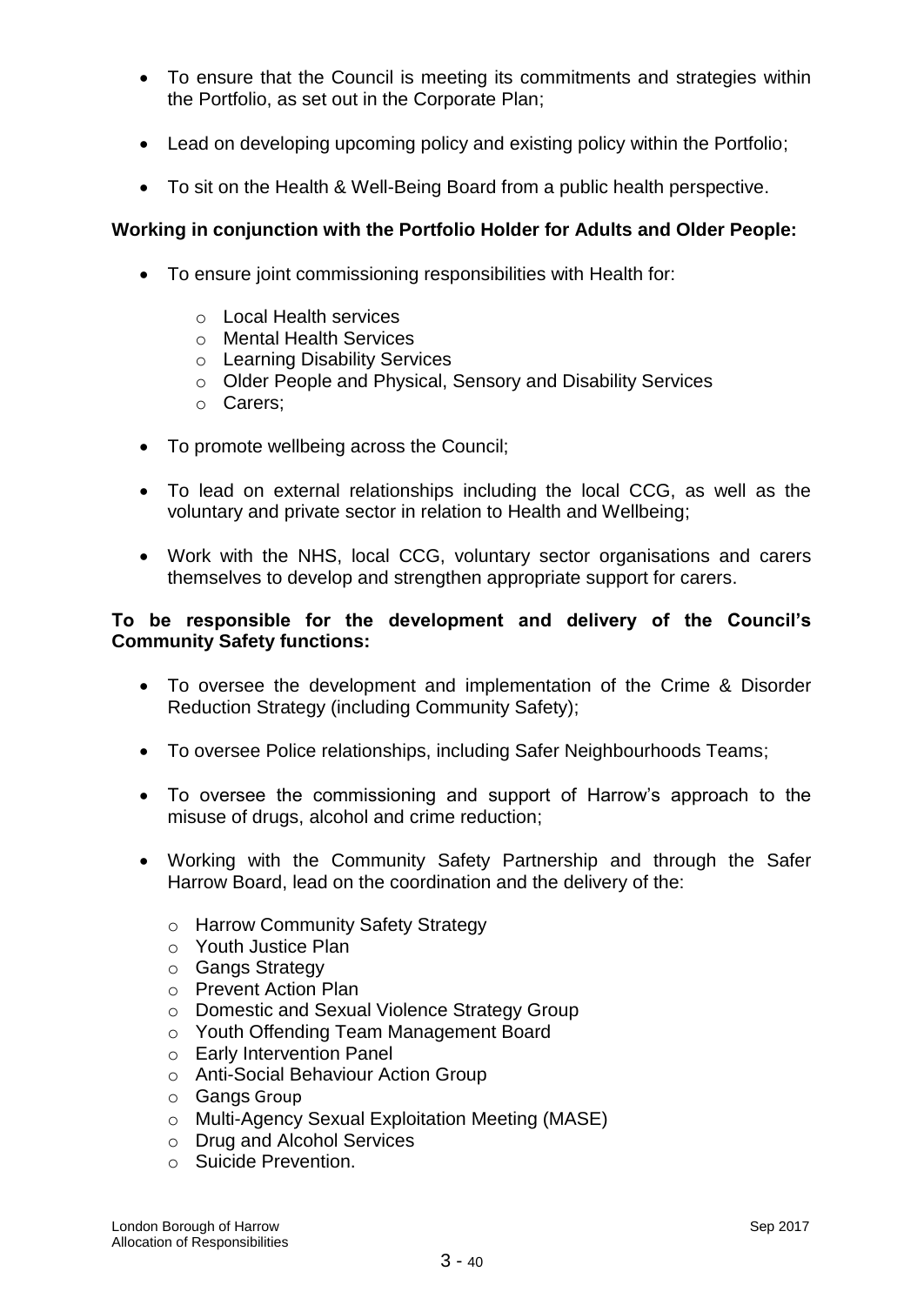## **Working in conjunction with the Portfolio Holder for Children, Young People and Schools:**

- To preside over the Commissioning and monitoring of Children's Health Services including Child and Adolescent Mental Health Services and 'Children Looked After' from health service providers and community and voluntary organisations working in conjunction with the Portfolio Holder for Children, Young People and Schools;
- To support with the Health Visiting and School Nursing Service;
- To lead on partnership with the Health Service in relation to Children working in conjunction with the Portfolio Holder for Children, Schools and Young People.

## **Work closely with other Portfolio Holders:**

- To bring together autism support from across the whole borough to create a strong, coherent package of support and advice to all those that are affected by or care for someone, on the autistic spectrum;
- To take the Strategic Lead on Equalities issues;
- Support the development of the Council's equalities framework and monitor progress to drive improvement;
- To ensure the Council promotes equality of opportunity in all of its work;
- Ensure that all our policies take the view of the family, who play an important part in providing mutual help and support in hard times.

## **Portfolio Holder - Environment**

**To be responsible for the development and delivery of the Council's Environment Services functions to ensure that the council makes a positive difference to communities, businesses, families and the vulnerable:**

- To ensure that the Council is meeting its commitments and strategies within the Portfolio, as set out in the Corporate Plan;
- Lead on developing upcoming policy and existing policy within the Portfolio.

#### **To oversee the development and implementation of policies and strategies and the monitoring of environmental and public protection services including:**

- Public Realm Enforcement, Envirocrime & Crime Reduction through proactive and reactive work of the public protection service:
	- o Environmental Health, Food Hygiene and Protection Services
	- o Licensing Services
	- o Public Space Protection Orders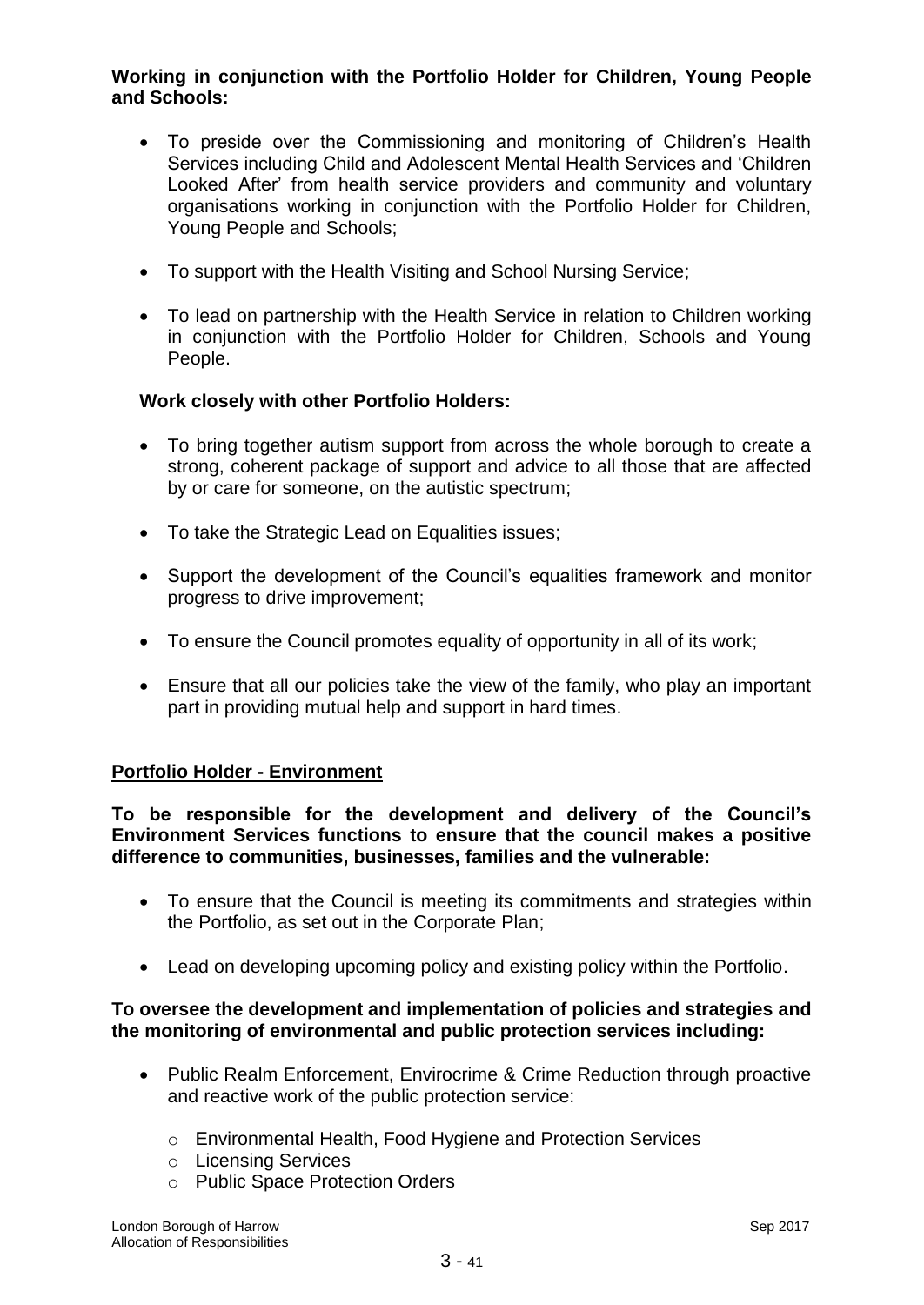- o Landlord's Licensing Scheme
- o To oversee the development and introduction of "on the spot" fines for littering, fly-tipping, spitting and urinating in public
- o Public Realm Infrastructure & Maintenance
- o Operational Property Management & Maintenance
- o External Sports Facilities Maintenance
- o Facilities Management (excluding Schools)
- o Property & Public Realm Investment Programmes
- o Transportation policy
- o Cycling Strategy
- o Local Implementation Plan (Transportation)
- o To improve the transport services within Harrow, in consultation with the Portfolio Holder for Business, Planning & Regeneration
- o Introduce free parking to all district centres
- o Working with TARSAP to improve Road Safety across the Borough
- o Work with and develop community champions making sure the community is at the centre of everything we do
- o Management of Open Spaces, Parks and Allotments, in liaison with the appropriate Portfolio Holders
- o The development and implementation of the Council's Park User Groups Operational Framework
- o The development and implementation of a Park User Group Forum
- o Sports, Recreation & Green and Open Spaces Strategy
- o Events Policy
- o Play Strategy in conjunction with Portfolio Holder for Community, Culture and Resident Engagement
- o Waste Management
- o Waste Strategy
- o Waste and public realm policy
- o Waste Management Strategy
- o West London Waste Authority
- o To oversee the development and implementation of policies and strategies to address climate change
- o Local Flood Risk Management Strategy
- o Emission reductions
- o Energy Efficiency and Savings
- o Improving air quality
- o Waste reduction
- o Increased recycling
- o Circular economy.

#### **Under the umbrella programme of Project Phoenix, ensure the rapid step change in the delivery of Environmental Services in Harrow with a vision to achieve cost neutrality in the Community Directorate by 2020.**

- To work with the Portfolio Holder for Finance & Commercialisation on relevant commercial opportunities within the Portfolio;
- Increase Market share in areas currently traded;
- Trade activities that are currently not traded;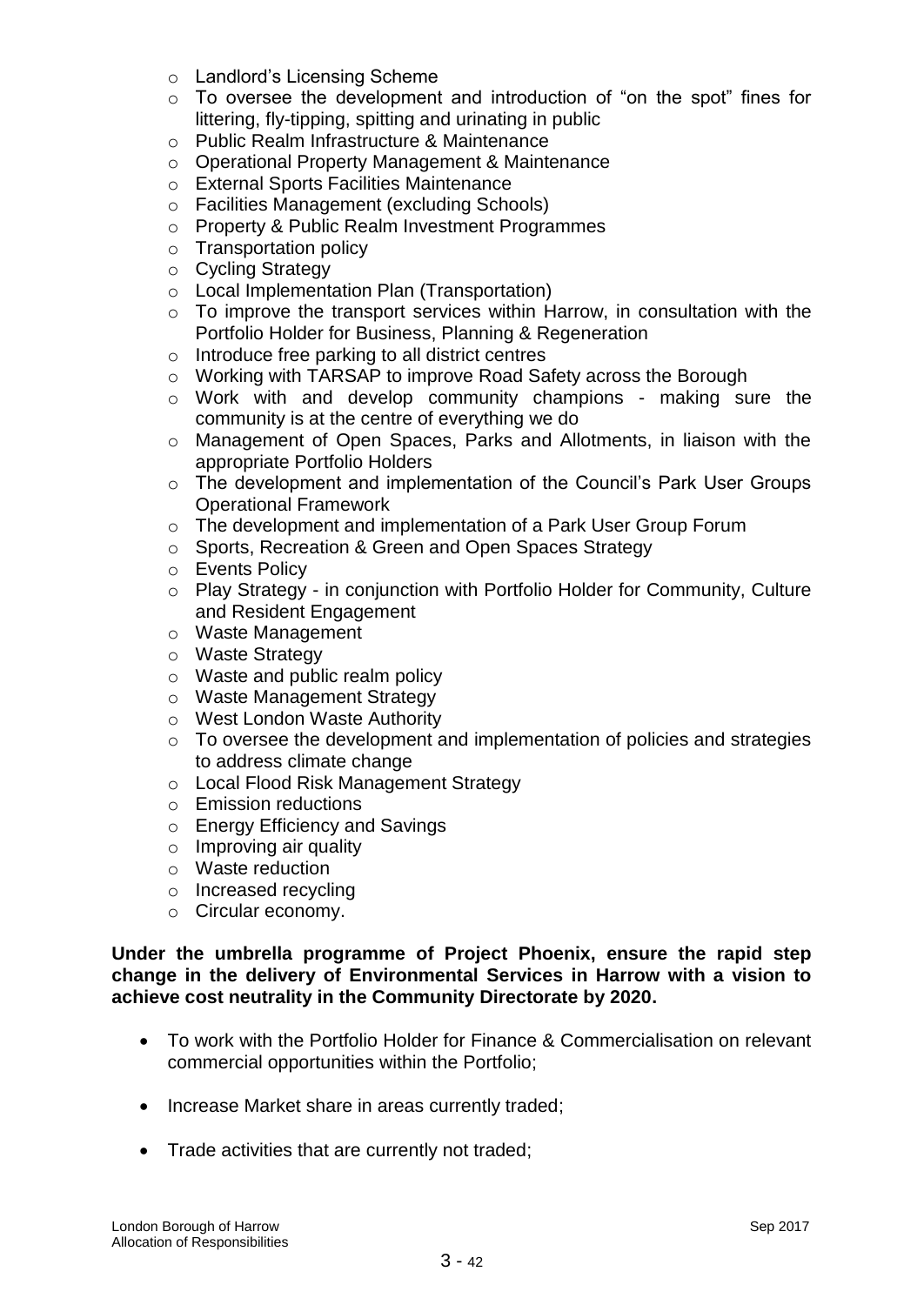Deliver services that would not only be cost effective but deliver qualitative outcomes as well.

## **Portfolio Holder – Children, Young People and Schools**

## **To be responsible for the development and delivery of the Council's Children's Services, including:**

- To be the lead member for Children's Services, including overseeing compliance with Statutory Duties and reporting requirements as set out in the Children Act 2004;
- To lead on the strategic development and delivery of all aspects of Children's Services including:
	- o Safeguarding, Family Placement and Support
	- o Young People's Services
	- o Special Needs Services
	- o Integrated Early Years and Community Services
- To be a member of the Children and Young People's Partnership and the Local Safeguarding Children Board;
- To attend the Corporate Parenting Panel and promote attendance by Portfolio Holder or Portfolio Holder assistant at the Virtual School Improvement Board
- To oversee the performance of Children's Services in relation to national targets and priorities and to take account of any issues arising from external inspection and the performance assessment role of Ofsted;
- To sit on the Health & Well-Being Board;
- To oversee and promote corporate parenting responsibilities for children looked after, and representation on the Fostering Panel and Adoption Permanence Panel;
- To oversee the Commissioning and monitoring of Children's Health Services including Child and Adolescent Mental Health Services from health service providers, as well as community and voluntary organisations;
- To oversee the development and review of the Children and Young People's Plan;
- To ensure the development and maintenance of positive links and partnerships with local agencies, organisations and businesses to support the delivery of these services;
- To oversee consultation, liaison and maintenance of positive links with the local Youth Parliament and Harrow members of the UK Youth Parliament;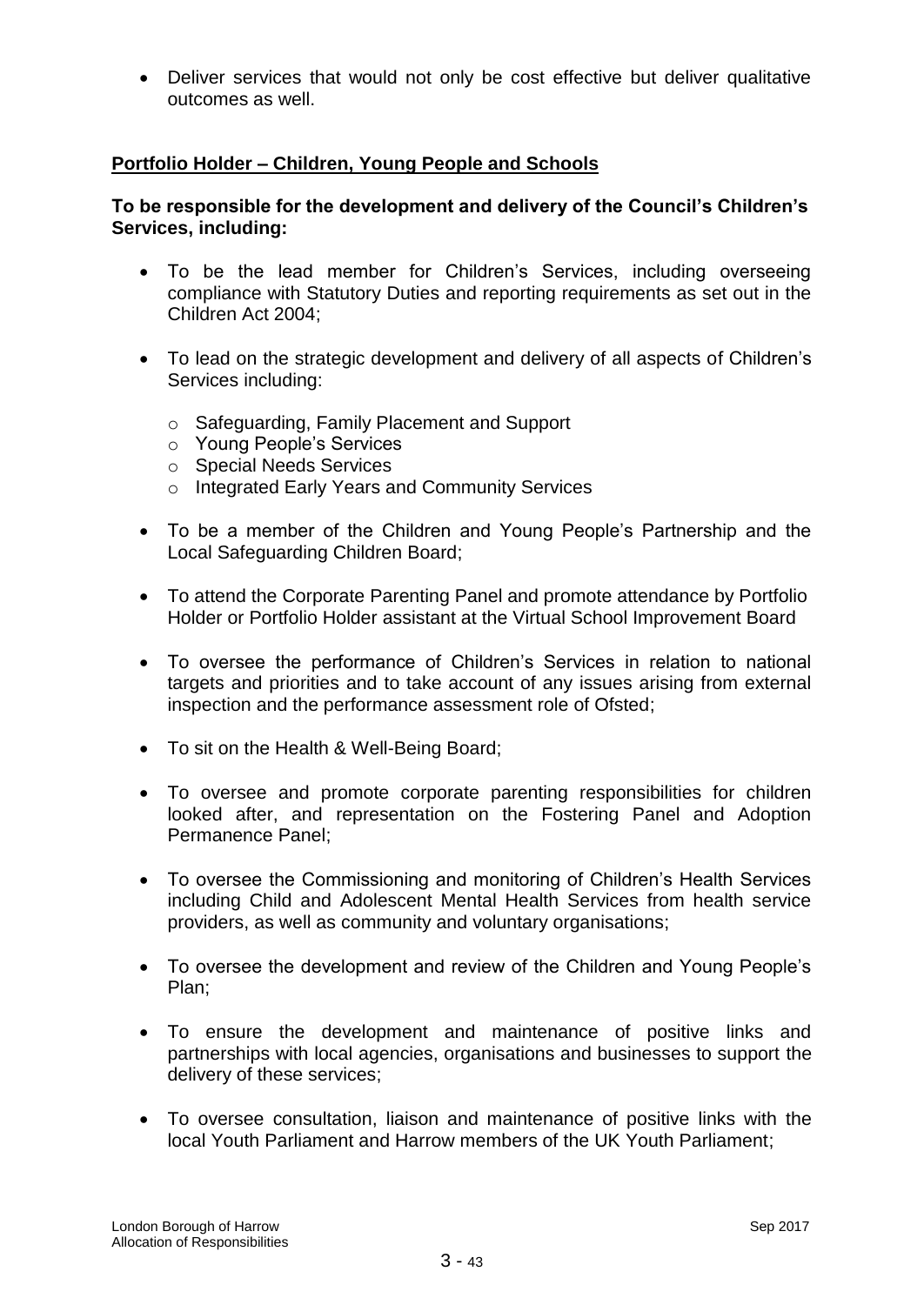- To oversee the development and implement policies, strategies and procedural arrangements in line with statutory requirements for the provision of the Council's social services functions for young people;
- To oversee the commissioning and contracting arrangements for the provision of services within the council and jointly with other partner agencies;
- To oversee the quality assurance and inspection functions;
- To be responsible for the Council's Multi-Agency Protection Arrangements and to oversee the implementation of Harrow's Early Years Strategy;
- To oversee the development of all early intervention services across the age range to promote access to services;
- To lead on partnership with the Health Service in relation to Children;
- To oversee the delivery and development of Harrow Youth Offending Services, supporting the Harrow Youth Justice Plan;
- To promote member understanding of the duties of corporate parenting and safeguarding;
- To collaborate with the PH for Public Health on commissioning matters;
- Work with the Children's centres to introduce a scheme to reduce childcare costs for residents and Council employees;
- To ensure that the Council is meeting its commitments and strategies within the Portfolio, as set out in the Corporate Plan;
- The provision of another residential facility for children with severe disabilities.

## **Schools**

- To be responsible for the development and delivery of policies, strategies and procedural arrangements in line with statutory requirements in relation to schools in Harrow;
- To be responsible for the development and delivery of the Council's function as a Local Education Authority in relation to the provision of schools and commissioning post-16 provision within the Borough including:
	- o Schools
	- o Academies
	- o Colleges
	- o Achievement and Inclusion
	- o Ethnic Minority Achievement Service
	- o Harrow Tuition Service, including the Helix
	- o Children's Centres
	- o Education Business Partnership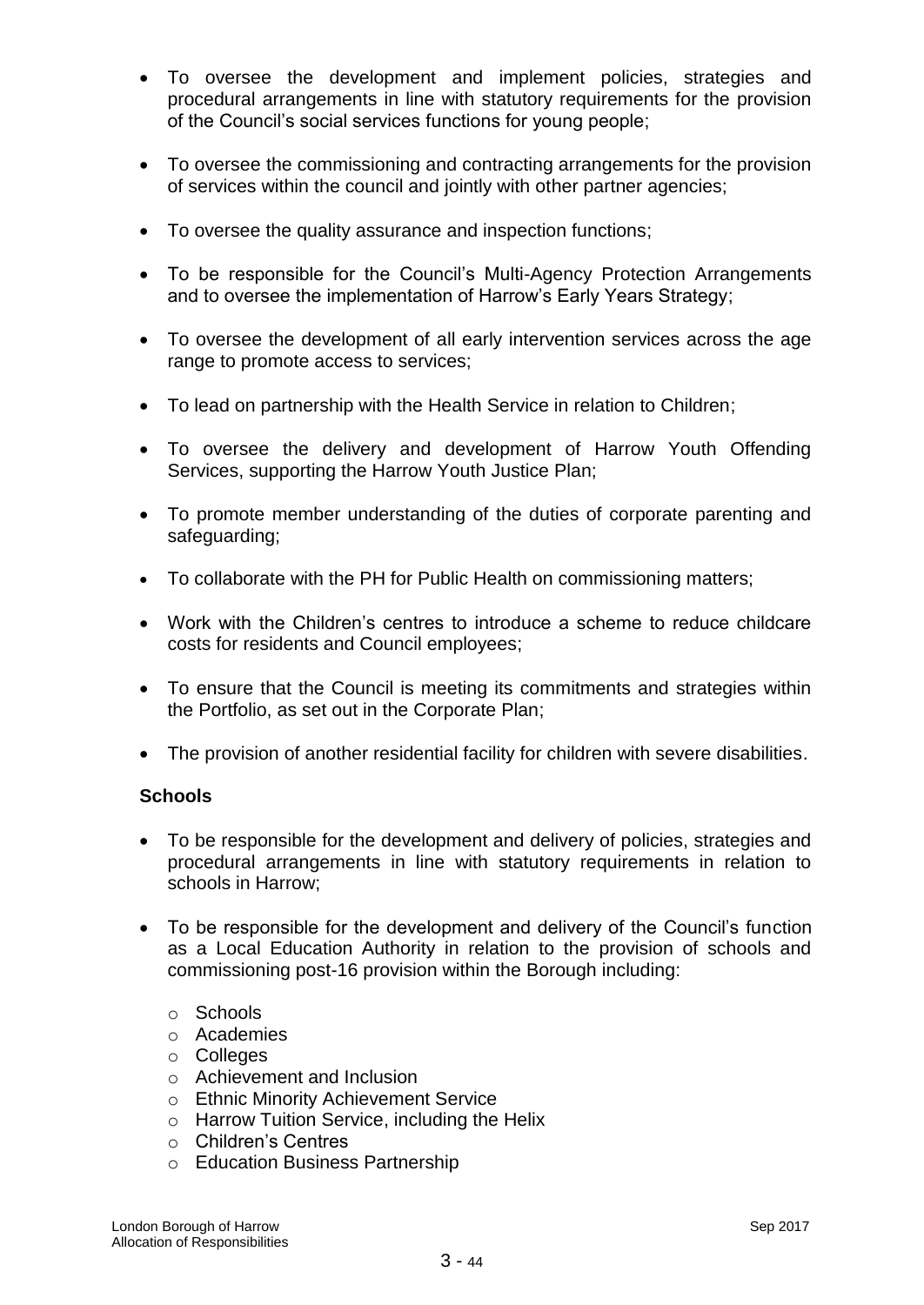- o Governor Services
- o Education Welfare Services
- o Harrow Schools Improvement Partnership
- o Admissions and Place Planning
- o School Organisation;
- To oversee and ensure high quality relationships are built with all statutory and voluntary sector partners with particular emphasis on schools;
- To oversee the development, promotion and implementation of the following:
	- o Harrow 14-19 Strategy
	- o Student Advisory Group
	- o School's Forum
	- o Stakeholder Reference Group
	- o Education Services Consultation Forum;
- To be the lead member for schools, including overseeing the maintenance, compliance with Statutory Duties and reporting requirements of the Council in relation to schools in Harrow;
- To oversee education strategies to support the Narrowing the Gap agenda including achievement, attendance, behaviour and exclusion issues;
- To oversee the performance of Schools in Harrow in relation to national targets and priorities and to take account of any issues arising from external inspection and the performance assessment role of Ofsted;
- To discharge the Local Authority's responsibilities for the appointment of Local Authority Governors and dealing with complaints against them;
- To oversee consultation, liaison or other partnership arrangements on education matters with the Standing Advisory Committee on Religious Education, pupils/students, staff, parents, governing bodies and Government Departments including the Young People's Learning Agency and Skills Funding Agency;
- Jointly with relevant Portfolio Holders to oversee the development of a strategy for social inclusion;
- To ensure the development and maintenance of positive links and partnerships with local agencies, organisations and businesses to support the development of schools in Harrow;
- To ensure the development and maintenance of positive links and partnerships with local agencies, organisations and businesses to support the development of training and apprenticeships in Harrow;
- To work closely with the Portfolio Holder for Community, Culture and Resident Engagement on the provision of sport & recreation through schools and the youth service.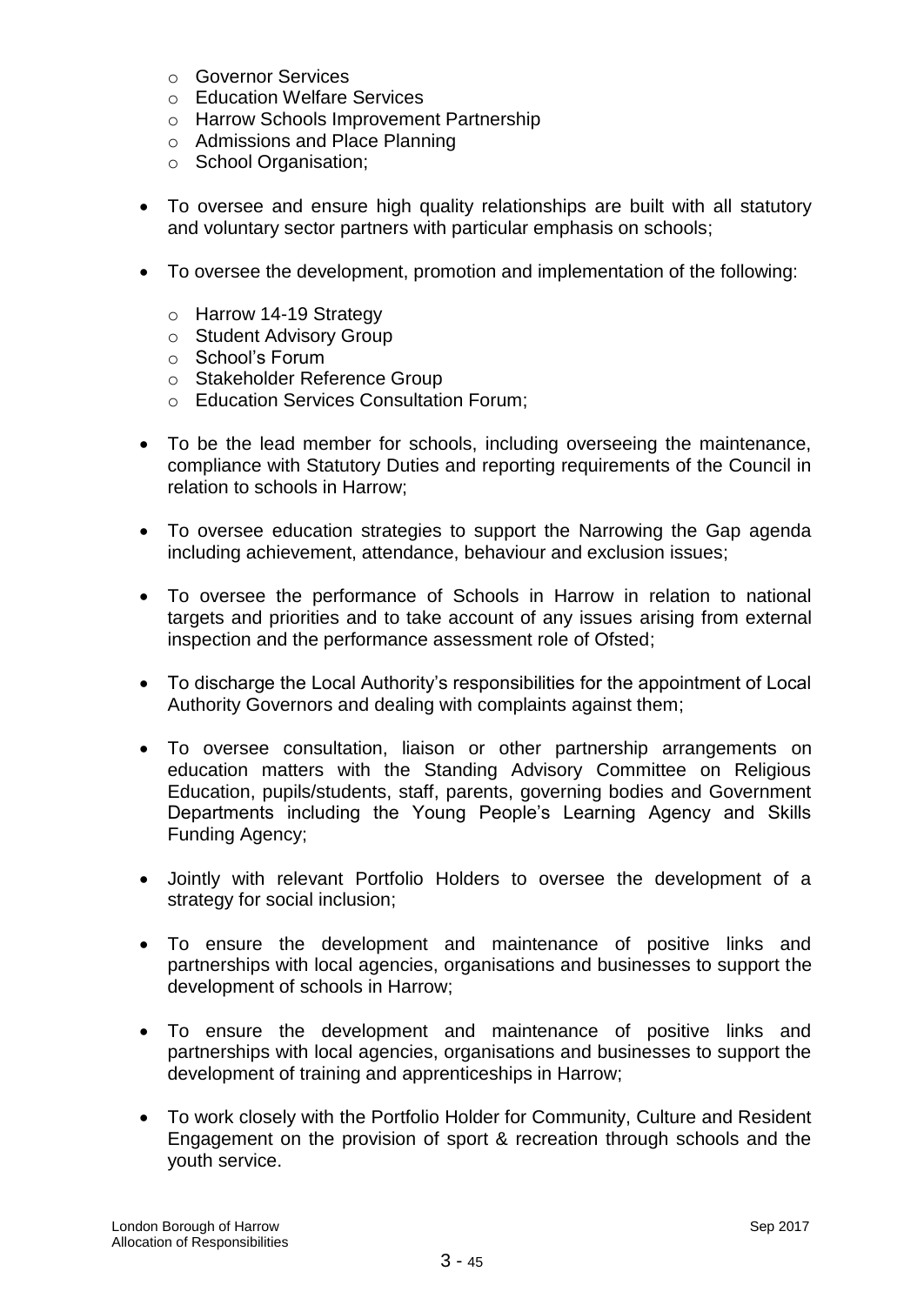## **Portfolio Holder - Performance, Corporate Resources & Customer Service**

#### **To be responsible for the strategic development and effective performance of the Council's corporate services including:**

- Performance
	- o To oversee the ongoing development and delivery of the Council's performance management framework to set objectives and monitor progress against their delivery and to report back with progress made on key issues to Cabinet;
	- $\circ$  To support Improvement and Commissioning Boards across all Council services;
	- o To be responsible for the Council's responses to its inspectorates;
	- o To steer the development of the Council's priorities in response to performance, consultation, research and customer feedback;
	- o To lead on the Council's Performance Management Framework and the Corporate Improvement Boards to ensure the Council is performing to its full potential;
	- $\circ$  To work with the Portfolio Holder for Finance & Commercialisation on relevant commercial opportunities within the Portfolio;
	- $\circ$  To ensure that the Council is meeting its commitments and strategies within the Portfolio, as set out in the Corporate Plan;
	- o Lead on developing upcoming policy and existing policy within the Portfolio.
- Policy
	- o Working with officers and liaising with the Leader and relevant Portfolio Holders to Design, Develop and Implement policy proposals.
- Customer Services
	- o To lead on all matters relating to Access Harrow, Customer Care and Complaints;
	- $\circ$  To oversee the management and implementation of the Customer Access Strategy;
	- o Working on developing a range of points of access for residents wishing to contact with the Council;
	- o Lead on the increase in customer services standards;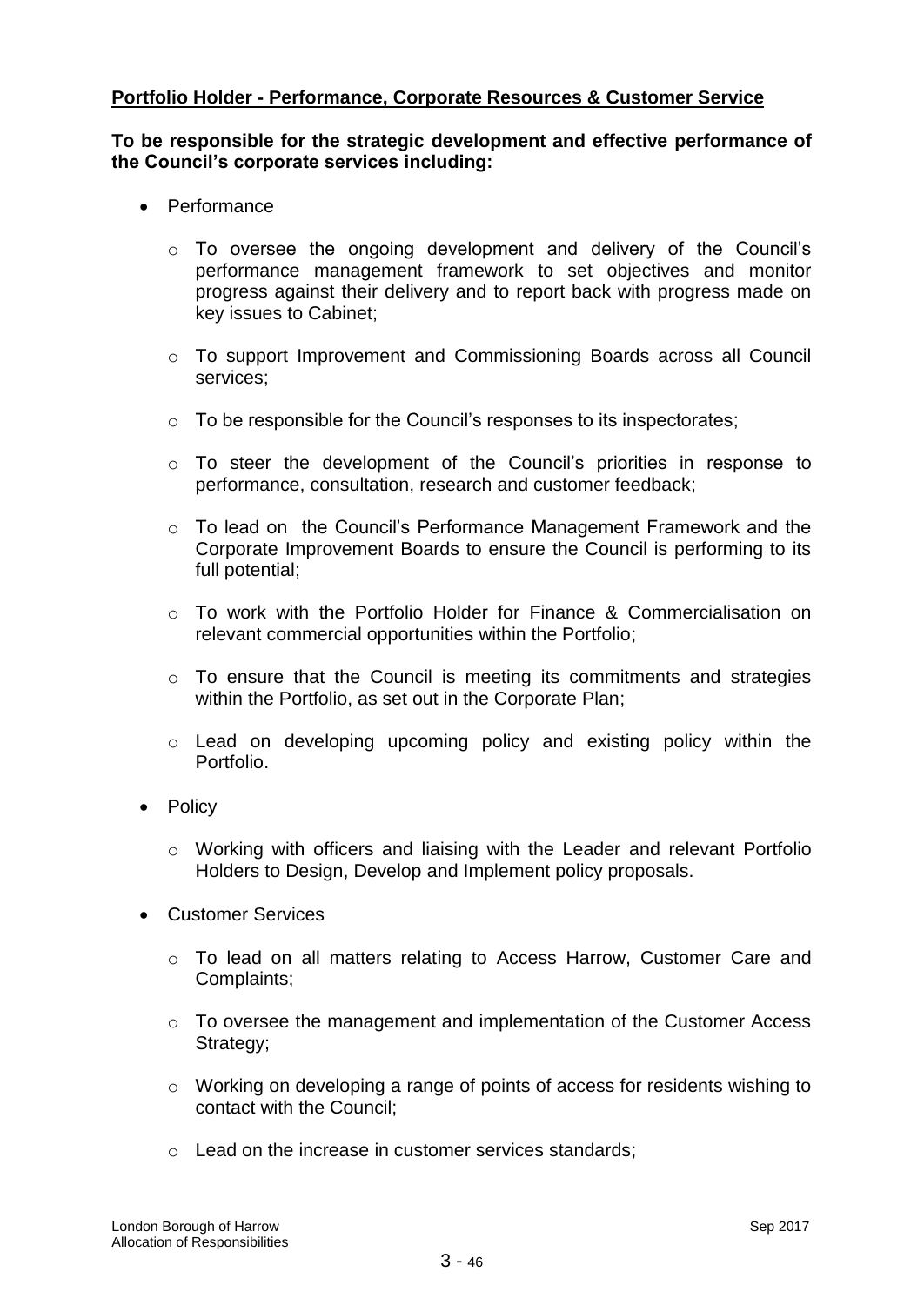- o Maximise any online channel shift opportunities.
- $\bullet$  IT
	- o To ensure the development and maintenance of a coherent IT strategy;
	- o To ensure the effective delivery of IT services through the contract with Sopra Steria until 2019;
	- o To ensure that disaster recovery arrangements are developed, implemented and maintained;
	- o To ensure that the Council has effective information management and information security arrangements;
	- o To ensure that access to pay day loan websites are banned from all our libraries and properties, ensuring they can't prey on Harrow's most vulnerable residents.
- Human Resources & Development
	- o To oversee all Human Resources matters including recruitment, learning and development, performance management, employment policies and procedures, employee relations and equal opportunities;
	- o To develop and deliver the Council's Strategy for People;
	- $\circ$  To lead on the Council's relations with its Trades Unions;
	- o To chair the Council's Employee Consultative Forum (ECF) or equivalent body;
	- o Encourage and support flexible working so parents and carers can fit work around their family life;
	- o To preside over the Council's arrangements for health and safety and welfare.
- Shared Services
	- o To ensure that the Council has effective payroll and pensions administration systems and processes in place;
	- o To ensure the delivery of accounts payable and accounts receivable services;
	- o To ensure the delivery of SAP support services;
	- o To ensure the delivery of other shared services such as cashiers, post, print, scanning and indexing services;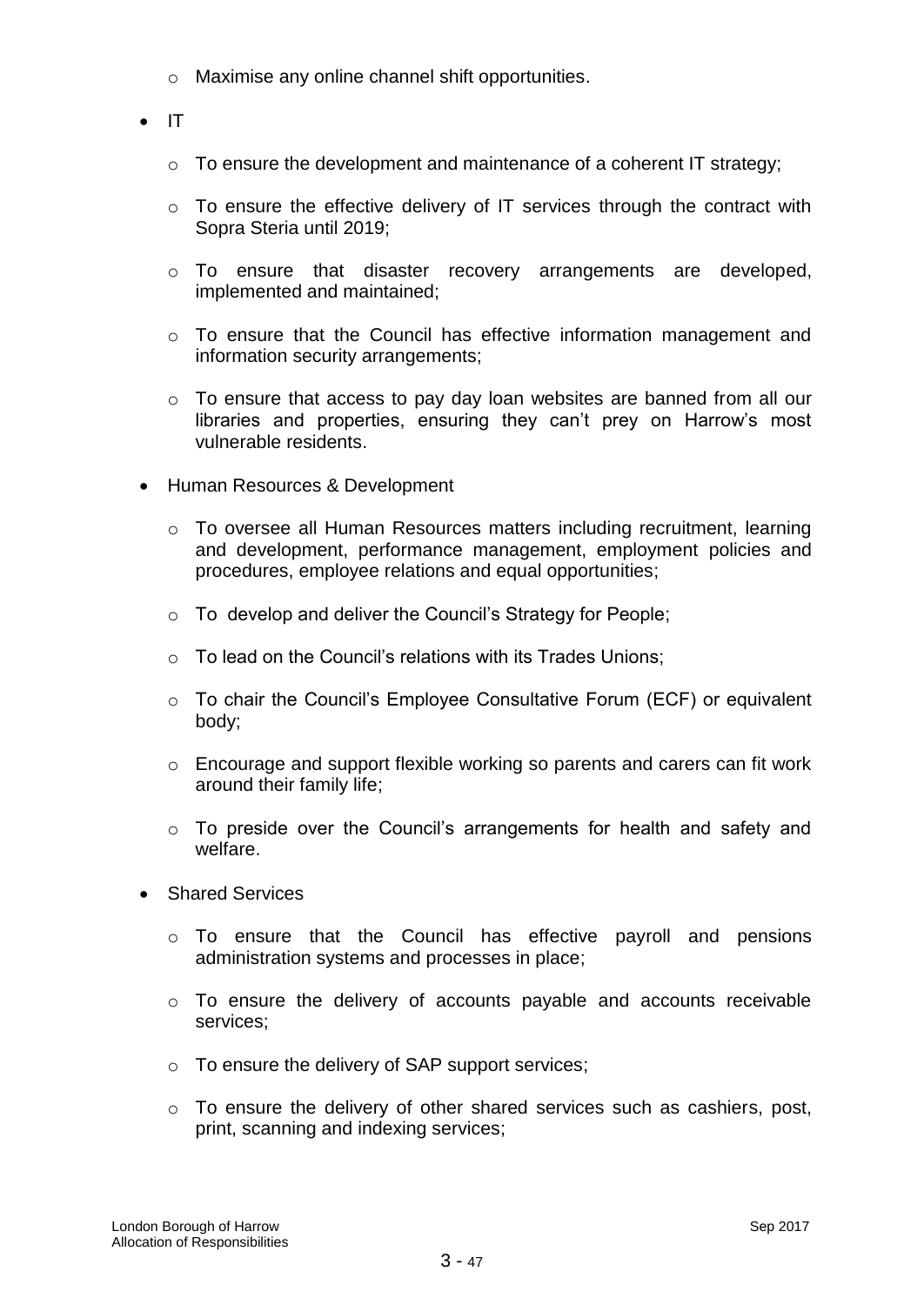- o To ensure the delivery of the financial assessments service for social care clients.
- Legal & Governance
	- o To expand and develop the shared legal practice;
	- o To oversee the conduct of litigation by or against the Council.
	- o To oversee the Corporate Governance of the Council in line with the Constitution;
	- o To ensure the delivery of the Registry Office services;
	- $\circ$  To oversee the support for the Mayor's office;
	- o To oversee member development and training;
	- o To oversee Democratic Services and Committees;
	- o To oversee Electoral Services.

## **Portfolio Holder - Community, Culture & Resident Engagement**

## **To be responsible for the development and delivery of the Council's Community and Cultural Services, including:**

- To be responsible for the development and delivery of the council's community and cultural services;
- To lead on the liaison with the voluntary and community sectors;
- To work with all Portfolio Holders to ensure that the Council is working with and supporting the local voluntary & community sector in bidding for grants money and investment into Harrow from Government, not for profit organisations or private sources;
- To ensure that the anniversary of all 4 years of the of the First World War are commemorated;
- To develop the strategic and general management of the following services and functions on behalf of the Council including:
	- $\circ$  All functions relating to the library service
	- o Culture and Arts Services, including support for the Harrow Arts Centre **Project**
	- o Sports development, Leisure, Playing Fields & Recreation services
	- o The Harrow Museum and Headstone Manor
	- o Community Engagement and Development Strategy
	- o Community Premises and Grants Applications
	- o Community Learning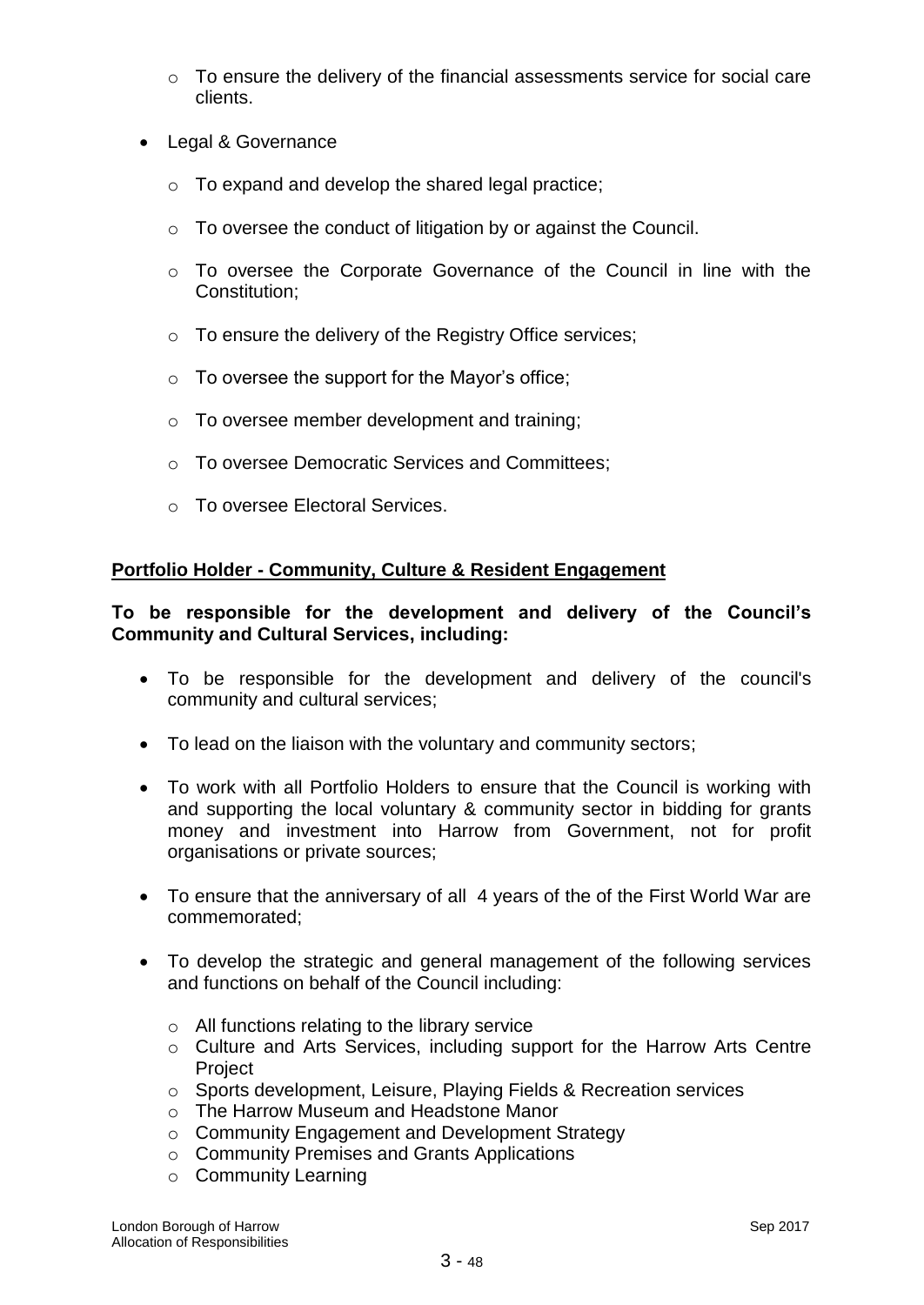- o External Service Providers
- o Support on the regeneration project on the Harrow Leisure Centre site;
- To lead on the effective development and implementation of the following key plans and strategies:
	- o Cultural Strategy and regeneration
	- o 'Third Sector' strategy
- Working with the Portfolio Holder for Public Health, Equality & Community Safety to ensure that sport and physical activity plays its part in bringing communities together, whilst helping to keep Harrow healthy;
- Work with community representatives on the PREVENT programme, in conjunction with Portfolio Holders for Children's, Young People & Schools, Adults & Older People and Public Health, Equality & Community Safety;
- To lead, monitor, have oversight of policy/strategy and provision regarding community cohesion and social inclusion;
- Work with the voluntary sector to empower and inspire local people to build upon the many assets that exist at the heart of all our communities;
- Develop and implement improved arrangements for consultation and participation with residents and service users in decision making and the development of key statutory plans and local community plans adhering to the Council's consultation standards;
- Lead on the 'Resident Engagement' work and the introduction of new engagement and involvement projects;
- To work with the Portfolio Holder for Finance & Commercialisation on relevant commercial opportunities within the Portfolio;
- To ensure that the Council is meeting its commitments and strategies within the Portfolio, as set out in the Corporate Plan.
- Lead on developing upcoming policy and existing policy within the Portfolio.
- To work closely with the Portfolio Holder for Children, Young People & Schools on the provision of sport and recreation through schools and the youth service.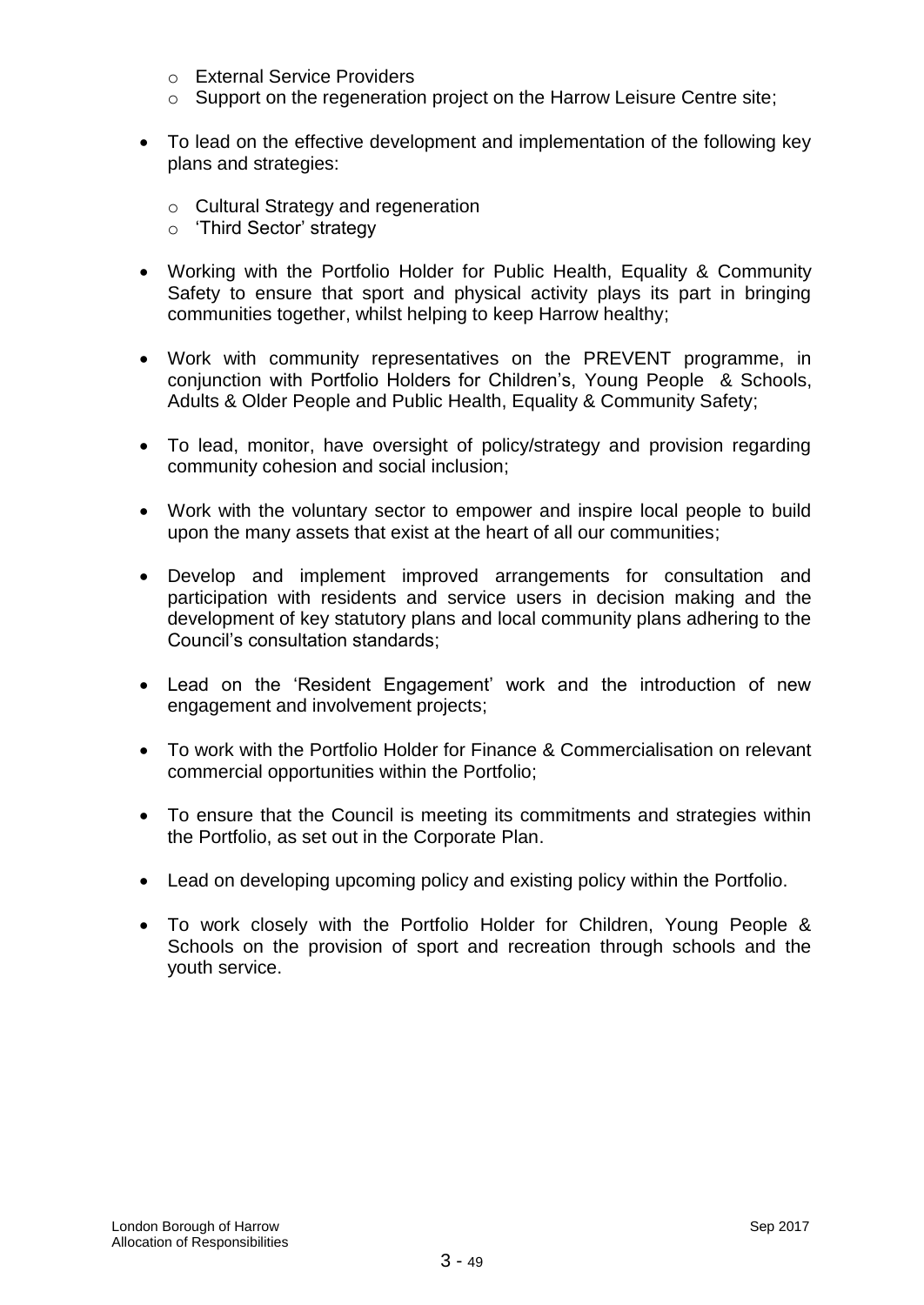# **CABINET ADVISORY PANELS**

(Note: Cabinet Advisory Panels have no Executive decision making powers. Their purpose is to consider matters referred to them within their terms of reference and to make recommendations to the Cabinet/Portfolio Holder as appropriate.)

## **Corporate Parenting**

**Harrow Business Consultative** 

**Major Developments**

**Traffic and Road Safety**

\* \* \* \* \* \* \* \* \* \* \* \* \* \* \*

## **CORPORATE PARENTING PANEL**

#### **Purpose**

- 1. To ensure that the Council is fulfilling its duties towards Children Looked After corporately and in partnership with other statutory agencies.
- 2. To consider matters referred to the Panel within its terms of reference and to make recommendations to Cabinet/Portfolio Holder as appropriate including:
	- a. Approving annually the Statement of Purpose for the Adoption Service
	- b. Approving annually the Statement of Purpose for the Fostering Service
	- c. To ensure all councillors are aware of their corporate parenting responsibilities through Mandatory training and communication.

## **Role of the Panel**

- 1. To take an overview of the Council's and partner agencies responsibilities towards looked after children
- 2. To examine ways in which the Council as a whole and partner agencies can improve the life chances of looked after children and care leavers.
- 3. Ensure there are good joint working arrangements between council departments and partner agencies.
- 4. To consider and regularly review on an annual basis a Corporate Parenting Strategy setting out key priorities and areas for action. The Corporate Parenting Strategy will be submitted to Cabinet and full council for consideration and decision on approval.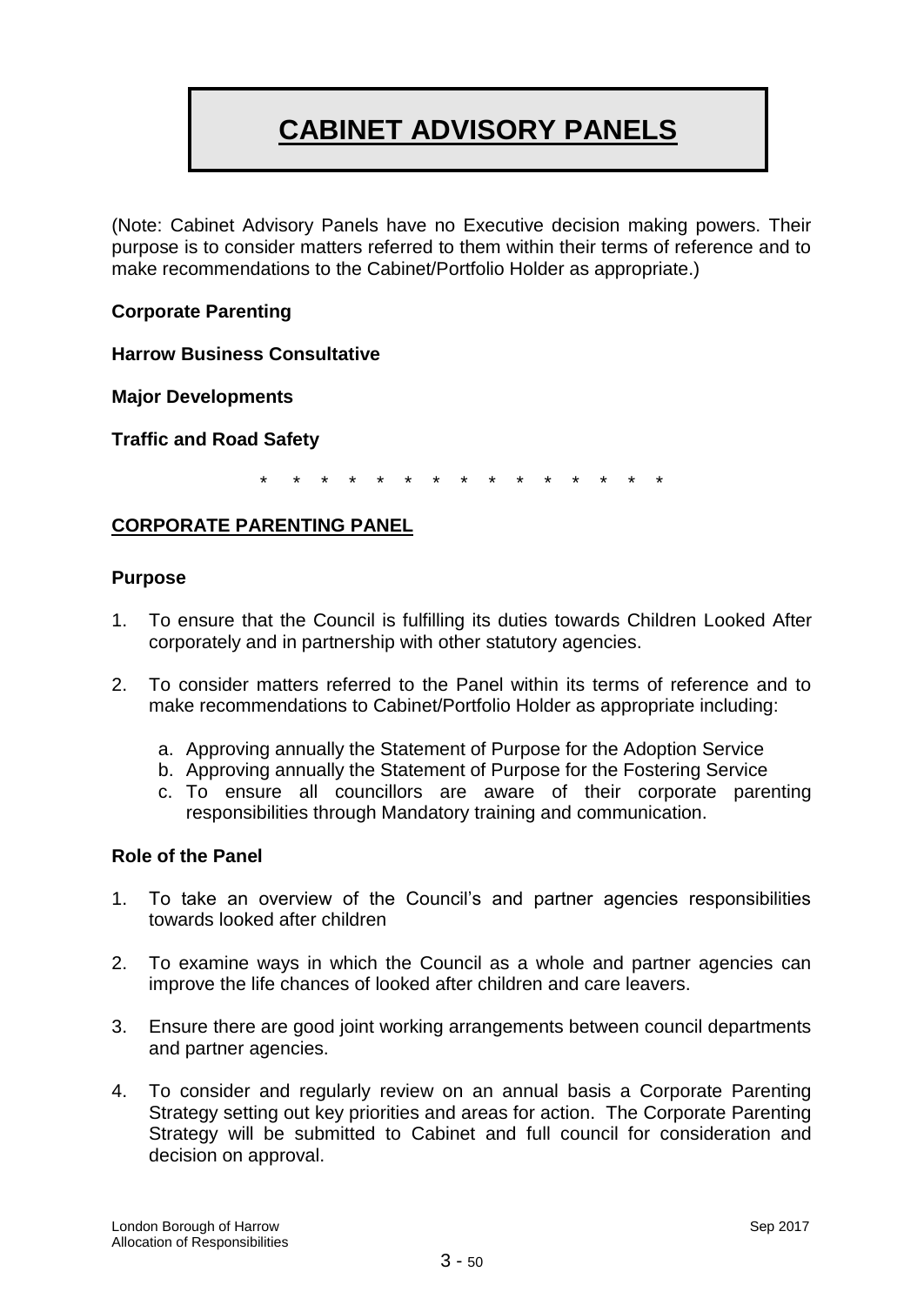- 5. To provide a forum for Children Looked After (CLA) to participate and influence policy and enable CLA to have opportunity to talk about issues relating to their own direct experiences of services they have received. Hence the Board will ensure that the positive experiences/services are maintained and lessons are learnt and changes made in the areas that require improvements.
- 6. To comment on and contribute to plans, polices and strategies for looked after children and make appropriate recommendations for action.
- 7. To have a monitoring role, by receiving regular progress reports and data on all key Performance Indicators for all CLA e.g. educational attainment (including implementation of Personal Education Plans) and health assessments.
- 8. Monitor the plans/needs of children in Secure Accommodation.
- 9. To receive regular reports on the needs of care leavers including employment, further education, training and housing.
- 10. To receive annual reports on the following services
	- Adoption
	- Fostering
	- Complaints
- 11. To meet with CLA and their carers on a regular basis to consult and celebrate achievements, festivals etc.
- 12. To manage and arrange Member visits to
	- Children's Homes
	- Foster Placements
	- Frontline Services (as indicated in the Victoria Climbie Audit)

## **Membership**

The Corporate Parenting panel will comprise:

A proportionate number of 6 Elected Members

Service Users, Carers and Schools (Non-Voting)

- At least 1 Care leaver
- 1 Foster Carer
- 1 Virtual Head Teacher

Senior Officers (advisors to the Panel – to attend as appropriate to the work of the Panel)

- Director of Children's Services
- Divisional Director Children and Young People
- Head of Service Corporate Parenting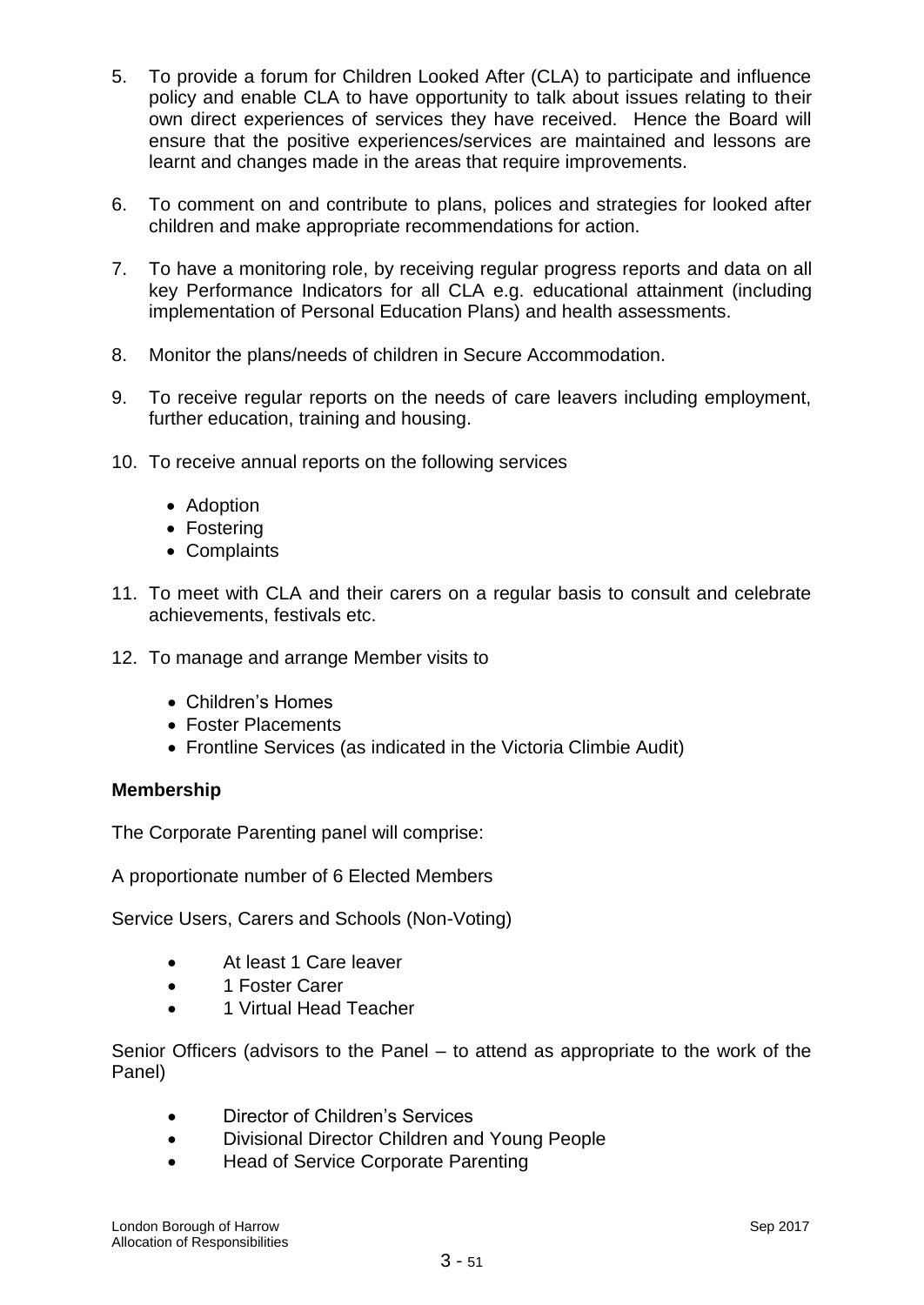- CLA Nurse
- Housing Needs Manager
- Business Intelligence

# **HARROW BUSINESS CONSULTATIVE ADVISORY PANEL**

#### Terms of Reference

- 1. To enable consultation between the Council and representatives of local nondomestic ratepayers required by Section 65 of the Local Government Finance Act 1992 and to provide information regarding the Council's expenditure proposals for the future budget in accordance with Non-Domestic Ratepayers (Consultation) Regulations 1992. The minutes of the meetings to be reported to the Cabinet.
- *2.* To facilitate consultation between the Council and representatives of the business community as required by the Authority.

# **MAJOR DEVELOPMENTS PANEL**

The Terms of Reference and Delegated Powers of the Major Developments Panel are:

- 1. To oversee the development of the Harrow and Wealdstone Intensification Area, to include:
	- Reviewing the emerging master plan(s) for the area;
	- Considering emerging design and development principles; and
	- Reviewing the outcomes of community consultation and feedback on the emerging strategy;
	- Reviewing and commenting upon site specific proposals for major developments, prior to their submission to the Local Planning Authority;
	- Reviewing and commenting upon significant capital projects taking place within the area;
	- Reviewing and commenting upon strategies associated with the promotion and delivery of development and economic renewal within the area.
- 2. To oversee the development of proposals for individual major development sites within the borough including:
	- Providing comments on pre application proposals received by the Council for such sites;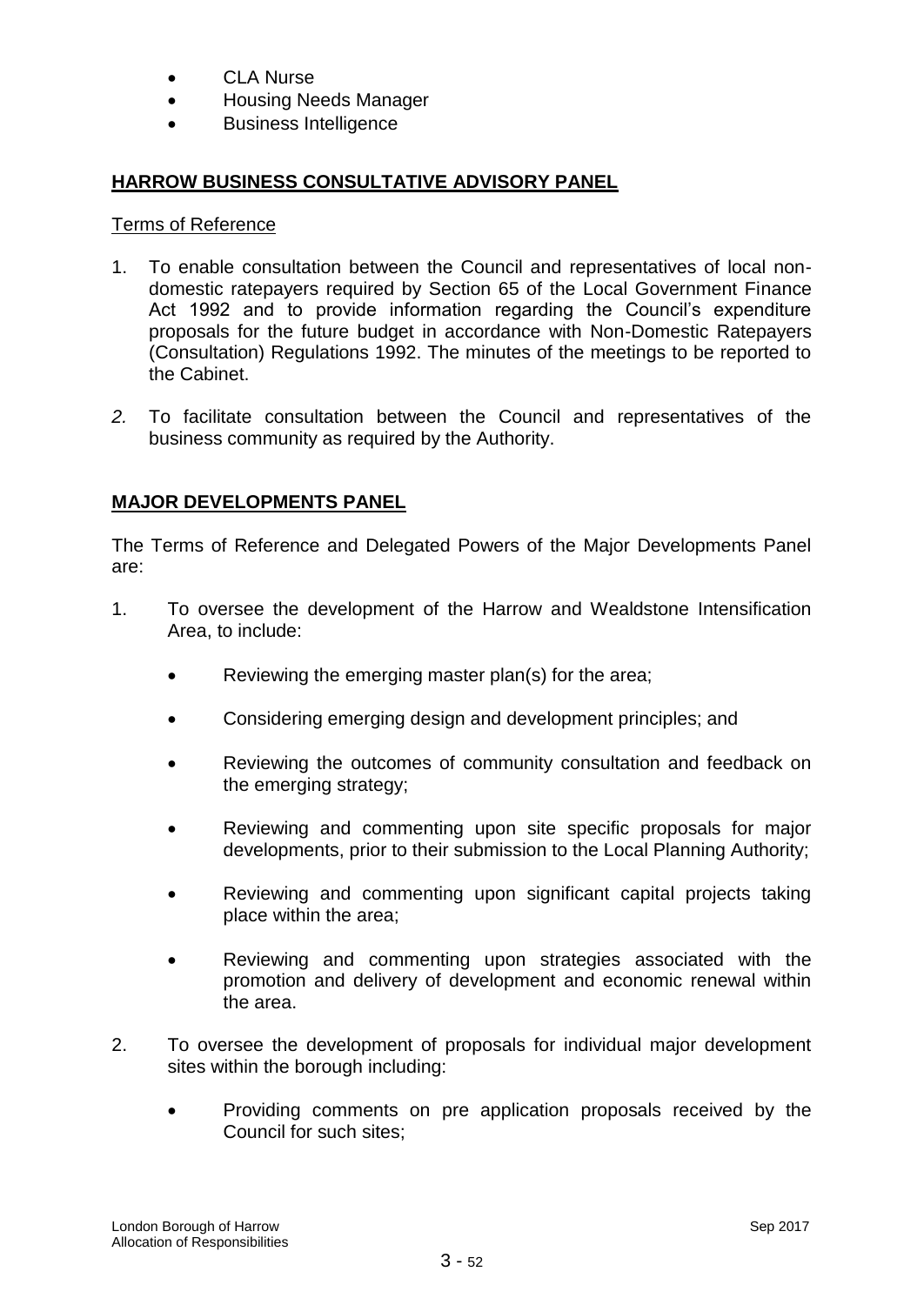- Reviewing progress of strategic development sites within the borough and considering site specific planning and development briefs.
- 3. To give detailed consideration to and make recommendations to Cabinet in respect of:
	- The use of the Community Infrastructure Levies funds;
	- Reviewing and commenting upon changes to the CIL Charging Scheduled and S106 SPG.
- 4. To oversee the implementation of the Borough Wide CIL / Infrastructure Delivery Plan prepared to support strategic growth in the Borough and to make recommendations to Cabinet, to include:
	- Reviewing and commenting upon the draft IDP's comprising annual and longer term infrastructure delivery programmes and projects;
	- Considering the result of public consultation on such plans and programmes and make recommendations to Cabinet on any proposed changes / revisions;
	- Monitor the delivery of the IDP against budget and delivery provisions;
	- Consider and comment upon reports / presentations on infrastructure innovations and best practice in infrastructure delivery.
- 5. To undertake post development reviews within Harrow and on sites beyond the borough and communicate learning on such visits to Cabinet and the Planning Committee.

# **TRAFFIC AND ROAD SAFETY ADVISORY PANEL**

## Terms of Reference

To make recommendations on the following:

- traffic management;
- the management and control of parking both on and off-street;
- the operational aspects of public transport within the Borough.

## **Examples of business:**

- Petitions, Deputations
- Scheme Approval (from existing budgets), including consultation results and authority to make traffic orders.
- \* Objections to traffic orders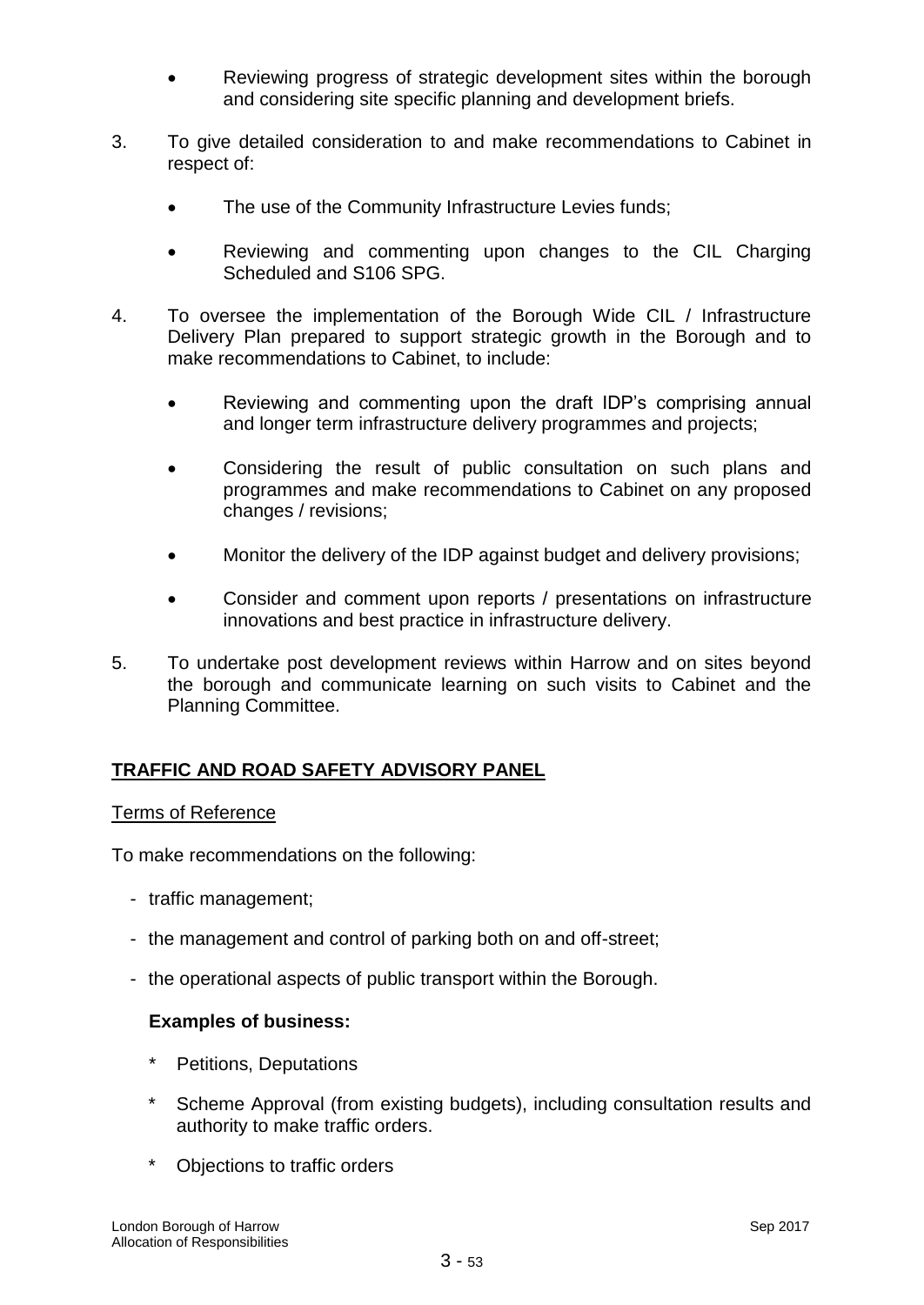- \* Investigations into traffic problems (other than those identified by petition etc)
- \* Local Safety Schemes Annual Review
- \* Consultations from neighbouring authorities on traffic management schemes on or near boundary
- \* Amendments to London Lorry Ban operation
- \* Approval of model traffic orders
- \* References and motions from other bodies
- \* Setting traffic management criteria e.g. traffic calming.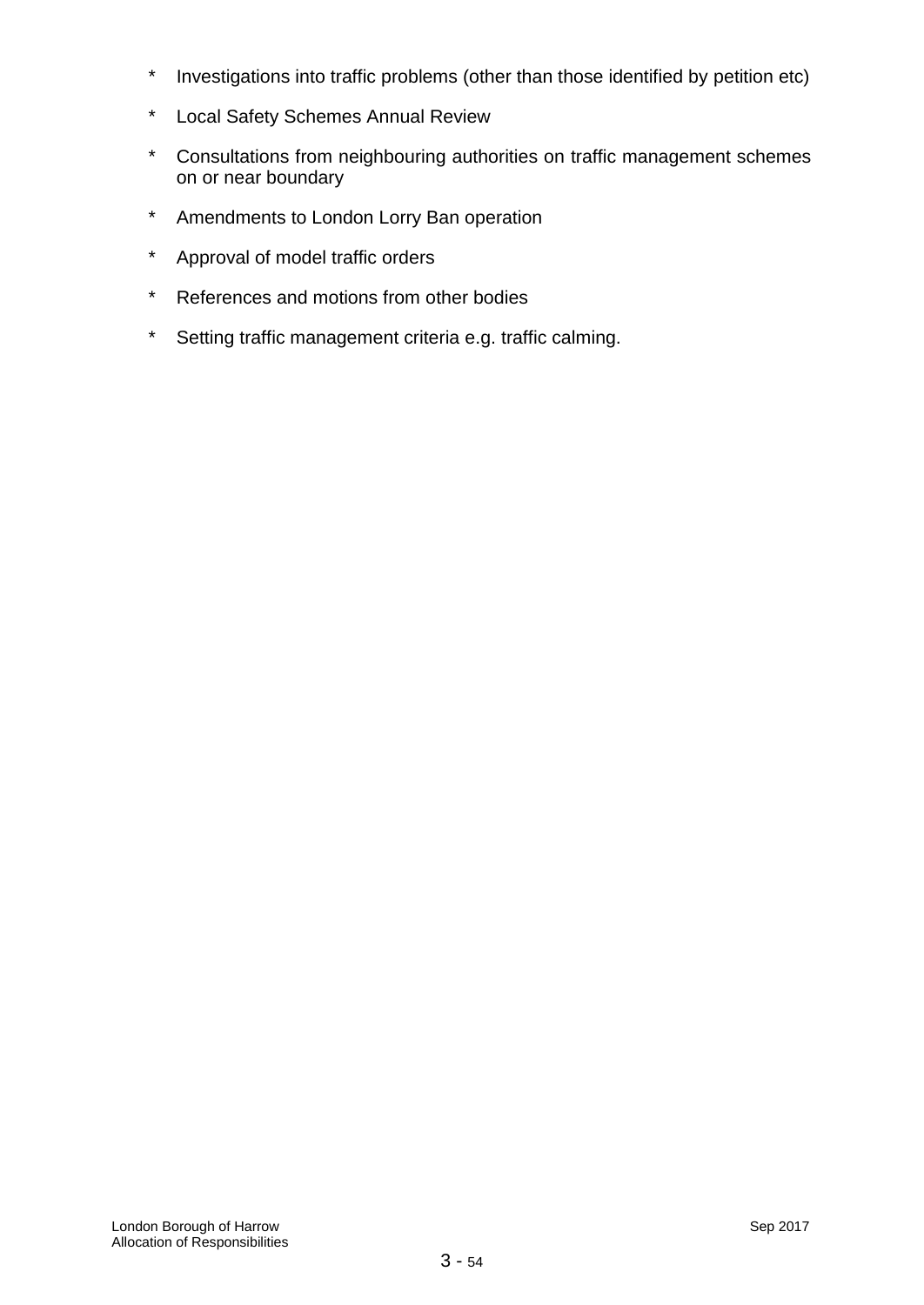# **CONSULTATIVE FORUMS**

## **Employees' Consultative Forum**

## **EMPLOYEES' CONSULTATIVE FORUM**

## **Terms of Reference**

#### **1.0 Consultation**

- 1.1 The Employees' Consultative Forum (ECF) is the primary mechanism by which Council Members will consult Union Representatives on specific matters of mutual interest. The ECF shall make recommendations to the Cabinet on such issues. In addition, the ECF will receive reports on actions from the ECF Sub-Group.
- 1.2 The ECF will meet at least twice annually.

#### **2.0 Equal Opportunities**

- 2.1 The ECF will seek to promote Equal Opportunities in Employment within the Council, ensuring compliance with all the relevant anti-discrimination legislation.
- 2.2 The ECF will ensure the effective implementation of 'Making a Difference Making Equality of Opportunity a Reality'. The ECF will receive and comment on regular reports including:-
	- Statistics and progress on meeting equality targets including an annual report on employment issues analysed by protected characteristics.

#### **3.0 Health & Safety**

- 3.1 The ECF will seek to promote health and safety and welfare within the Council and will keep under review the measures taken to ensure health and safety and welfare at work. The Forum will receive and comment on reports, including:-
	- The Council's half-year and annual health and safety performance report providing an update of health and safety activities and giving information on outcome measures.
- 3.2 Any health and safety and welfare matters which are the responsibility of the Council as set out in the schedule to the Council's Constitution must be referred to the Licensing and General Purposes Committee.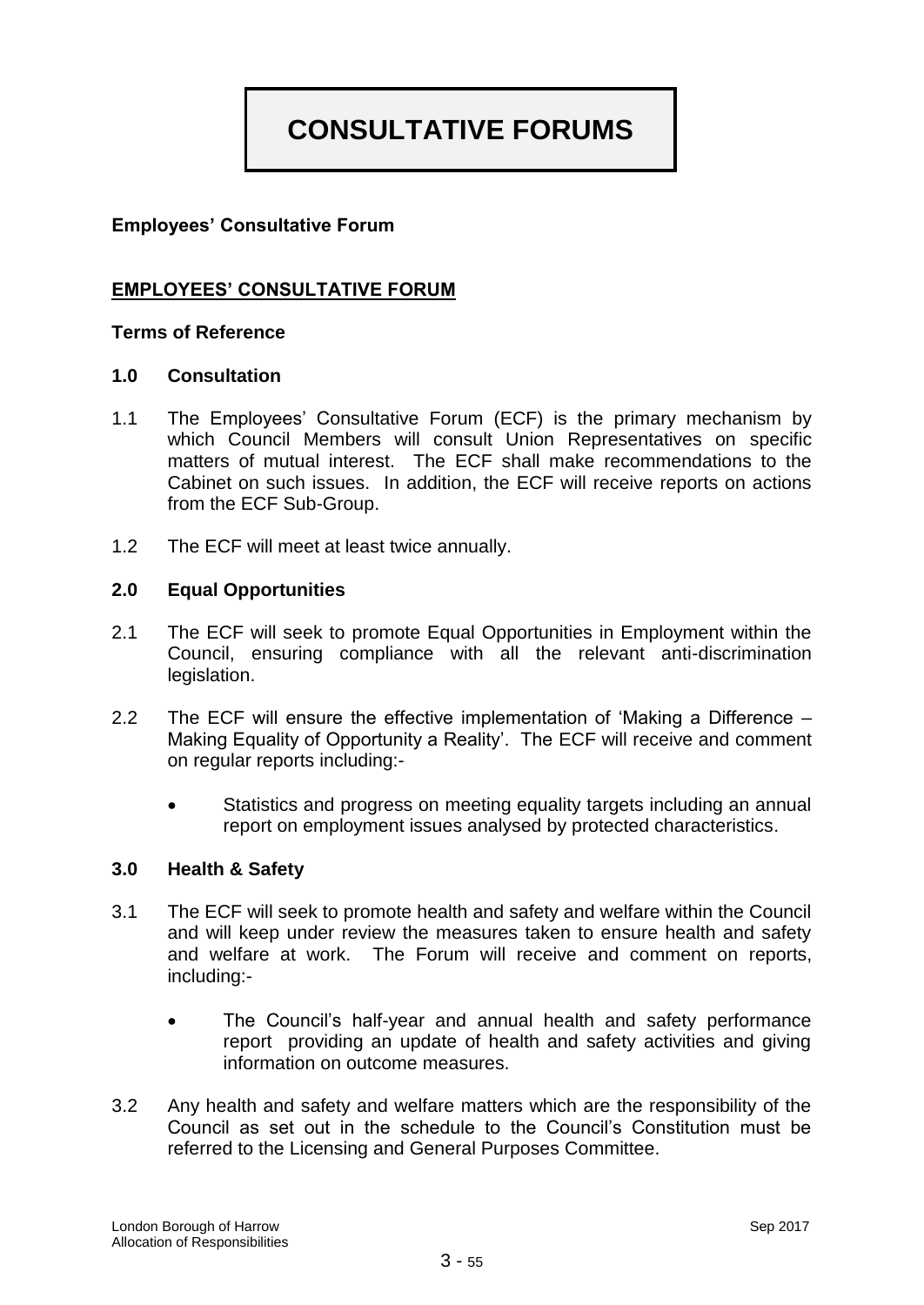## **4.0 Budget**

The ECF will consider the budget, as part of the Council's consultation on the budget setting process and make comments on the recommendations.

## **5.0 Membership**

- 5.1 The permanent membership of the Forum shall be as follows:
	- a) 7 Councillors to include the Leader / Deputy leader and the Portfolio Holder with responsibility for Human Resources.
	- b) A minimum of one and maximum of 3 representatives from each recognised trade union. (Note the number of representatives for each trade union to be determined by their notified membership numbers).
- 5.2 The Council Members shall be appointed annually by the Cabinet. If a Council Member is unable to attend any meeting then a duly appointed Reserve Council Member may attend in their place.
- 5.3 The Employee Side Representatives shall be nominated to the Head of Paid Service within 14 days of each Annual Council. If an Employee Side representative is unable to attend any meeting they may nominate a substitute who shall be co-opted onto the committee for the purposes of this meeting.
- 5.4 The role of chairing the ECF will rotate between Council Members and Employee Side representatives each Municipal Year.
- 5.5 The Employee Side will agree amongst themselves who will take the Chair and notify Democratic Services.
- 5.6 Others who may attend the Forum include:-

Head of Paid Service, Corporate Directors & Directors (or representative) Trade Union Branch Secretaries (or representative) Trade Union Branch Regional Officials (as required) Representatives from Employee Support Groups – for the Annual Equality in Employment report. Other officers as required.

For the meeting to be quorate, it must be attended by a minimum of three Council Members and two trade union representatives from different trade unions.

## **6.0 Recommendations of the Employees' Consultative Forum**

6.1 Recommendations of the ECF are reached by a majority vote among elected Members.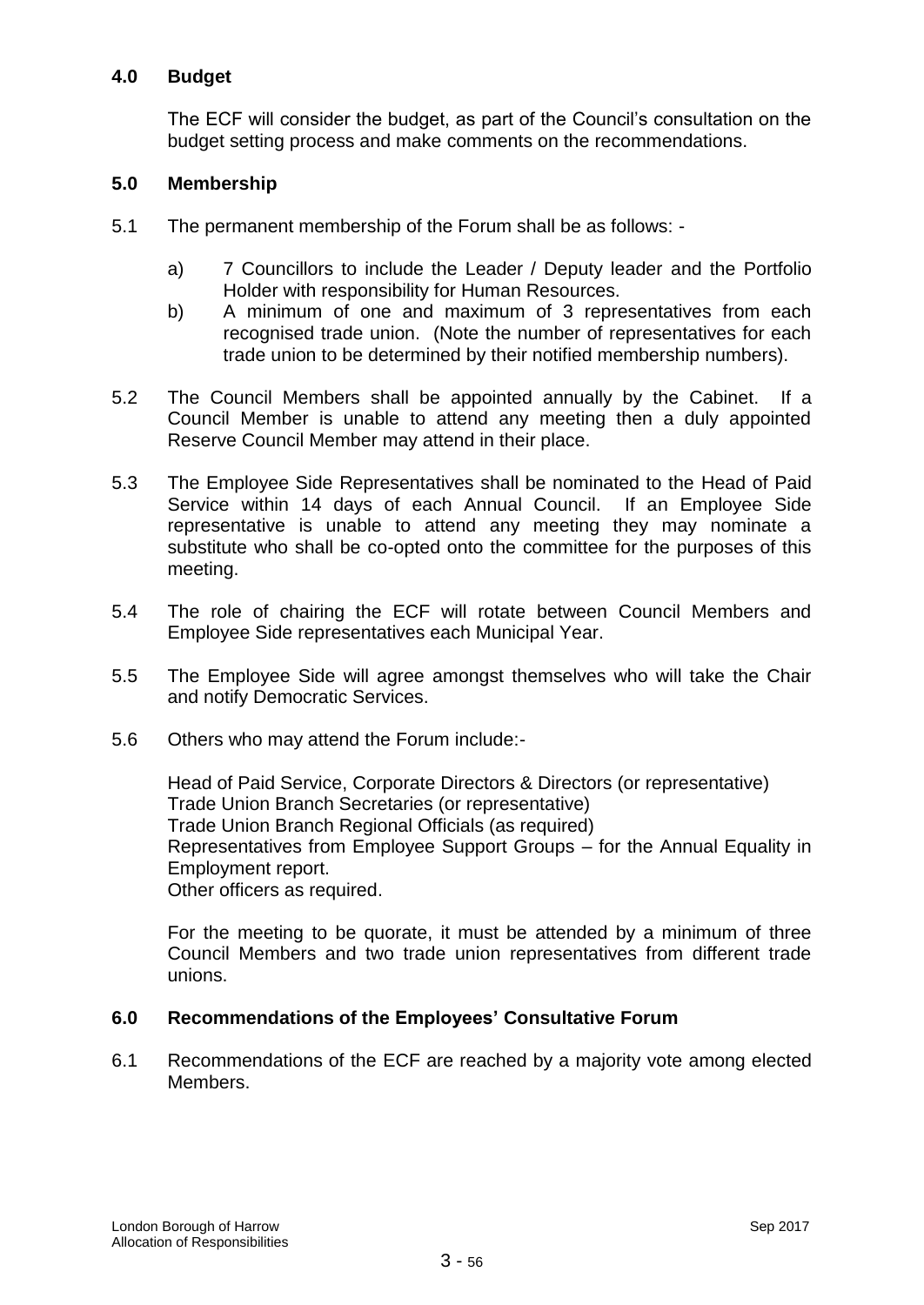6.2 Recommendations of the ECF must go to the relevant portfolio holder or Cabinet, who are the last stage in the local procedures and in the normal course of events, will be implemented immediately (subject to the call-in period).

(*Note: A proposal to establish any subsidiary body of this Committee shall be subject to its prior referral to and approval by Cabinet).*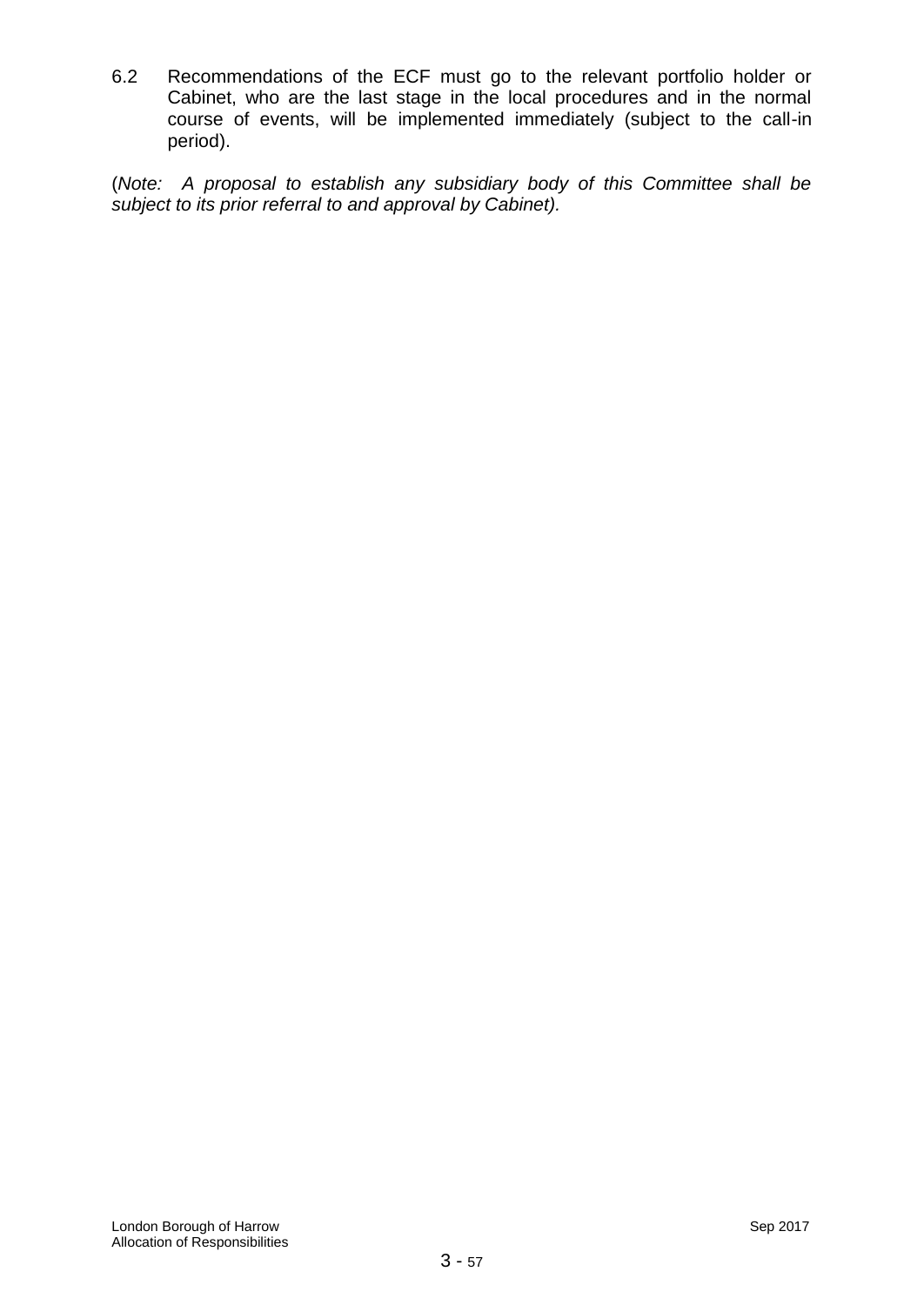# **JOINT ARRANGEMENTS**

**JOINT COMMITTEE OF THE BOROUGHS OF BARNET, BRENT, EALING, HARROW AND HOUNSLOW (KNOWN AS "WEST LONDON ECONOMIC PROSPERITY BOARD")**

#### **Functions and Procedure Rules**

#### **1. Purpose of the Joint Committee**

- 1.1 The London Boroughs of Barnet, Brent, Ealing, Hammersmith & Fulham, Harrow and Hounslow ("the Participating Boroughs") have established the Joint Committee pursuant to powers under the Local Government Acts 1972 and 2000, and under the Local Authorities (Arrangements for the Discharge of Functions) (England) Regulations 2012.
- 1.2 The Joint Committee shall be known as '**WEST LONDON ECONOMIC PROSPERITY BOARD**.'
- 1.3 The Joint Committee's role and purpose on behalf of the Participating Boroughs relates to ensuring appropriate, effective and formal governance is in place for the purposes of delivering the West London Vision for Growth and advancing Participating Boroughs' aspirations for greater economic prosperity in West London, including promoting "the Economic Prosperity Agenda", in partnership with employers, representatives from regional and central government, and education and skills providers.
- 1.4 The purpose of the Joint Committee will be collaboration and mutual cooperation and the fact that some functions will be discharged jointly by way of the Joint Committee does not prohibit any of the Participating Boroughs from promoting economic wellbeing in their own areas independently from the Joint Committee.
- 1.5 The Joint Committee is not a self-standing legal entity but is part of its constituent authorities. Any legal commitment entered into pursuant of a decision of the Joint Committee must be made by all of the Participating Boroughs.
- 1.6 These Procedure Rules govern the conduct of meetings of the Joint Committee.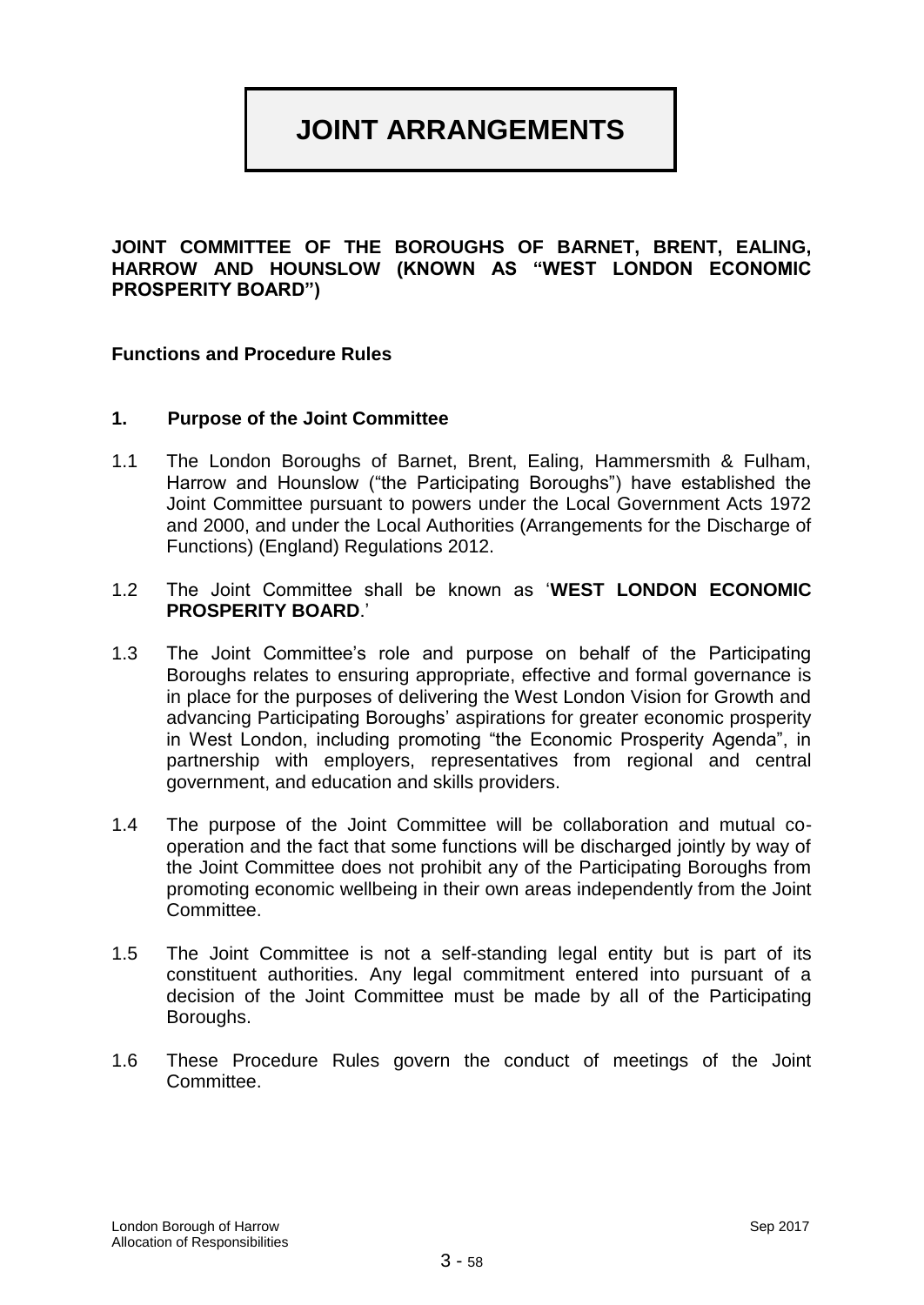## **2. Definitions**

- 2.1 Any reference to "Access to Information legislation" shall mean Part V and VA of the Local Government Act 1972 (as amended) and, to the extent that they are applicable, to the Openness of Local Government Bodies Regulations 2014 (as amended) and the Local Authorities (Executive Arrangements) (Meetings and Access to Information) (England) Regulations 2012 (as amended).
- 2.2 Any reference to "executive", "executive arrangements", "executive function" or "committee system" has the meaning given by Part 1A of the Local Government Act 2000.

## **3. Functions**

- 3.1 The Joint Committee will discharge on behalf of the Participating Boroughs the functions listed below related to promoting economic prosperity in West London:
	- 3.1.1 Making funding applications and/or bids to external bodies, in relation to economic prosperity for the benefit of the local government areas of the participating local authorities.
	- 3.1.2 Providing direction to a nominated lead borough on the allocation of any such funding awards to appropriate projects for the benefit of the local government areas of the participating local authorities, including, where applicable, approving the approach to the procurement to be undertaken by the lead borough.
	- 3.1.3 Seeking to be the recipient of devolved powers and/or funding streams for the local government areas of the participating local authorities, which relate to the economic prosperity agenda.
	- 3.1.4 Exercising any such powers and allocating any such funding.
	- 3.1.5 Representing the participating local authorities in discussions and negotiations with regional bodies, national bodies and central government on matters relating to economic prosperity for the benefit of the local government areas of the participating authorities.
	- 3.1.6 Representing the participating authorities in connection with the Greater London Authority, London Councils and the London Enterprise Panel, for the benefit of the local government areas of the participating authorities, in matters relating to the economic prosperity agenda.
	- 3.1.7 Representing the participating local authorities in discussions and negotiations in relation to pan-London matters relating to economic prosperity.
	- 3.1.8 Seeking to influence and align government investment in West London in order to boost economic growth within the local government areas of the participating authorities.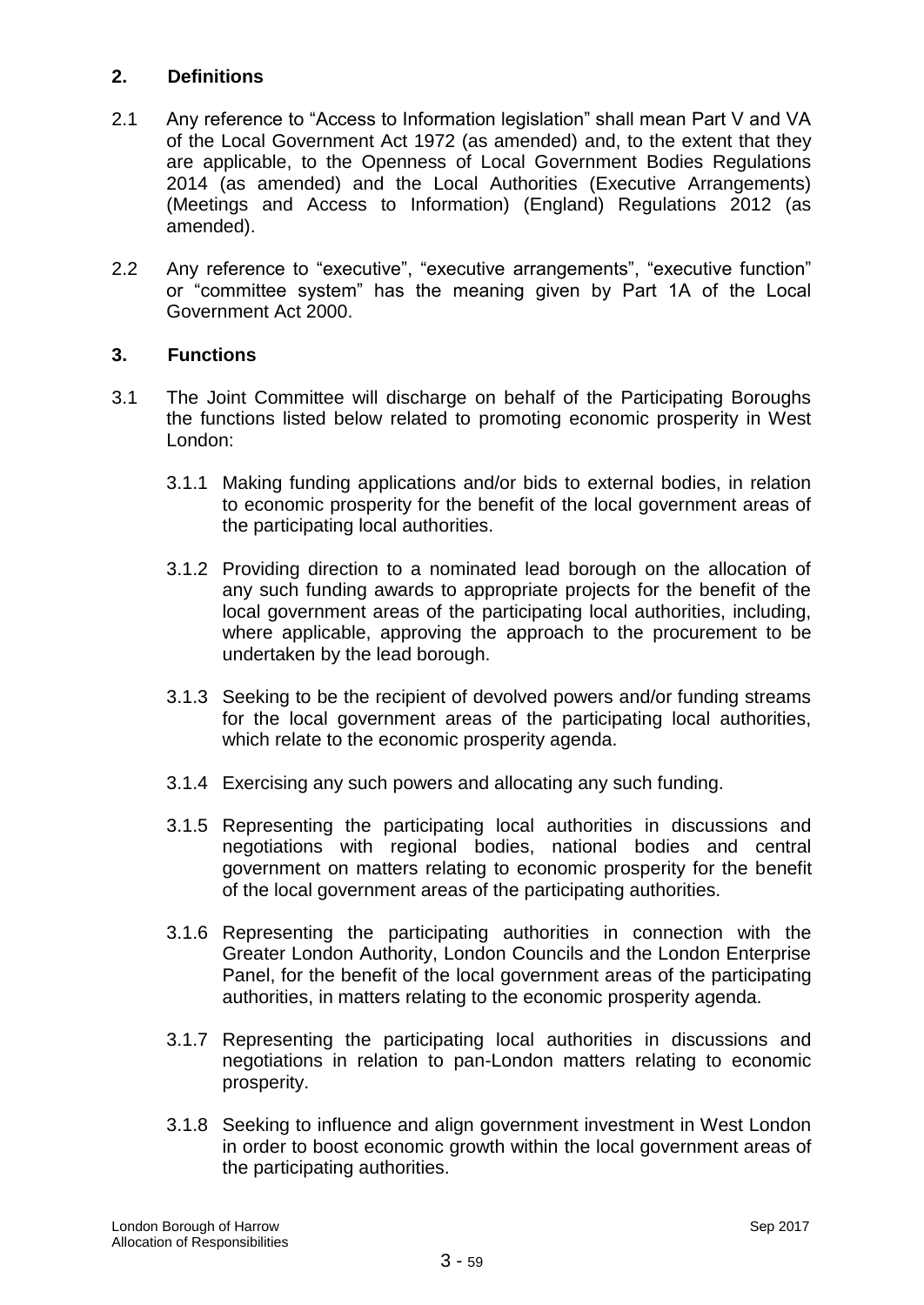- 3.1.9 Agreeing and approving any additional governance structures as related to the Joint Committee, or any sub-committees formed by the Joint Committee.
- 3.1.10 Representing the participating local authorities in discussions and negotiations with the Secretary of State for Communities and Local Government to encourage legislative reform enabling Economic Prosperity Boards, as defined by the Local Democracy, Economic Development and Construction Act 2009 Act, to be established by groups of boroughs in London.
- 3.1.11 Inviting special representatives of stakeholders such as business associations, government agencies such as DWP or Jobcentre Plus, the further education sector, higher education sector, schools, voluntary sector, and health sector to take an interest in, and/or seek to influence, the business of the committee including by attending meetings and commenting on proposals and documents.
- 3.2 In relation to the Participating Boroughs which operate executive arrangements only executive functions of each borough may be exercised.

## **4. Membership and Quorum**

- 4.1 The membership will comprise of 6 members with each Participating Borough appointing one person to sit on the Joint Committee as a voting member.
- 4.2 Each Participating Borough will make a suitable appointment in accordance with its own constitutional requirements.
- 4.2.1 Where a Participating Borough operates executive arrangements, then the appointment of a voting member of the West London EPB will be by the leaders of the executive or by the executive. It is anticipated that, where practicable, the leader of each such executive will be appointed to the West London EPB.
- 4.2.2 Where a Participating Borough does not operate executive arrangements, the appointment of a voting member of the West London EPB will be in accordance with the Borough's own procedures. It is envisaged that this will usually be one of its senior councillors.
- 4.3 In all cases, the appointed person must be an elected member of the council of the appointing Participating Borough. Appointments will be made for a maximum period not extending beyond each member's remaining term of office as a councillor, and their membership of the Joint Committee will automatically cease if they cease to be an elected member of the appointing Participating Borough.
- 4.4 Members of the Joint Committee are governed by the provisions of their own Council's Codes and Protocols including the Code of Conduct for Members and the rules on Disclosable Pecuniary Interests.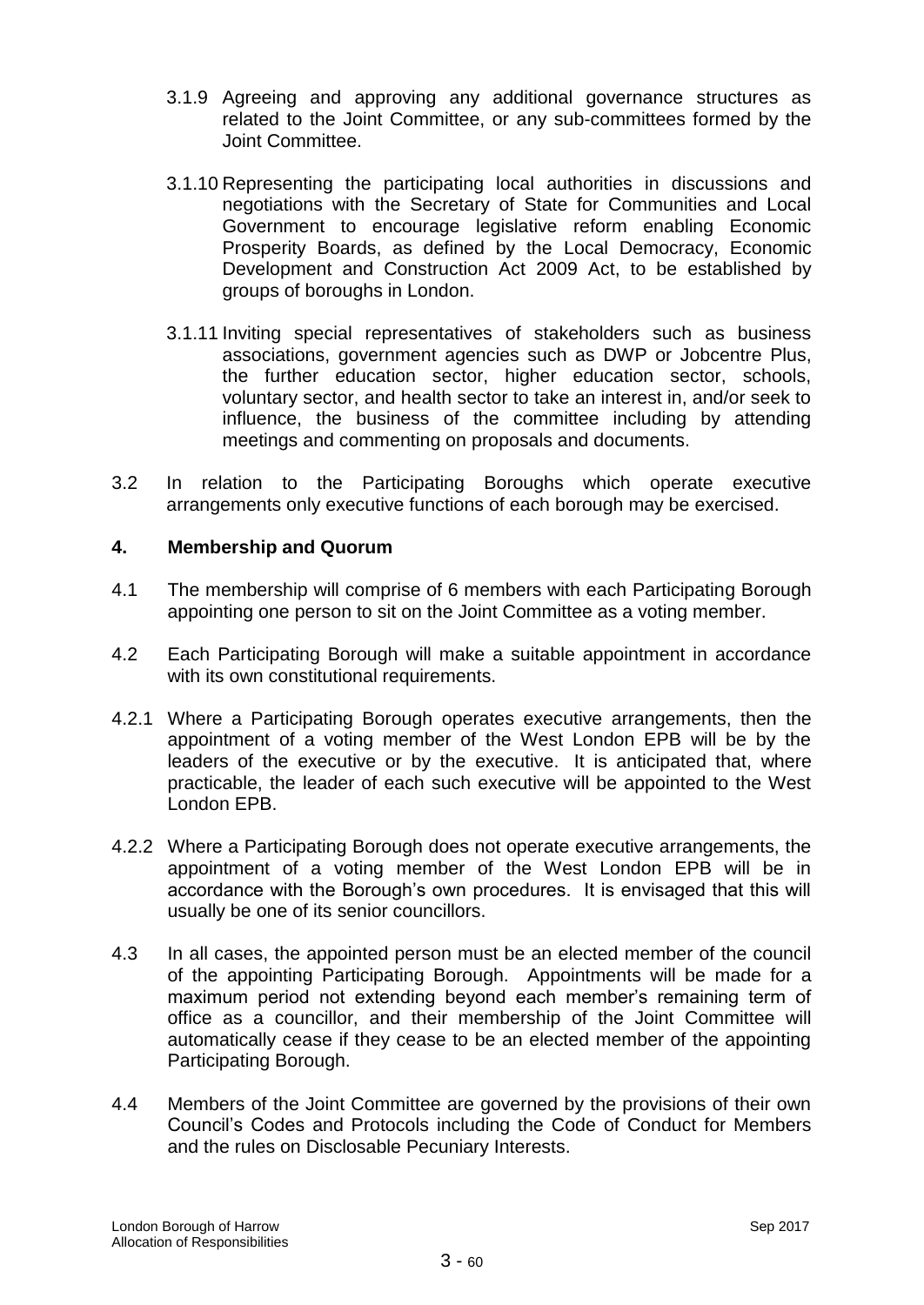- 4.5 Each Participating Borough will utilise existing mechanisms for substitution as laid down in their own Standing Orders. Continuity of attendance is encouraged.
- 4.6 Where a Participating Borough wishes to withdraw from membership of the Joint Committee this must be indicated in writing to each of the committee members. A six month notice period must be provided.
- 4.7 When a new borough wishes to become a Participating Borough then this may be achieved if agreed by a unanimous vote of all the existing Participating Boroughs.
- 4.8 The quorum for the Joint Committee is three members. If the Joint Committee is not quorate it cannot transact any business. If there is no quorum at the time the meeting is due to begin, the start of the meeting will be delayed until a quorum is achieved. If no quorum is achieved after 30 minutes has elapsed, the clerk will advise those present that no business can be transacted and the meeting will be cancelled.

## **5. Chair and Vice-Chair**

- 5.1 The Chair of the Joint Committee will be appointed for 12 months, and will rotate amongst the Participating Boroughs.
- 5.2 Unless otherwise unanimously agreed by the Joint Committee, each Participating Borough's appointed person will serve as chair for 12 months at a time. Where the incumbent Chair ceases to be a member of the Joint Committee, the individual appointed by the relevant borough as a replacement will serve as Chair for the remainder of the 12 months as chair.
- 5.3 The Joint Committee will also appoint a Vice-Chair from within its membership on an annual basis to preside in the absence of the Chairman. This appointment will also rotate in a similar manner to the Chair.
- 5.4 At its first meeting, the Committee will draw up the rotas for Chair and Vice-Chair respectively.
- 5.5 Where neither the Chair nor Vice-Chair are in attendance, the Joint Committee will appoint a Chair to preside over the meeting.
- 5.6 In the event of any disagreement as the meaning or application of these Rules, the decision of the Chair shall be final.

## **6. Sub-Committees**

6.1 The Joint Committee may establish sub-committees to undertake elements of its work if required.

## **7. Delegation to officers**

7.1 The Joint Committee may delegate specific functions to officers of any of the Participating Boroughs.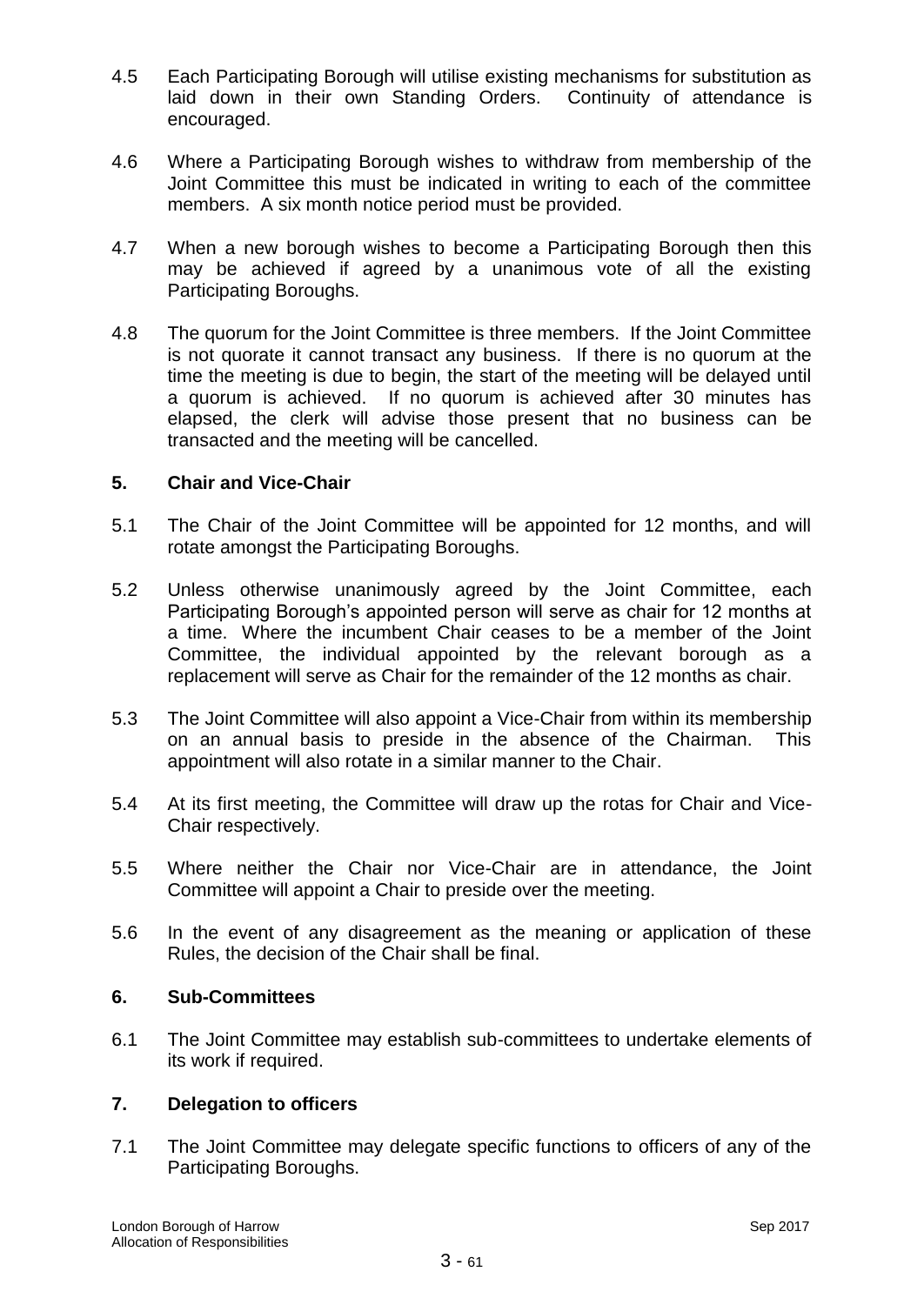- 7.2 Any such delegation may be subject to the requirement for the officer to consult with or obtain the prior agreement of an officer (or officers) of the other boroughs.
- 7.3 It may also be subject to the requirement for the officer with delegated authority to consult with the Chair of the Joint Committee and the Leaders of the one or more Participating Boroughs before exercising their delegated authority.

#### **8. Administration**

8.1 Organisational and clerking support for the Joint Committee, and accommodation for meetings, will be provided by the Participating Borough whose representative is Chair unless otherwise agreed by the Joint Committee. The costs of this will be reimbursed by contributions from the other Participating Boroughs as approved by the Joint Committee.

#### **9. Financial matters**

- 9.1 The Joint Committee will not have a pre-allocated budget.
- 9.2 When making a decision which has financial consequences, the Joint Committee will follow the relevant provisions of the Financial Procedure Rules of LB Ealing.

#### **10. Agenda management**

- 10.1 Subject to 10.2, all prospective items of business for the Joint Committee shall be agreed by a meeting of the Chief Executives of the Participating Boroughs or their representatives.
- 10.2 It will be the responsibility of each report author to ensure that the impacts on all Participating Boroughs are fairly and accurately represented in the report. They may do this either by consulting with the monitoring officer and chief finance officer of each Participating Borough or by some other appropriate method.
- 10.3 In pursuance of their statutory duties, the monitoring officer and/or the chief financial officer of any of the Participating Boroughs may include an item for consideration on the agenda of a meeting of the Joint Committee, and, may require that an extraordinary meeting be called to consider such items.
- 10.4 Each Participating Borough operating executive arrangements will be responsible for considering whether it is necessary [in order to comply with Access to Information legislation regarding the publication of agendas including Forward Plan requirements] to treat prospective decisions as 'keydecisions' and/or have them included in the Forward Plan. Each Participating Borough operating a committee system will apply its local non statutory procedures.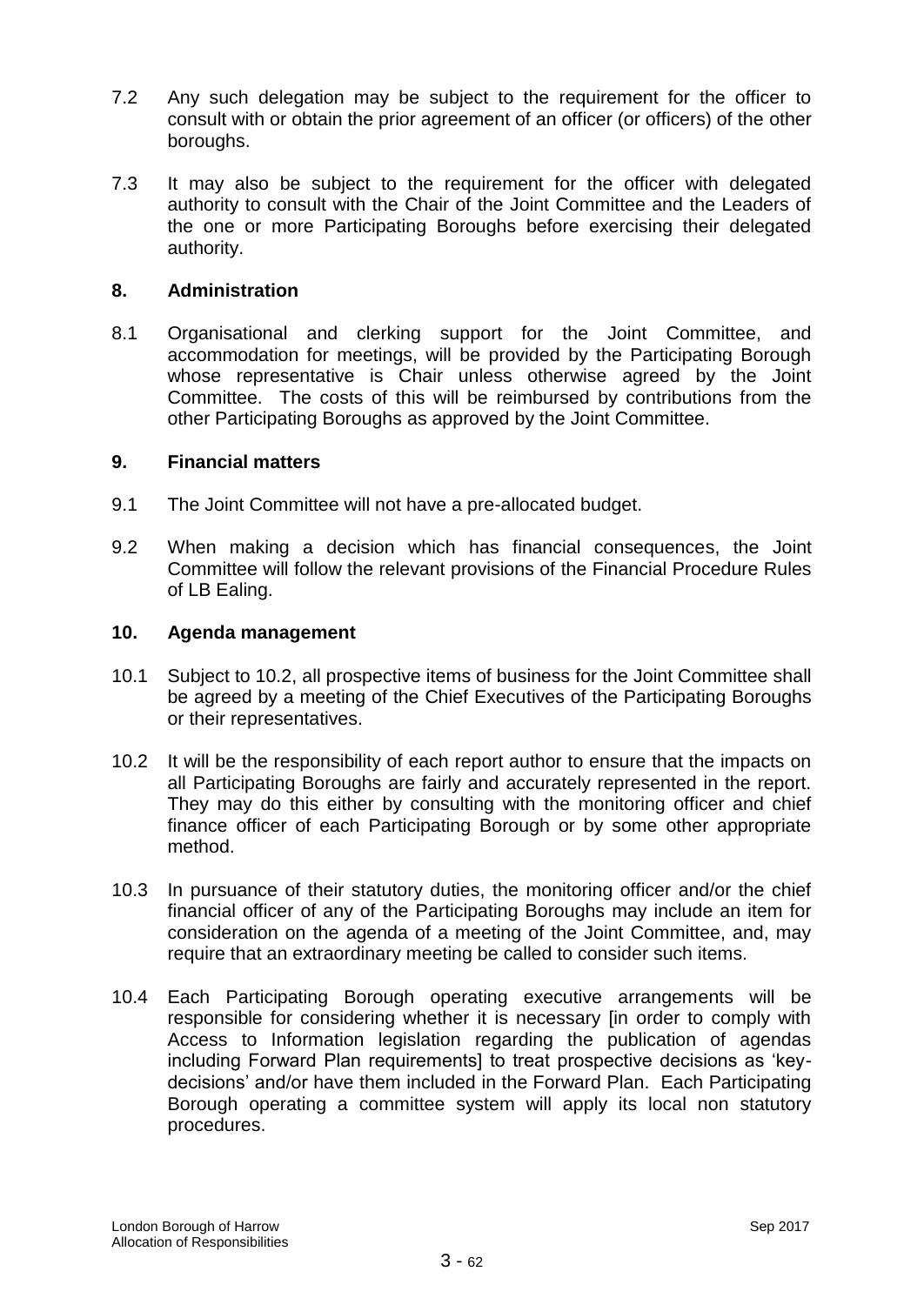## **11. Meetings**

- 11.1 The Joint Committee will meet as required to fulfil its functions.
- 11.2 A programme of meetings at the start of each Municipal Year will be scheduled and included in the Calendar of Meetings for all Participating Boroughs.
- 11.3 Access to meetings and papers of the Joint Committee by the Press and Public is subject to the Local Government Act 1972 and to the Openness of Local Government Bodies Regulations 2014. The Joint Committee will also have regard to the Local Authorities (Executive Arrangements) (Meetings and Access to information) (England) Regulations 2012, notwithstanding the fact that its provisions do not strictly apply to the Joint Committee for so long as the committee has any members who are not members of an executive of a Participating Borough.

## **12. Notice of meetings**

- 12.1 On behalf of the Joint Committee, a clerk will give notice to the public of the time and place of any meeting in accordance with the Access to Information requirements.
- 12.2 At least five clear working days in advance of a meeting a clerk to the Joint Committee will publish the agenda via the website of clerk's authority and provide the documentation and website link to the Participating Boroughs to enable the information to be published on each Participating Borough's website. "Five Clear Days" does not include weekends or national holidays and excludes both the day of the meeting and the day on which the meeting is called.
- 12.3 The clerk to the Joint Committee will arrange for the copying and distribution of papers to all Members of the Committee.

## **13. Public participation**

- 13.1 Unless considering information classified as 'exempt' or 'confidential' under Access to Information Legislation, all meetings of the Joint Committee shall be held in public.
- 13.2 Public representations and questions are permitted at meetings of the Joint Committee. Notification must be given in advance of the meeting indicating by 12 noon on the last working day before the meeting the matter to be raised and the agenda item to which it relates. Representatives will be provided with a maximum of 3 minutes to address the Joint Committee.
- 13.3 The maximum number of speakers allowed per agenda item is 6.
- 13.4 Where the number of public representations exceed the time / number allowed, a written response will be provided or the representation deferred to the next meeting of the Joint Committee if appropriate.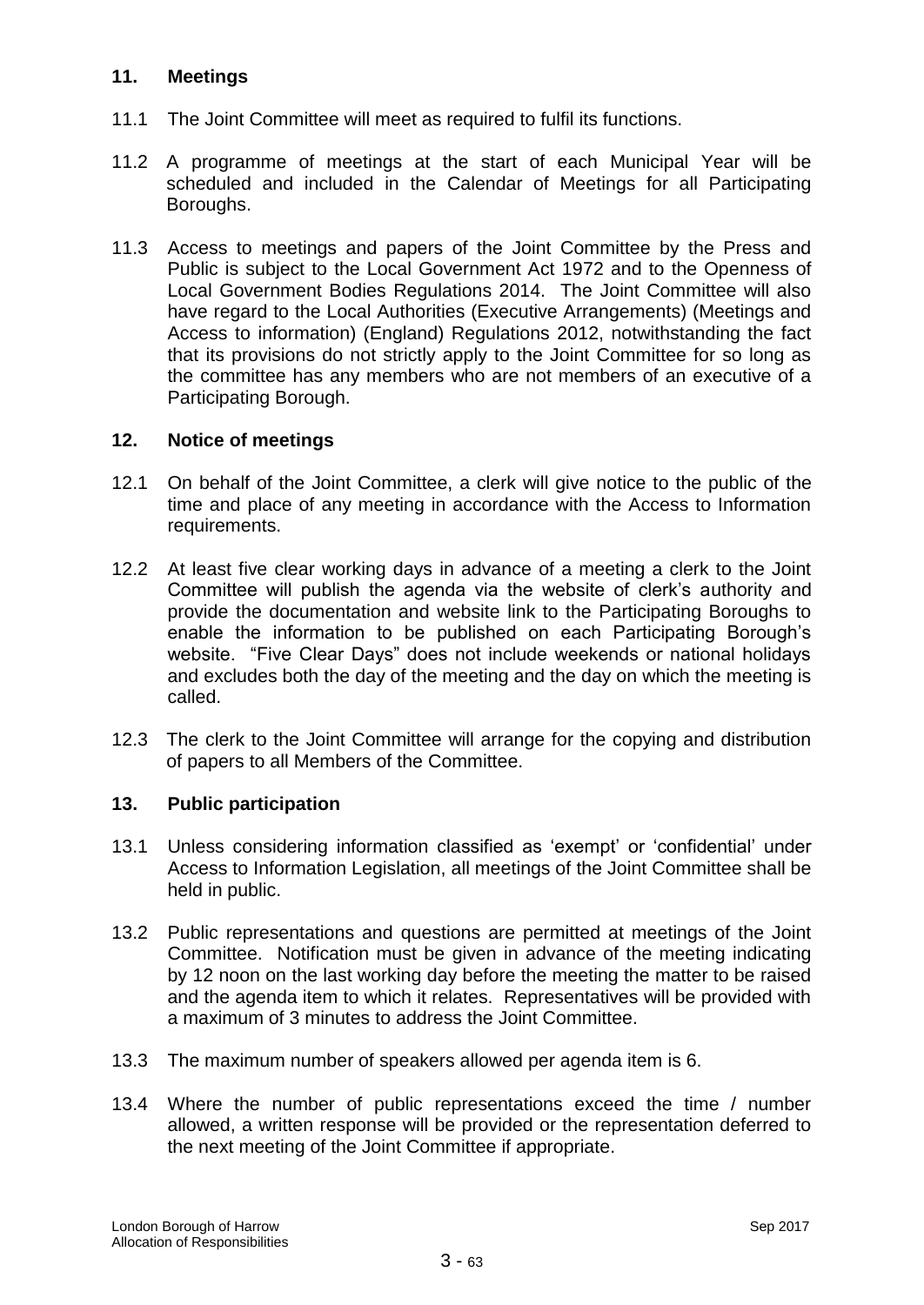- 13.5 The Joint Committee may also invite special representatives of stakeholders such as business associations, government agencies such as DWP or Jobcentre Plus, the further education sector, voluntary sector, and health sector to take an interest in the business of the committee including by attending meetings and commenting on proposals and documents.
- 13.6 The Chair shall have discretion to regulate the behaviour of all individuals present at the meeting in the interests of the efficient conduct of the meeting.

#### **14. Member participation**

14.1 Any elected member of the council of any of the Participating Boroughs who is not a member of the Joint Committee may ask a question or address the Committee with the consent of the Chair.

## **15. Business to be transacted**

- 15.1 Standing items for each meeting of the Joint Committee will include the following:
	- Minutes of the Last Meeting
	- Apologies for absence
	- Declarations of Interest
	- Provision for public participation
	- Substantive items for consideration
- 15.2 The Chair may vary the order of business and take urgent items as specified in the Access to Information Requirements at his / her discretion. The Chair should inform the Members of the Joint Committee prior to allowing the consideration of urgent items.
- 15.3 An item of business may not be considered at a meeting unless:
	- (i) A copy of the agenda included the item (or a copy of the item) is open to inspection by the public for at least five clear days before the meeting; or
	- (ii) By reason of special circumstances which shall be specified in the minutes the Chair of the meeting is of the opinion that the item should be considered at the meeting as a matter of urgency.
- 15.4 "Special Circumstances" justifying an item being considered as a matter or urgency will relate to both why the decision could not be made at a meeting allowing the proper time for inspection by the public as well as why the item or report could not have been available for inspection for five clear days before the meeting.

#### **16. Extraordinary meetings**

16.1 Arrangements may be made following consultation with Chair of the Joint Committee to call an extraordinary meeting of the Joint Committee. The Chair should inform the appointed Members prior to taking a decision to convene an extraordinary meeting.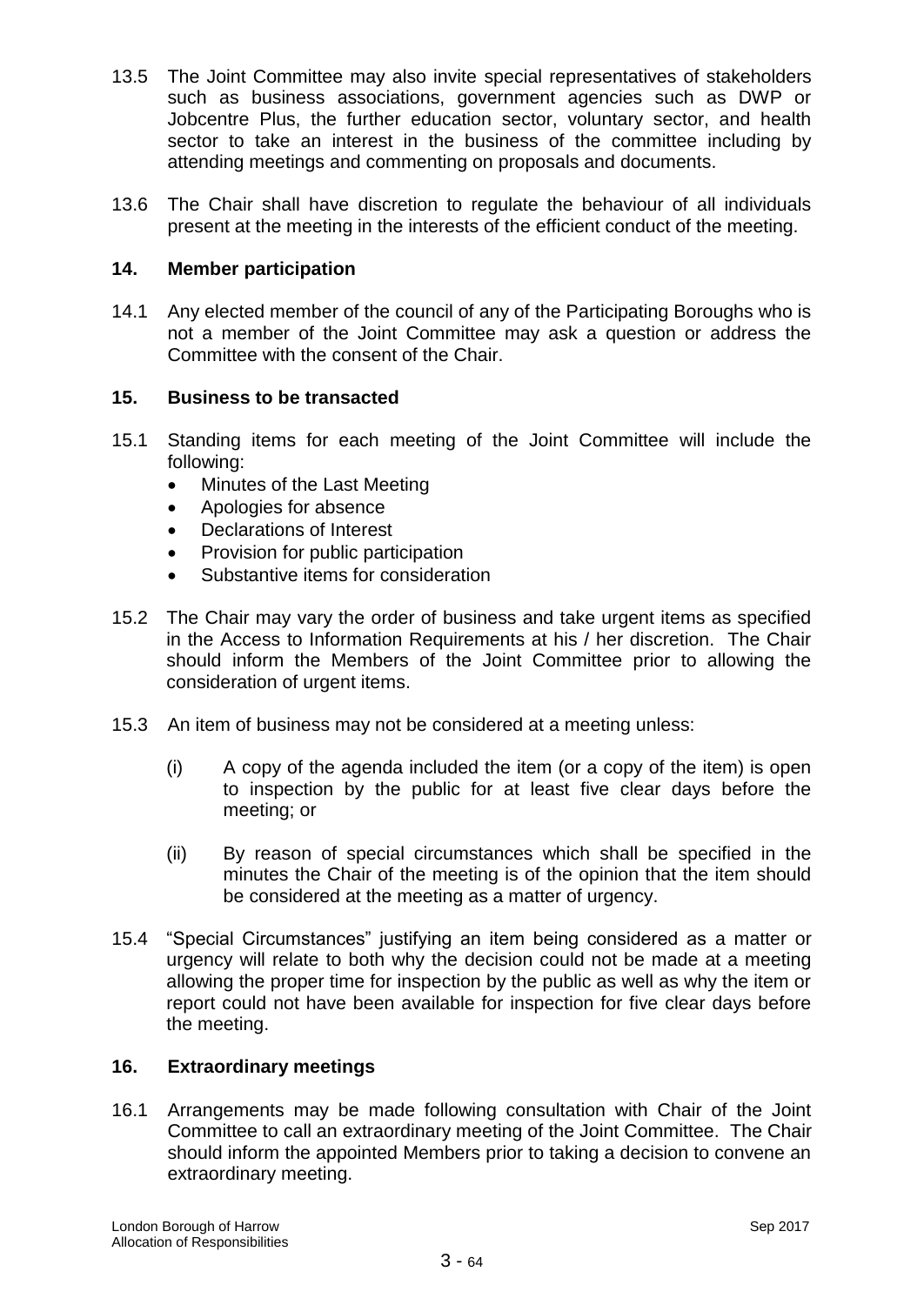16.2 The business of an extraordinary meeting shall be only that specified on the agenda.

## **17. Cancellation of meetings**

17.1 Meetings of the Joint Committee may, after consultation with the Chairman, be cancelled if there is insufficient business to transact or some other appropriate reason warranting cancellation. The date of meetings may be varied after consultation with the Chairman and appointed members of the Joint Committee in the event that it is necessary for the efficient transaction of business.

## **18. Rules of debate**

18.1 The rules of debate in operation in the Chair's authority shall apply.

#### **19. Request for determination of business**

- 19.1 Any member of the Joint Committee may request at any time that:
	- The Joint Committee move to vote upon the current item of consideration.
	- The item be deferred to the next meeting.
	- The item be referred back to a meeting of the Chief Executives of the Participating Boroughs for further consideration.
	- The meeting be adjourned.
- 19.2 The Joint Committee will then vote on the request.

#### **20. Urgency procedure**

20.1 Where the Chair (following consultation with the appointed Members of the Joint Committee) is of the view that an urgent decision is required in respect of any matter within the Joint Committee's functions and that decision would not reasonably require the calling of an Extraordinary Meeting of the Joint Committee to consider it and it cannot wait until the next Ordinary Meeting of the Joint Committee, then they may request in writing the Chief Executive of each Participating Borough (in line with pre-existing delegations in each Borough's Constitution) to take urgent action as is required within each of the constituent boroughs.

## **21. Voting**

- 21.1 The Joint Committee's decision making will operate on the basis of mutual cooperation and consent and will take into account the views of the special representatives. It is expected that decisions will be taken on a consensual basis wherever reasonably possible.
- 21.2 Where a vote is required it will be on the basis of one vote per member and unless a recorded vote is requested, the Chair will take the vote by show of hands.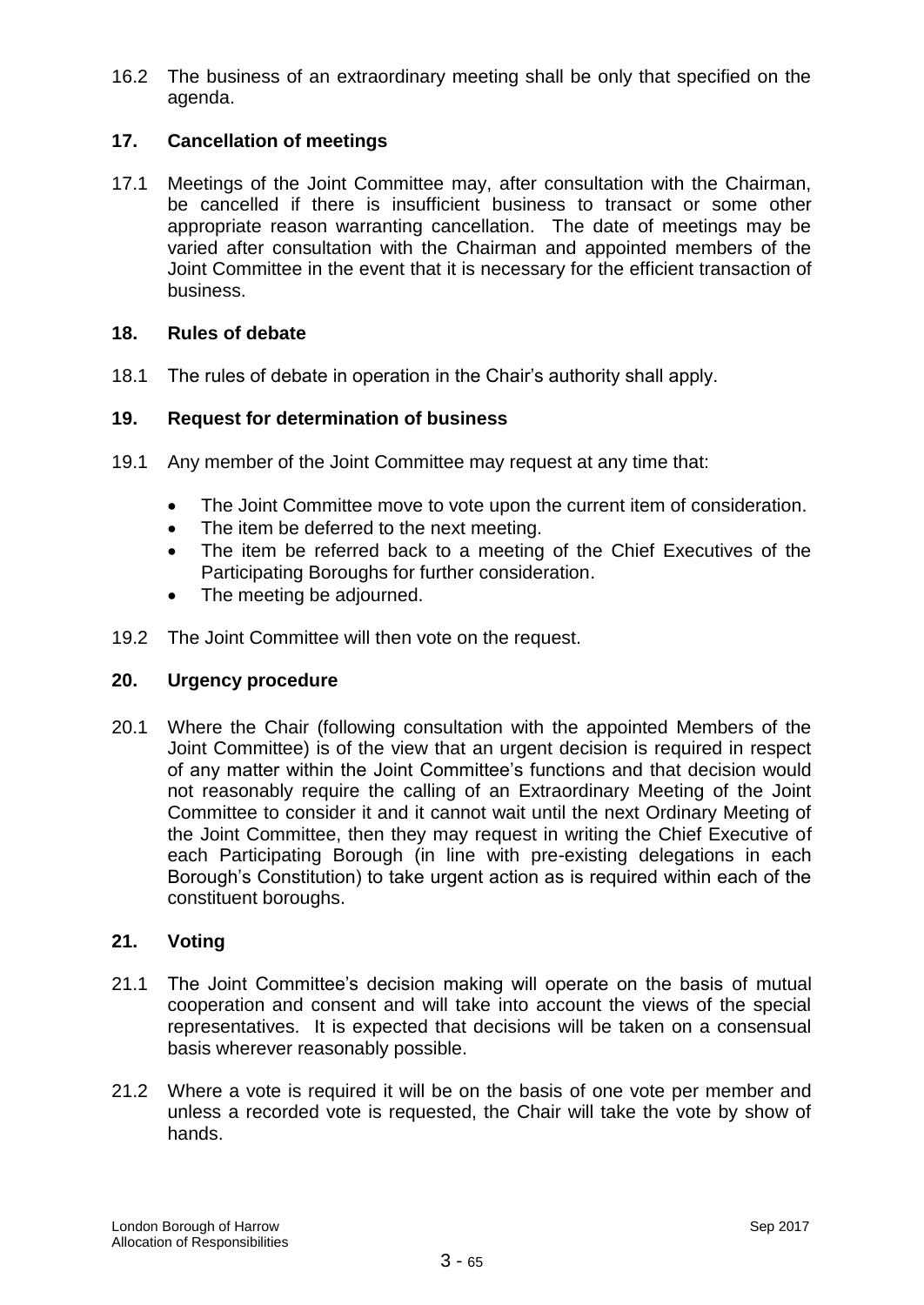- 21.3 Any matter (save for a decision under Rule 4.7 above) shall be decided by a simple majority of those members voting and present. Where there is an equality of votes, the Chair of the meeting shall have a second and casting vote.
- 21.4 Any two members can request that a recorded vote be taken.
- 21.5 Where, immediately after a vote is taken at a meeting, if any Member so requests, there shall be recorded in the minutes of the proceedings of that meeting whether the person cast his / her vote for or against the matter or whether he/ she abstained from voting.

## **22. Minutes**

- 22.1 At the next suitable meeting of the Joint Committee, the Chairman will move a motion that the minutes of the previous meeting be agreed as a correct record. The meeting may only consider the accuracy of the minutes and cannot change or vary decisions taken at a previous meeting as a matter arising out of the minutes.
- 22.2 Once agreed, the Chairman will sign them.
- 22.3 There will be no item for the approval of minutes of an ordinary Joint Committee meeting on the agenda of an extraordinary meeting.

#### **23. Exclusion of Public and Press**

- 23.1 Members of the public and press may only be excluded from a meeting of the Joint Committee either in accordance with the Access to Information requirements or in the event of disturbance.
- 23.2 A motion may be moved at any time for the exclusion of the public from the whole or any part of the proceedings. The motion shall specify by reference to Section 100(A) Local Government Act 1972 the reason for the exclusion in relation to each item of business for which it is proposed that the public be excluded. The public must be excluded from meetings whenever it is likely, in view of the nature of business to be transacted, or the nature of the proceedings that confidential information would be disclosed.
- 23.3 If there is a general disturbance making orderly business impossible, the Chairman may adjourn the meeting for as long as he/she thinks is necessary.
- 23.4 Background papers will be published as part of the Joint Committee agenda and be made available to the public via the website of each authority.

#### **24. Overview and Scrutiny**

24.1 Decisions of the Joint Committee which relate to the executive functions of a Participating Borough will be subject to scrutiny and 'call -in' arrangements (or such other arrangements equivalent to call-in that any Participating Borough operating a committee system may have) as would apply locally to a decision made by that Participating Borough acting alone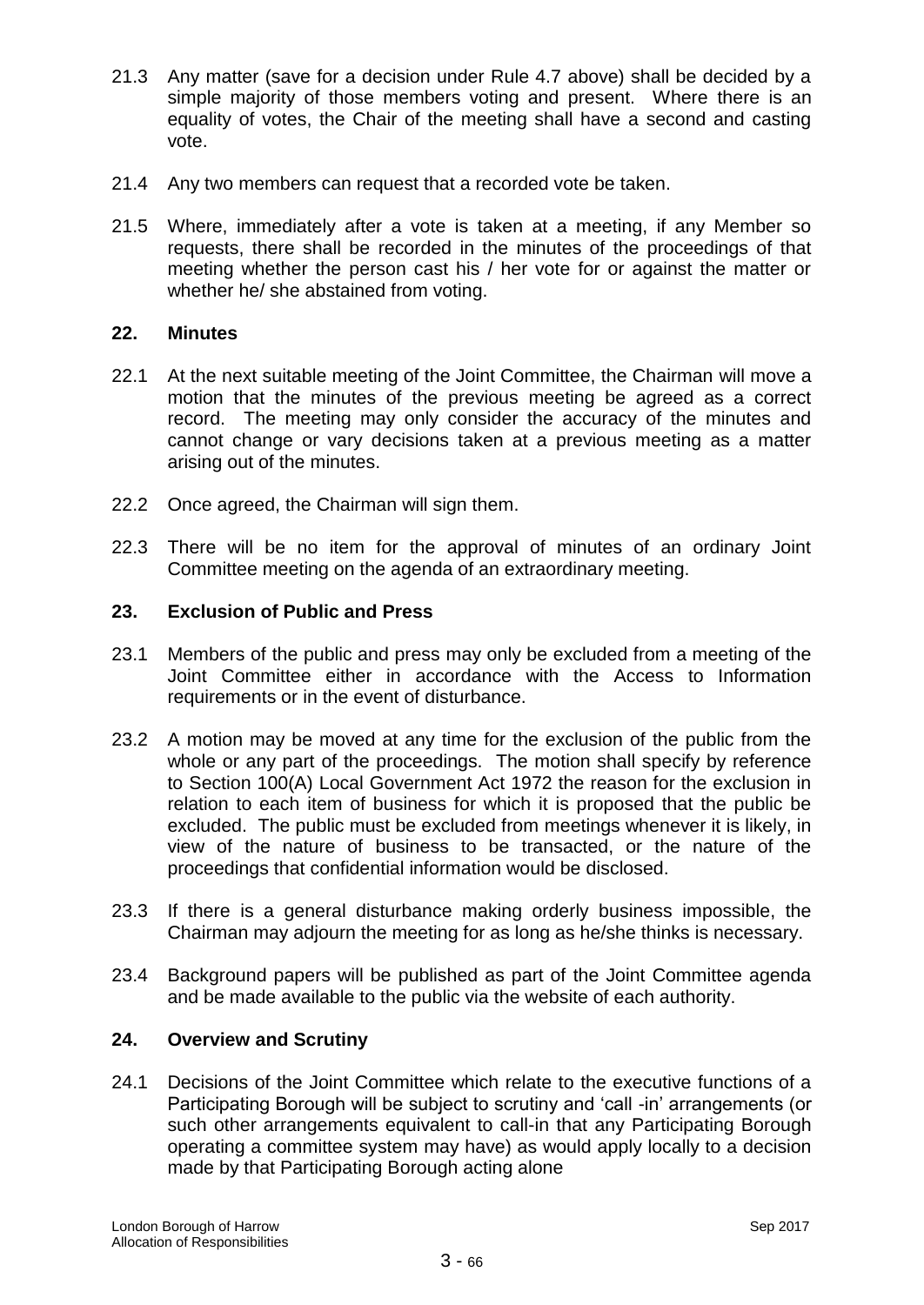- 24.2 No decision should be implemented until such time as the call-in period has expired across all of the Participating Boroughs.
- 24.3 Where a decision is called in, arrangements will be made at the earliest opportunity within the Participating Borough where the Call-In had taken place for it to be heard.
- 24.4 Any decision called in for scrutiny before it has been implemented shall not be implemented until such time as the call-in procedures of the Participating Borough concerned have been concluded.

## **25. Access to minutes and papers after the meeting**

- 25.1 On behalf of the Joint Committee, a clerk will make available copies of the following for six years after the meeting:
	- (i) the minutes of the meeting and records of decisions taken, together with reasons, for all meetings of the Joint Committee, excluding any part of the minutes of proceedings when the meeting was not open to the public or which disclose exempt or confidential information;
	- (iii) the agenda for the meeting; and
	- (iii) reports relating to items when the meeting was open to the public.

## **26. Amendment of these Rules**

26.1 These Rules shall be agreed by the Joint Committee at its first meeting. Any amendments shall be made by the Joint Committee following consultation with the monitoring officers of the Participating Boroughs. Note that Rule 3 (Functions) may only be amended following a formal delegation from each of the Participating Boroughs.

## **27. Background Papers**

- 27.1 Every report shall contain a list of those documents relating to the subject matter of the report which in the opinion of the author:
	- (i) disclose any facts or matters on which the report or an important part of it is based;
	- (ii) which have been relied on to a material extent in preparing the report but does not include published works or those which disclose exempt or confidential information and in respect of reports to the Joint Committee, the advice of a political assistant.